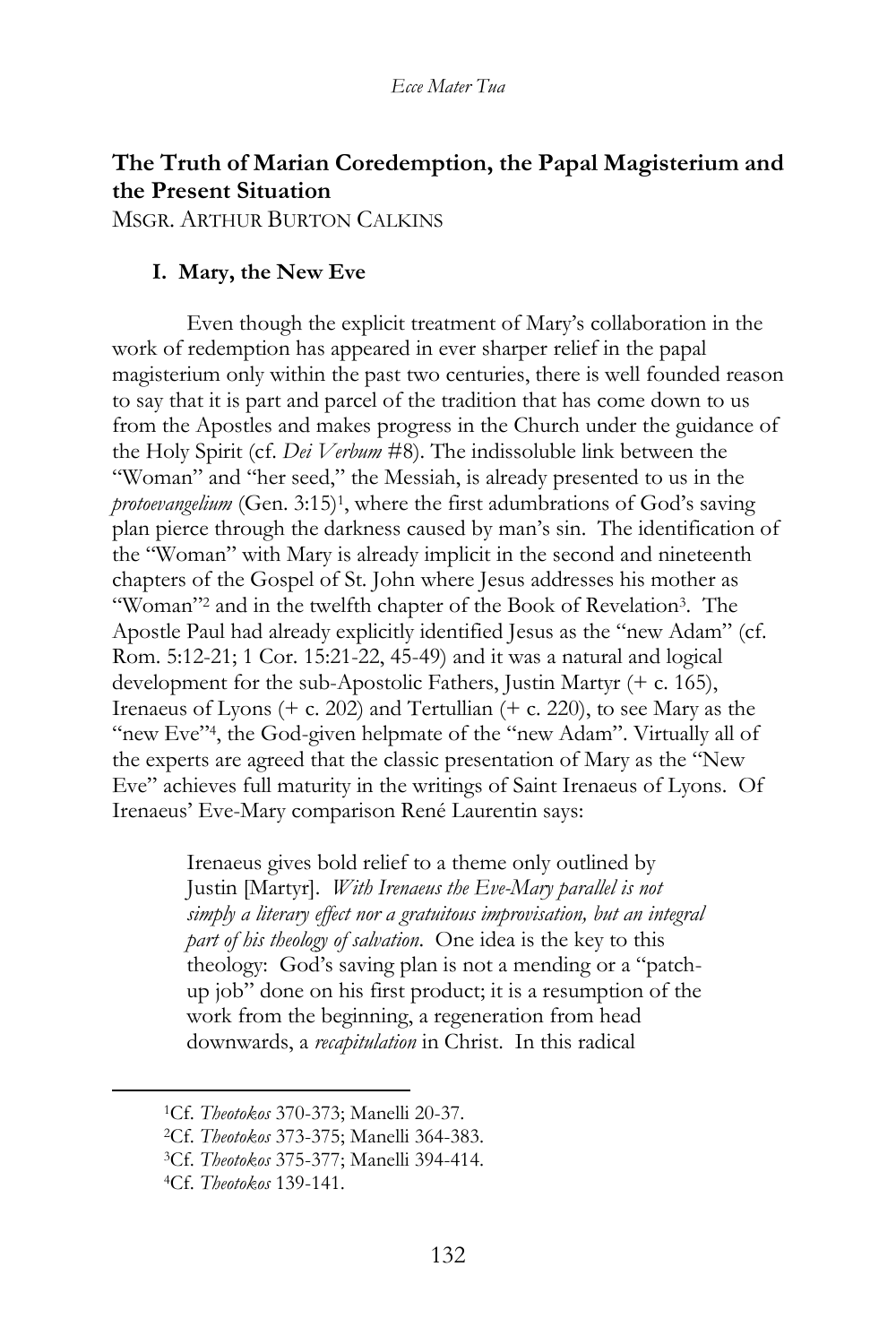restoration each one of the elements marred by the fall is renewed in its very root. In terms of the symbol developed by Irenaeus, the knot badly tied at the beginning is unknotted, untied in reverse (*recirculatio*): Christ takes up anew the role of Adam, the cross that of the tree of life. *In this ensemble Mary, who corresponds to Eve, holds a place of first importance. According to Irenaeus her role is necessary to the logic of the divine plan*. ...

 With Irenaeus this line of thought attains a force of expression that has never been surpassed. Later writers will broaden the bases of the comparison but to our day no one has expressed it in a way more compact or more profound.<sup>5</sup>

Before moving on to the papal magisterium as such, it will not be out of place to underscore why I believe Saint Irenaeus is such an important figure for our consideration. Not only is he invoked implicitly – by being included among the Fathers – in the Marian magisterium of Blessed Pius IX, but he is also referred to explicitly in that of Pius XII, Paul VI, the Second Vatican Council and most notably in that of John Paul II. The Lutheran scholar Jaroslav Pelikan provides us with a fascinating hint about the importance of the Bishop of Lyons:

> When it is suggested that for the development of the doctrine of Mary, such Christian writers as Irenaeus in a passage like this [in *Proof of the Apostolic Preaching*] "are important witnesses for the state of the tradition in the late second century, *if not earlier*" that raises the interesting question of whether Irenaeus had invented the concept of Mary as the Second Eve here or was drawing on a deposit of tradition that had come to him from "earlier." It is difficult, in reading his *Against Heresies* and especially his *Proof of the Apostolic Preaching*, to avoid the impression that he cited the parallelism of Eve and Mary so matter-offactly without arguing or having to defend the point because he could assume that his readers would willingly

<sup>5</sup>René Laurentin, *A Short Treatise of the Virgin Mary* trans. by Charles Neumann, S.M. (Washington, N.J.: AMI Press, 1991) 54, 57. Emphasis (except for "recapitulation" and "recirculatio") my own.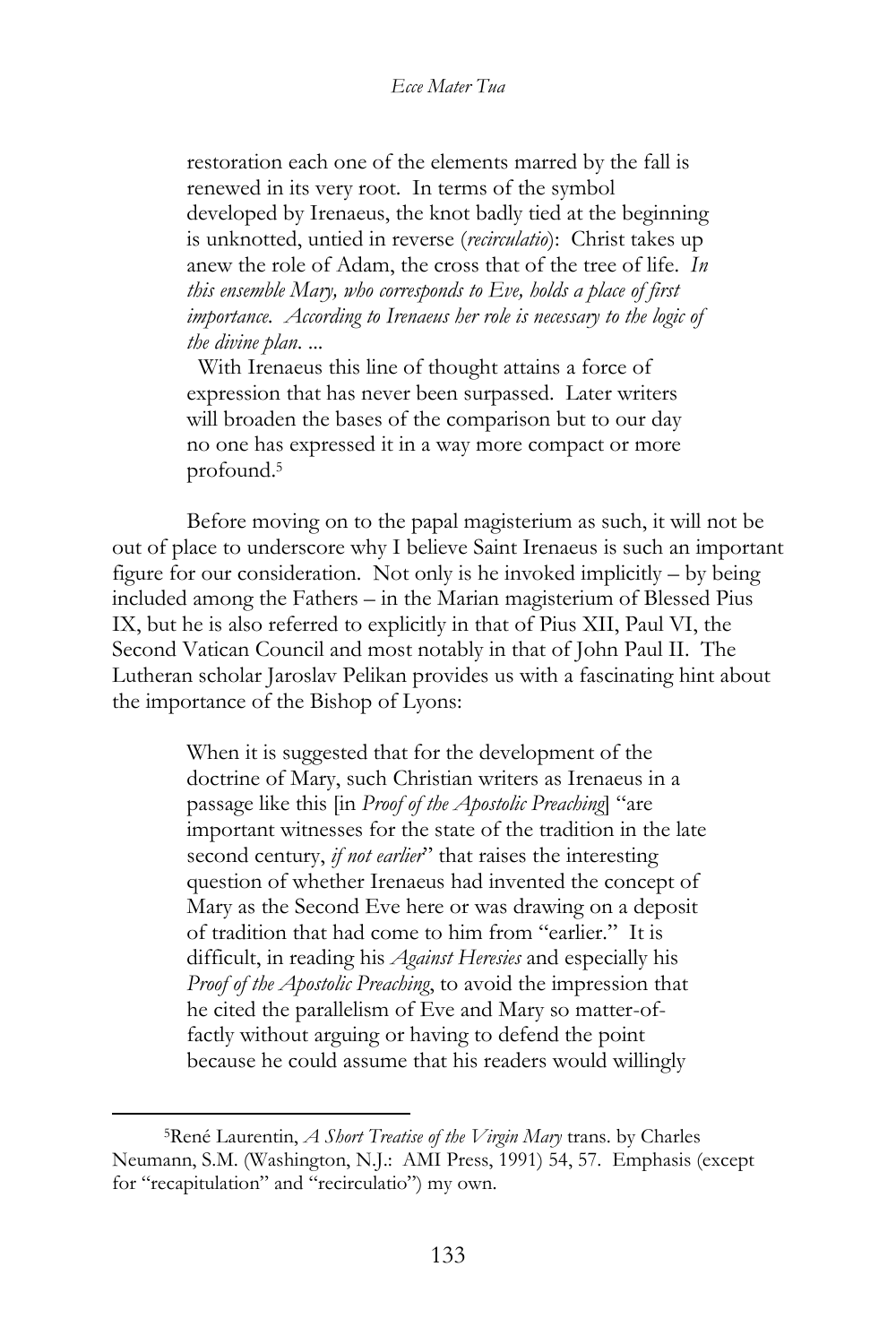go along with it, or even that they were already familiar with it. *One reason that this could be so might have been that, on this issue as on so many others, Irenaeus regarded himself as the guardian and the transmitter of a body of belief that had come to him from earlier generations, from the very apostles. A modern reader does need to consider the possibility, perhaps even to concede the possibility, that in so regarding himself Irenaeus may just have been right and that therefore it may already have become natural in the second half of the second century to look at Eve, the "mother of all living," and Mary, the mother of Christ, together, understanding and interpreting each of the two most important women in human history on the basis of the other*. 6

Put simply, Irenaeus was a disciple of Polycarp who was a disciple of the Apostle John. There is every reason, then, to believe that what he transmits to us about Mary as the "New Eve" is an integral part of "the Tradition that comes to us from the Apostles".<sup>7</sup>

This datum of the tradition has come into ever clearer focus through the teaching of the Popes in the course of the past one hundred fifty years, most notably in Blessed Pope Pius IX's Bull of 1854, *Ineffabilis Deus<sup>8</sup>* , Pius XII's Apostolic Constitution of 1950, *Munificentissimus Deus<sup>9</sup>* , and his Encyclicals *Mystici Corporis* of 1943<sup>10</sup> and *Ad Cæli Reginam* of 1954. In the last mentioned document the Holy Father spoke in these explicit terms:

> From these considerations we can conclude as follows: Mary in the work of redemption was by God's will joined with Jesus Christ, the cause of salvation, in much the same

<sup>6</sup> Jaroslav Pelikan, *Mary Through the Centuries: Her Place in the History of Culture* (New Haven and London: Yale University Press, 1996) 43-44. Emphasis in second part of passage my own.

**<sup>7</sup>**Cf. my study "Maria Reparatrix: Tradition, Magisterium, Liturgy" in *Mary at the Foot of the Cross*, III: *Maria, Mater Unitatis – Acts of the Third International Symposium on Marian Coredemption* (New Bedford, MA: Academy of the Immaculate, 2003) 223-232.

<sup>8</sup>Cf. my study "The Immaculate Coredemptrix in the Life and Teaching of Bl. Pius IX" in *Mary at the Foot of the Cross*, V: *Redemption and Coredemption under the Sign of the Immaculate Conception – Acts of the Fifth International Symposium on Marian Coredemption* (New Bedford, MA: Academy of the Immaculate, 2005) 508-541.

<sup>9</sup>*AAS* 42 (1950) 768; Tondini 626 [*OL* #519].

<sup>10</sup>*AAS* 35 (1943) 247-248 [*OL* #383].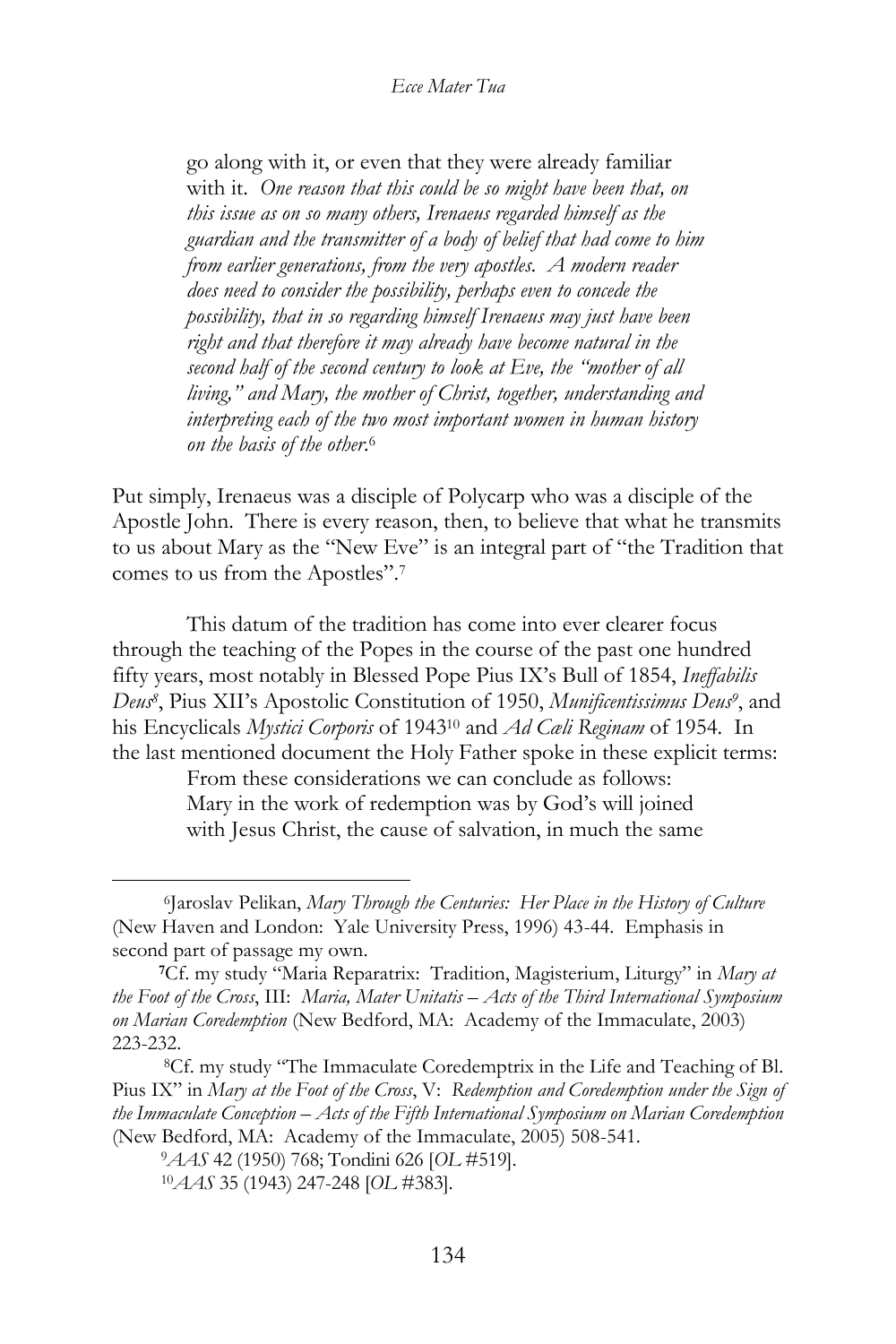way as Eve was joined with Adam, the cause of death. Hence it can be said that the work of our salvation was brought about by a "restoration" (St. Irenaeus) in which the human race, just as it was doomed to death by a virgin, was saved by a virgin.

 Moreover, she was chosen to be the Mother of Christ "in order to have part with Him in the redemption of the human race" [Pius XI, *Auspicatus profecto*].

 "She it was, who, free from all stain of personal or original sin, always most closely united with her Son, offered Him up to the Eternal Father on Calvary, along with the sacrifice of her own claims as His mother and of her own mother love, thus acting as a new Eve on behalf of Adam's children, ruined by his unhappy fall" [*Mystici Corporis*].

 From this we conclude that just as Christ, the new Adam, is our King not only because He is the Son of God, but also because He is our Redeemer, so also in a somewhat similar manner the Blessed Virgin is Queen not only as Mother of God, but also because she was associated as the second Eve with the new Adam.<sup>11</sup>

<sup>11</sup>*AAS* 46 (1954) 634-635 [*OL* #705]. *Quibus ex rationibus huiusmodi argumentum eruitur: si Maria, in spirituali procuranda salute, cum Iesu Christo, ipsius salutis principio, ex Dei placito sociata fuit, et quidem simili quodam modo, quo Heva fuit cum Adam, mortis principio, consociata, ita ut asseverari possit nostræ salutis opus, secundum quandam «recapitulationem» peractum fuisse, in qua genus humanum, sicut per virginem morti adstrictum fuit, ita per virginem salvatur; si præterea asseverari itidem potest hanc gloriosissimam Dominam ideo fuisse Christi matrem delectam «ut redimendi generis humani consors efficeretur», et si reapse «ipsa fuit quæ vel propriæ vel hereditariæ labis expers, arctissime semper cum Filio suo coniuncta, eundem in Golgotha, una cum maternorum iurium maternique amoris sui holocausto, nove veluti Heva, pro omnibus Adæ filiis, miserando eius lapsu foedatis, æterno Patri obtulit»; inde procul dubio concludere licet, quemadmodum Christus, novus Adam, non tantum quia Dei Filius est, Rex dici debet, sed etiam quia Redemptor est noster, ita quodam anologiæ modo, Beatissimam Virginem esse Reginam non tantummodo quiameter Dei est, verum etiam quod nova veluti Heva cum novo Adam consociata fuit*.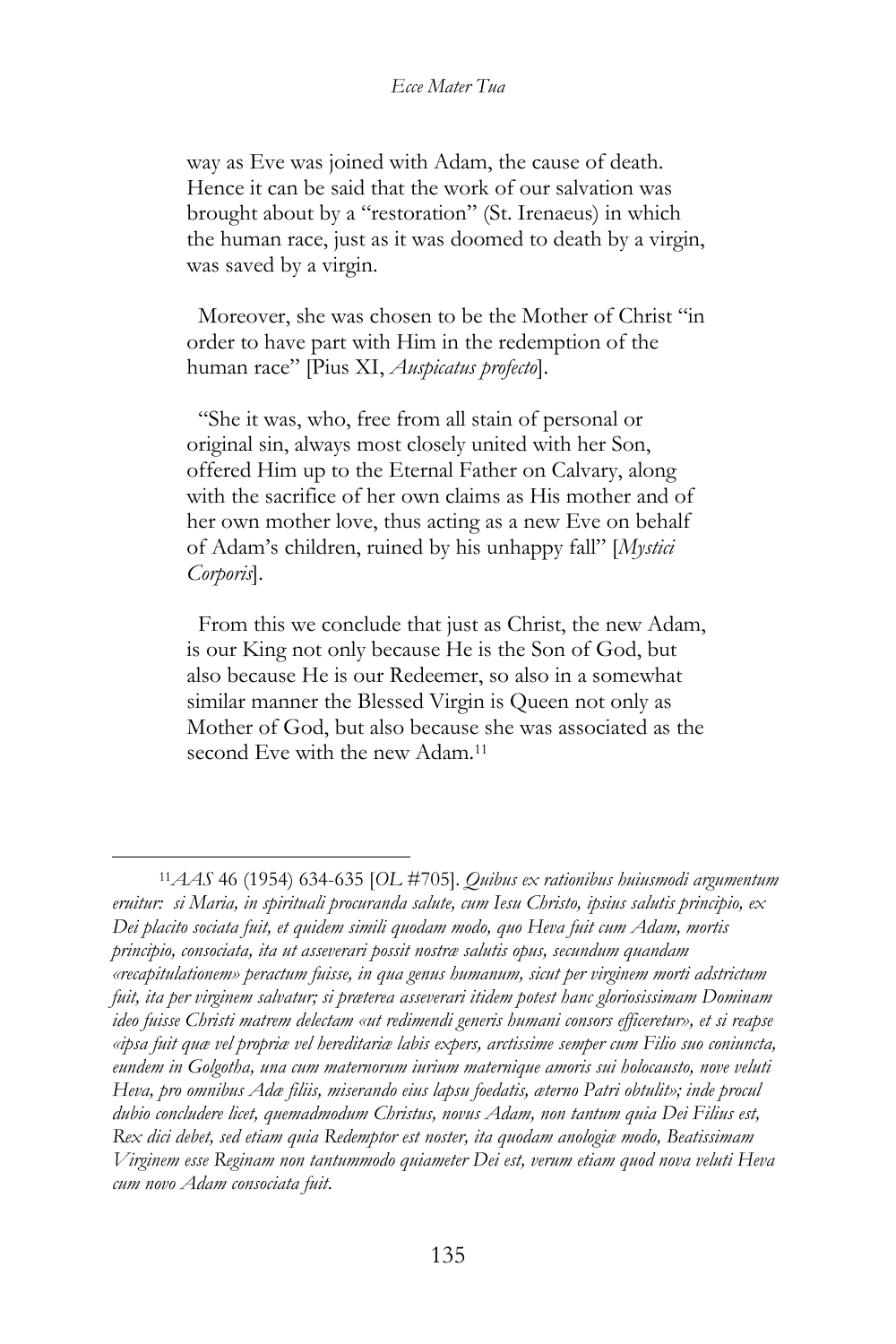We may note that with the clarity which characterized all of his dogmatic statements the great Pontiff insists on Mary's active, but subordinate role in the work of our salvation and in doing so invokes the authority of Saint Irenaeus, the "father of Catholic dogmatic theology"<sup>12</sup> .

The theme of Mary as the "New Eve", with explicit references to Saint Irenaeus, was duly cited in chapter eight of the Second Vatican Council's Dogmatic Constitution on the Church, *Lumen Gentium* #56 thusly: Rightly, therefore, the Fathers see Mary not merely as passively engaged by God, but as freely cooperating in the work of man's salvation through faith and obedience. For, as St. Irenaeus says, she "being obedient, became the cause of salvation for herself and for the whole human race." Hence not a few of the early Fathers gladly assert with him in their preaching: "the knot of Eve's disobedience was untied by Mary's obedience: what the virgin Eve bound through her disbelief, Mary loosened by her faith." Comparing Mary with Eve, they call her "Mother of the living," and frequently claim: "death through Eve, life through Mary."<sup>13</sup>

In his *Professio Fidei* of 30 June 1968 Paul VI, expressly citing *Lumen Gentium* #56 as a source, called Mary the "New Eve"<sup>14</sup> and Pope John Paul II without a doubt made more references to Mary as the "New Eve" and examined the implications of this title more than all of his predecessors combined.<sup>15</sup> Here is one of his last such references which occurs in his Letter to the Men and Women Religious of the Montfort Families for the 160th Anniversary of the Publication of *True Devotion to Mary*:

<sup>12</sup>Luigi Gambero, S.M., *Mary and the Fathers of the Church: The Blessed Virgin Mary in Patristic Thought* trans. by Thomas Buffer (San Francisco: Ignatius Press, 1999) 51.

<sup>13</sup>Flannery 416. *Merito igitur SS. Patres Mariam non mere passive a Deo adhibitam, sed libera fide et oboedientia humanæ saluti cooperantem censent. Ipsa enim, ut ait S. Irenæus, «oboediens et sibi et universo generi humano causa facta est saluti». Unde non pauci Patres antiqui in prædicatione sua cum eo libenter asserunt: «Hevæ inobedientiæ nodum solutionem accepisse per oboedientiam Mariæ; quod alligavit virgo Heva per incredulitatem, hoc virginem Mariam solivsse per fidem»; et comparatione cum Heva instituta, Mariam «matrem viventium» appelant, sæpiusque affirmant: «mors per Hevam, vita per Mariam».*

<sup>14</sup>*AAS* 60 (1968) 438-439.

<sup>15</sup>Cf. the Apostolic Letter *Mulieris Dignitatem* of 15 August 1988 #11 [*Inseg* XI/3 (1988) 337-340]; general audience of 24 January 1996 [*Inseg* XIX/1 (1996) 115- 117; *MCat* 61-63]; general audience of 29 May 1996 #3-5 [*Inseg* XIX/1 (1996) 1390- 1392, *MCat* 93-96]; general audience of 18 September 1996 [*Inseg* XIX/2 (1996) 372- 374; *MCat* 136-138]. These are just a few of the more important citations.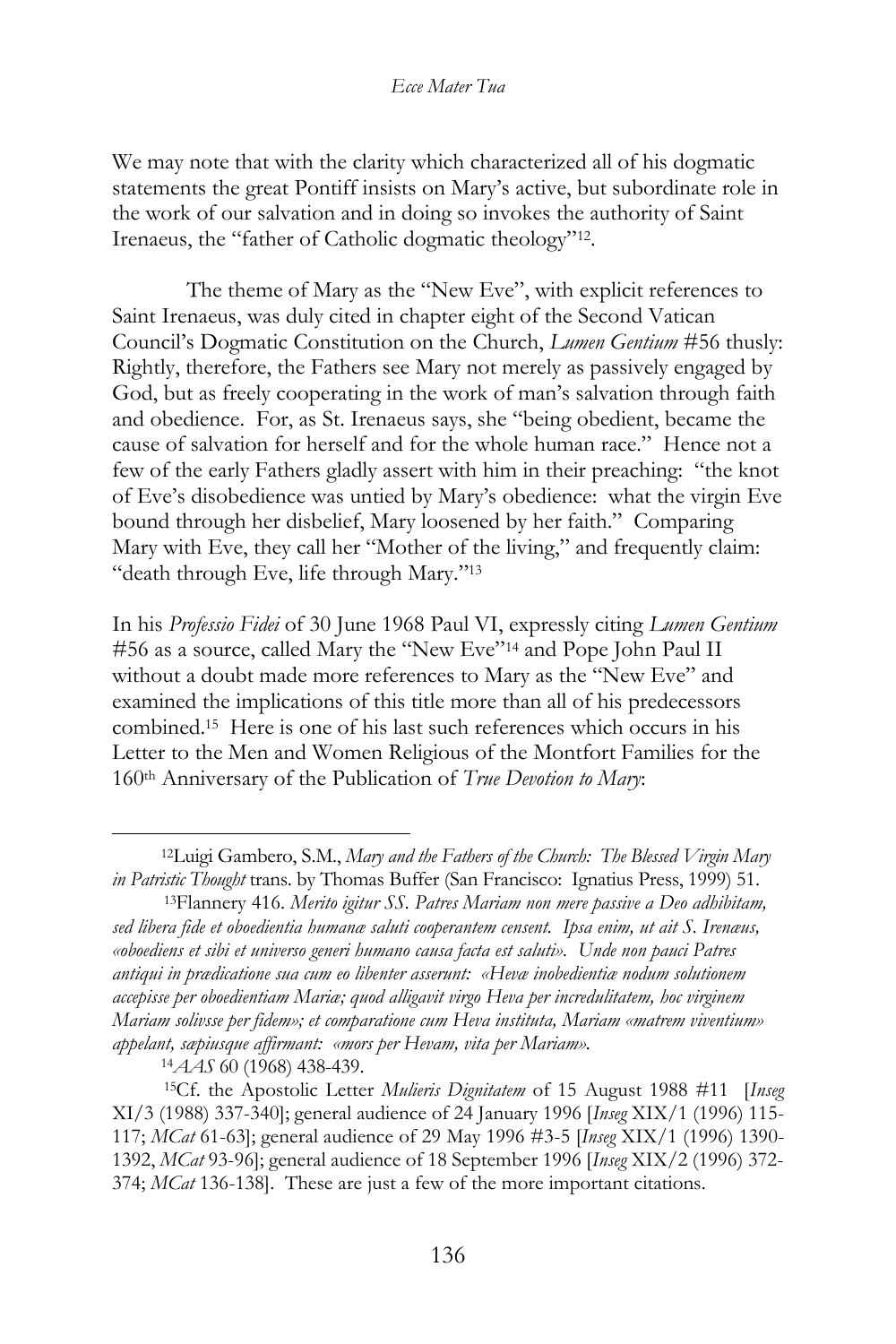St Louis Marie contemplates all the mysteries, starting from the *Incarnation* which was brought about at the moment of the Annunciation. Thus, in the *Treatise on True Devotion to the Blessed Virgin,* Mary appears as "the true terrestrial paradise of the New Adam", the "virginal and immaculate earth" of which he was formed (n. 261). She is also the *New Eve,* associated with the *New Adam* in the obedience that atones for the original disobedience of the man and the woman (cf. *ibid.,* n. 53; St Irenaeus, *Adversus Haereses,* III, 21, 10-22, 4). Through this obedience, the Son of God enters the world. The Cross itself is already mysteriously present at the instant of the Incarnation, at the very moment of Jesus' conception in Mary's womb. Indeed, the *ecce venio* in the Letter to the Hebrews (cf. 10: 5- 9) is the primordial act of the Son's obedience to the Father, an acceptance of his redeeming sacrifice already at the time "when Christ came into the world".<sup>16</sup>

In this case there is a graceful reference which links Saint Louis-Marie Grignion de Montfort to Saint Irenaeus of Lyons while at the same time linking the reparation accomplished by the "New Adam" for the world's salvation to that of the "New Eve".

Let us allow Father Lino Cignelli, O.F.M., an expert who has studied the Mary-Eve parallel in Irenaeus and the early Greek Fathers at length, to offer us this penetrating analysis which may also serve as a summary of what we have found thus far in the papal magisterium:

<sup>16</sup>*OR* 14 gennaio 2004, p. 4 [*ORE* 1829:3]. [*San Luigi Maria contempla tutti i misteri a partire dall'Incarnazione che si è compiuta al momento dell'Annunciazione. Così, nel*  Trattato della vera devozione*, Maria appare come "il vero paradiso terrestre del Nuovo Adamo", la "terra vergine e immacolata" da cui Egli è stato plasmato (n. 261). Ella è anche la*  Nuova Eva*, associata al* Nuovo Adamo *nell'obbedienza che ripara la disobbedienza originale dell'uomo e della donna (cfr ibid., 53; Sant'Ireneo,* Adversus Haereses*, III, 21, 10-22, 4). Per mezzo di quest'obbedienza, il Figlio di Dio entra nel mondo. La stessa Croce è già misteriosamente presente nell'istante dell'Incarnazione, al momento del concepimento di Gesù nel seno di Maria. Infatti, l'ecce venio della Lettera agli Ebrei (cfr 10,5-9) è il primordiale atto d'obbedienza del Figlio al Padre, già accettazione del suo Sacrificio redentore "quando entra nel mondo"*.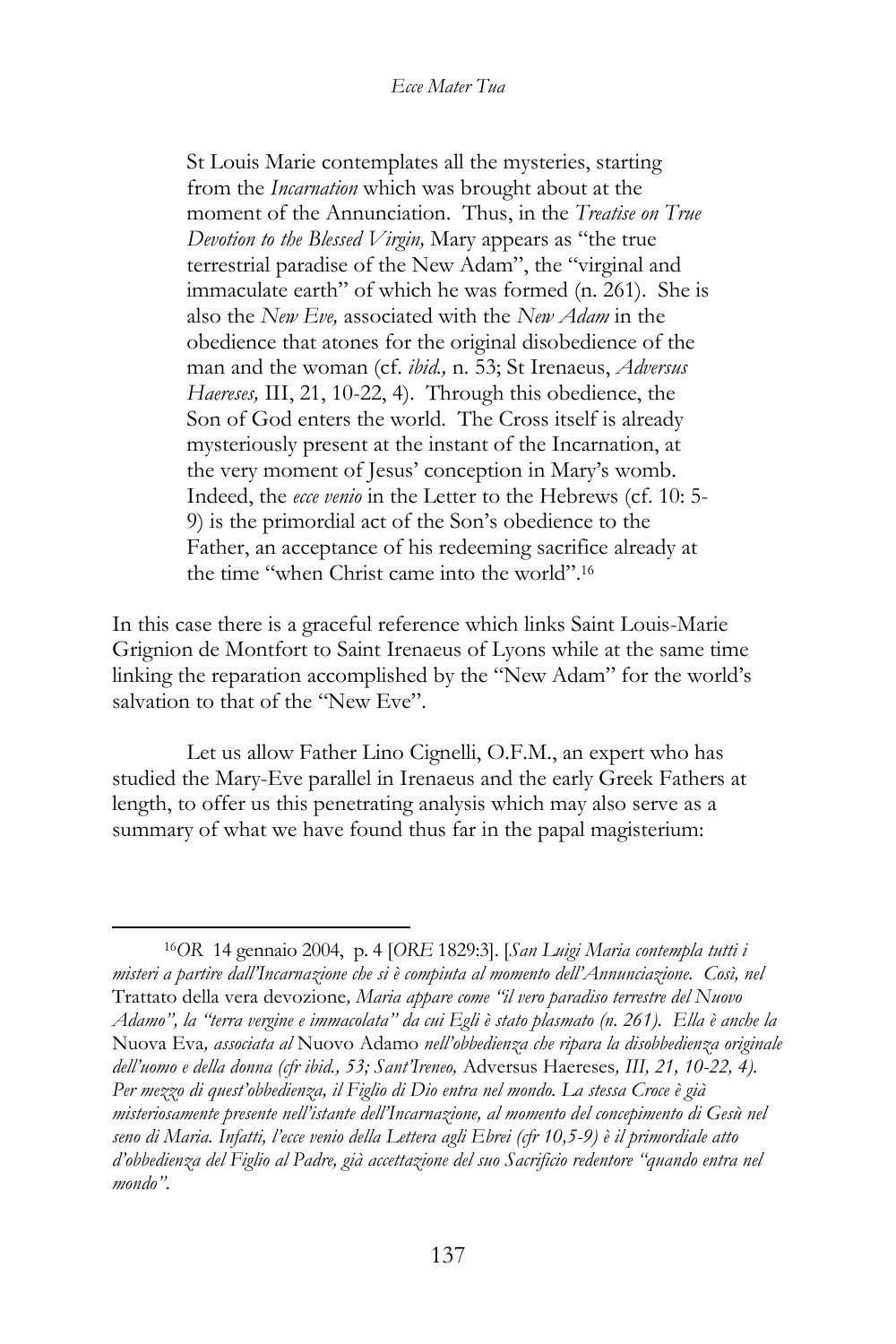From the human side, both the sexes contribute actively in determining the lot of the human race, but not however to the same extent. Ruin and salvation rest with the two Adams. With regard to Christ the New Adam, he can redeem because he is the God-man. As God, he guarantees the victory over the devil and communicates life, incorruptibility and immortality, which are essentially divine goods; as man, he is the primary ministerial cause of salvation and the antithesis of Adam, cause of universal ruin.

 The two virgins, Eve and Mary, beyond depending on Satan and God respectively, are ordained in their actions to the two Adams, with whom they share ministerial causality. They thus carry out an intermediate and subordinate task. Subordination, however, does not mean being simple accessories. Irenaeus clearly points back to the feminine causality of the ruin and the salvation of the human race. Eve is the "cause of death" and Mary the "cause of salvation" for all mankind.<sup>17</sup>

Father Cignelli further comments that Mary's "contribution, made in free and meritorious obedience, constitutes with that of Christ the man a single total principle of salvation. At the side of the New Adam, she is thus a ministerial and formal co-cause of the restoration of the human race."<sup>18</sup> Although we have not been able to review all of the texts here, this conclusion is fully justified by its use in the papal magisterium.<sup>19</sup>

### **II. The Protoevangelium**

Intimately related to the concept of Mary as the "New Eve" are the words spoken by the Lord after the fall of our first parents. God metes out punishment first to the serpent (Gen. 3:14-15), then to the woman (Gen. 3:16) and finally to the man (Gen. 3:17-19). What is particularly striking, however, is that the sentence passed upon the serpent already heralds the reversal of the fall. The Lord says: "I will put enmity between you and the

<sup>17</sup>Cignelli 36-37 [my trans.].

<sup>18</sup>Cignelli 235-236 [my trans.].

<sup>19</sup>Cf. *MMC*1:179-187; *MMC*2:51-64.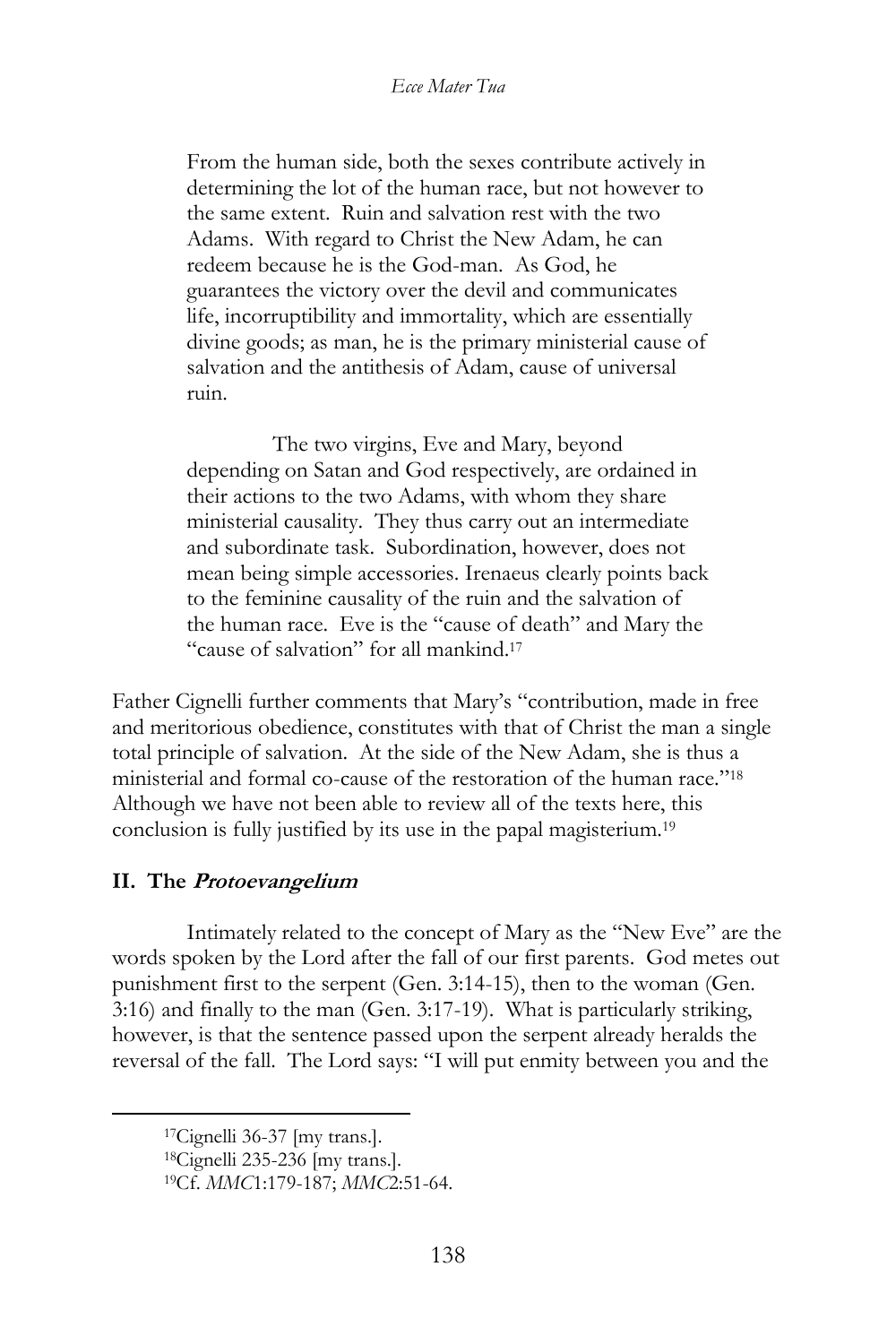woman, and between your seed and her seed; she shall crush your head, while you lie in wait for her heel" (Gen. 3:15).<sup>20</sup> This text has become famous as the *protoevangelium* ("first gospel") and the *Catechism of the Catholic Church* explains why:

> The Christian tradition sees in this passage an announcement of the "New Adam" who because he "became obedient unto death, even death on a cross", makes amends superabundantly for the disobedience of Adam. Furthermore many Fathers and Doctors of the Church have seen the woman announced in the "Protoevangelium" as Mary, the Mother of Christ, the "New Eve".<sup>21</sup>

Arguments as to whether the text of the *protoevangelium* should be translated "he [the seed of the woman] shall crush your head" (*ipse conteret caput tuum* as in the *Neo-Vulgata*) or "she [the woman] shall crush your head" (*ipsa conteret caput tuum* as in the *Vulgata* of St. Jerome) continue to argue the matter.<sup>22</sup> The *Neo-*Vulgata has chosen in favor of the masculine pronoun. I believe, however, that Father Stefano M. Manelli's treatment of the matter in his *Biblical Mariology* provides an excellent overview of this issue<sup>23</sup> and draws conclusions fully in harmony with the consistent use made of this text in the papal magisterium:

> As Pope Pius IX summarizes it, both according to tradition (the Fathers and ecclesiastical writers) and

<sup>21</sup>*CCC* #411.

<sup>20</sup> I have followed here the Douay-Rheims version which is a translation of St. Jerome's Vulgate. For a discussion on whether the pronoun in the second part of the verse should be translated as he or she (favored in the Catholic tradition for well over a millennium) cf. Thomas Mary Sennott, *The Woman of Genesis* (Cambridge, MA: The Ravengate Press, 1984) 37-60. For a discussion of whether the verb should be translated as "bruise" or "crush", cf. Sennott 61-80. For an overall treatment of the text, cf. Manelli. 20-37.

<sup>22</sup>Cf. H.-L. Barth, *Ipsa conteret. Maria die Schlangenzertreterin. Philologische und theologische Überlegungen zum Protoevangelium (Gen 3, 15)* (Kirchliche Umschau 2000). This work was reviewed by Brunero Gherardini in *Divinitas* XLV:2 (2002) 224-225. Cf. also Thomas Mary Sennott, *The Woman of Genesis* (Cambridge, MA: The Ravengate Press, 1984) 37- 60; *Ibid*., "Mary Coredemptrix," in *Mary at the Foot of the Cross*, II (New Bedford, MA: Academy of the Immaculate, 2002) 49-63.

<sup>23</sup>Manelli 20-37.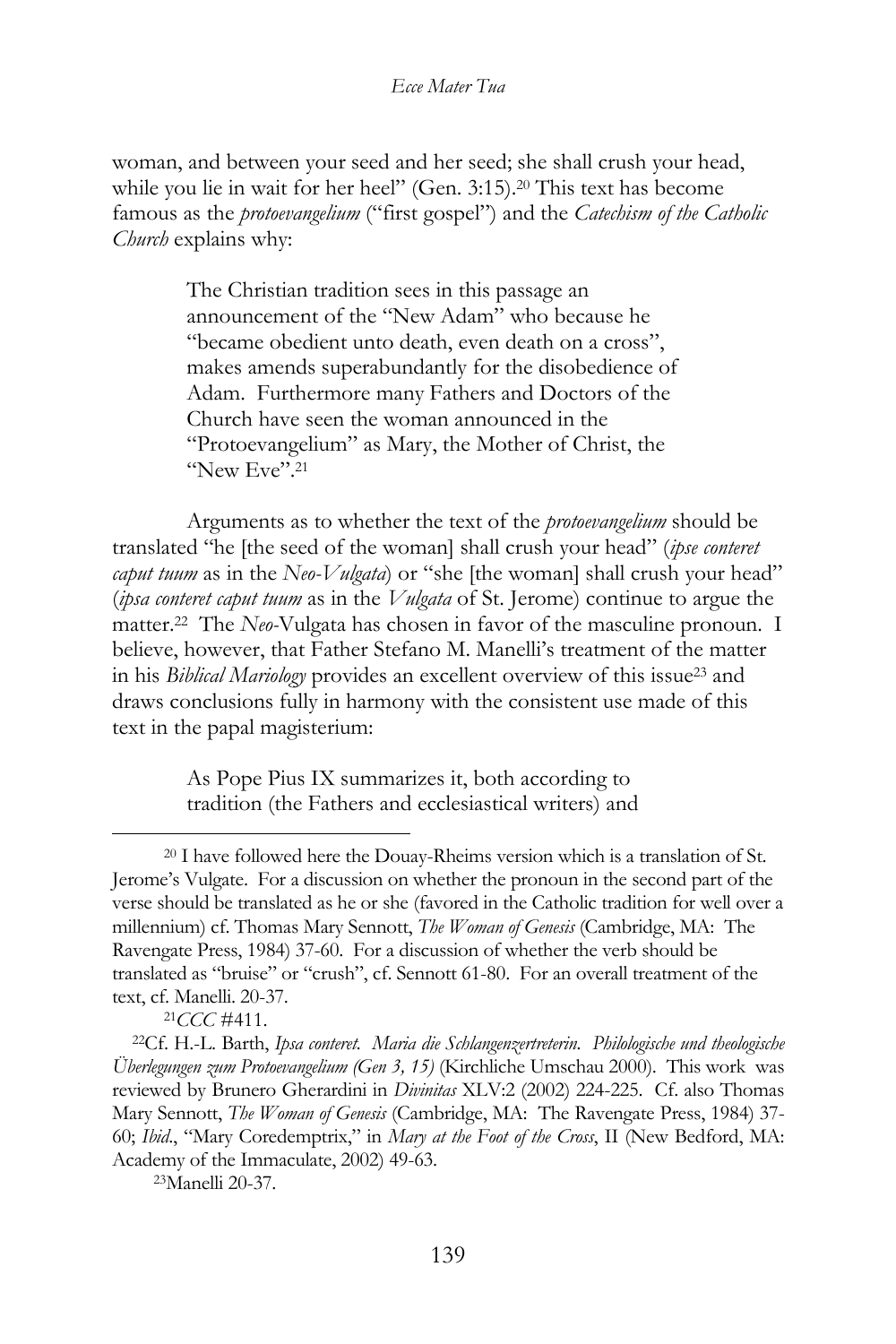according to the express declarations of the papal Magisterium, the *Protoevangelium* "clearly and plainly" foretold the Redeemer, indicated the Virgin Mary as the Mother of the Redeemer, and described the common enmity of Mother and Son against the devil and their complete triumph over the poisonous serpent. One can, therefore, without hesitation affirm that the content of the *Protoevangelium* is "Marian" as well as messianic. Not only this, but the mariological dimension in reference to the "woman" must be also understood literally to be exclusive to that "woman", to Mary, that is, to the Mother of the Redeemer, and not to Eve.<sup>24</sup>

Pope John Paul II, even giving full weight to the *Neo-Vulgata* rendition, puts it this way:

> Since the biblical concept establishes a profound solidarity between the parent and the offspring, the depiction of the Immaculata crushing the serpent, not by her own power but through the grace of her Son, is consistent with the original meaning of the passage.

> The same biblical text also proclaims the enmity between the woman and her offspring on the one hand the serpent and his offspring on the other. This is a hostility expressly established by God, which has a unique importance, if we consider the problem of the Virgin's personal holiness. In order to be the irreconcilable enemy of the serpent and his offspring, Mary had to be free from all power of sin, and to be so from the first moment of her existence. 25

<sup>24</sup>Manelli 23-24; cf. also the excellent study by Settimio M. Manelli, F.I., "Genesis 3:15 and the Immaculate Coredemptrix" in *Mary at the Foot of the Cross*, V: *Redemption and Coredemption under the Sign of the Immaculate Conception – Acts of the Fifth International Symposium on Marian Coredemption* (New Bedford, MA: Academy of the Immaculate, 2005) 263-322.

<sup>25</sup>*Inseg* XIX/1 (1996) 1389-1390 [*MCat* 93-94]. . [*Poiché la concezione biblica pone una profonda solidarietà tra il genitore e la sua discendenza, è coerente con il senso originale del passo la rappresentazione dell'Immacolata che schiaccia il serpente, no per virtù propria ma della grazia del Figlio. Nel medesimo testo biblico viene inoltre proclamata l'inimicizia tra la donna e la sua stirpe da una parte e il serpente e la sua*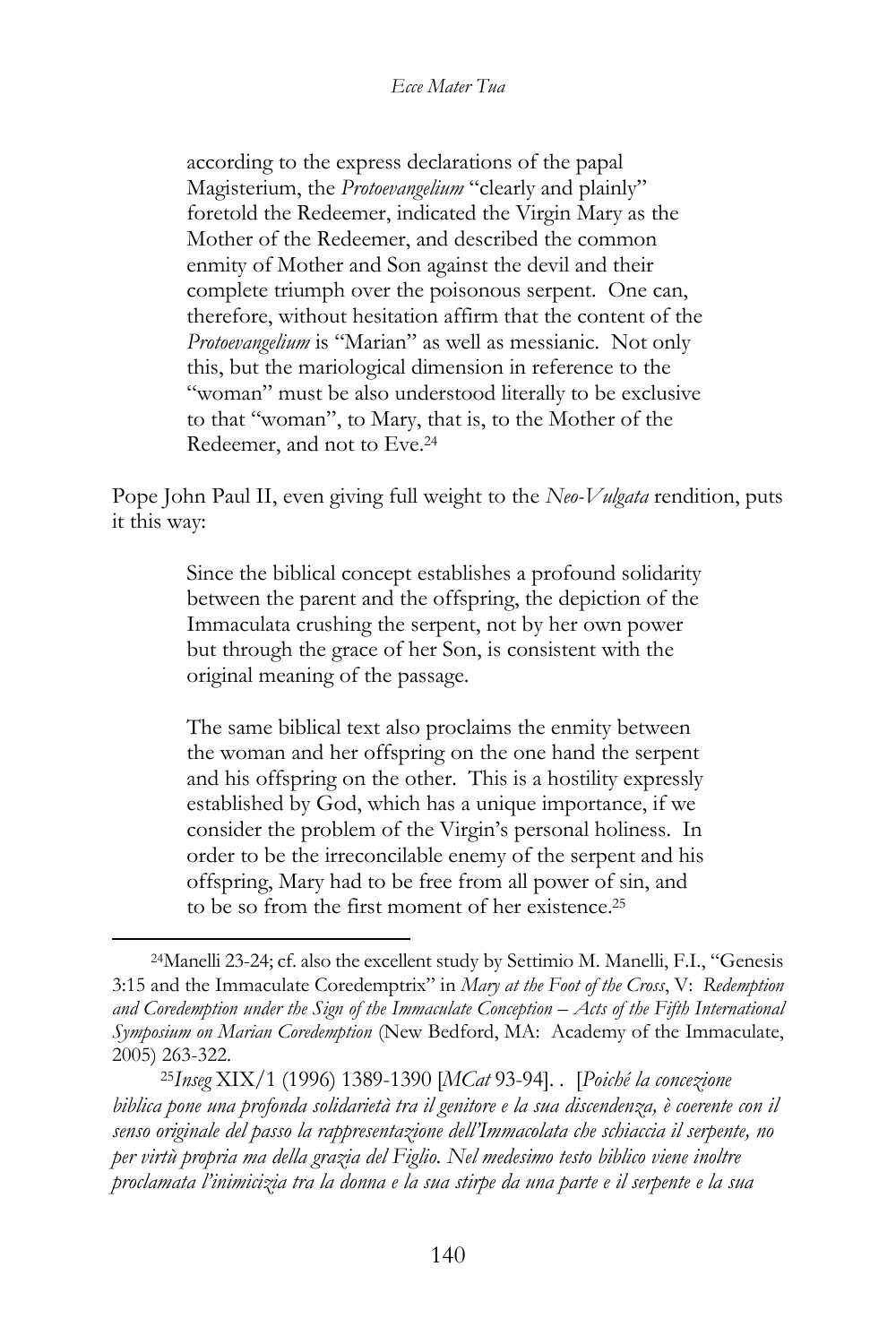It should also be noted that already in drafting the Bull *Ineffabilis Deus* it was confirmed that, for Catholics, it is always necessary to read the biblical texts in the light of the patristic interpretation.<sup>26</sup> This latter point has been further corroborated and validated in the Second Vatican Council's Dogmatic Constitution on Divine Revelation *Dei Verbum*. 27

Let us now proceed to the elaboration of this theme in *Ineffabilis Deus* of Bl. Pius IX. The Fathers and writers of the Church ... in quoting the words by which at the beginning of the world God announced His merciful remedies prepared for the regeneration of mankind – words by which He crushed the audacity of the deceitful Serpent and wondrously raised up the hope of our race, saying, "I will put enmities between thee and the woman, between thy seed and her seed" – taught that by this divine prophecy the merciful Redeemer of mankind, Jesus Christ, the onlybegotten Son of God, was clearly foretold; that His most blessed Mother, the Virgin Mary, was prophetically indicated; and at the same time the very enmity of both against the Evil One was significantly expressed. Hence, just as Christ, the Mediator between God and man, assumed human nature, blotted the handwriting of the decree that stood against us, and fastened it triumphantly to the cross, so the most holy Virgin, united with Him by a most intimate and indissoluble bond, was, with Him and through Him, eternally at enmity with the evil serpent, and most completely triumphed over him, and thus crushed his head with her immaculate foot.<sup>28</sup>

*discencenza dell'altra. Si tratta di un'ostilità espressamente stabilita da Dio, che assume un rilievo singolare se consideriamo il problema della santità personale della Vergine, Per essere l'incolciliabile nemica del serpente e della sua stirpe, Maria doveva essere esente da ogni dominio del peccato. E questo fin dal primo momento della sua esisitenza.*

<sup>26</sup>Cf. Stefano M. Cecchin, O.F.M., *L'Immacolata Concezione. Breve storia del dogma* (Vatican City: Pontificia Academia Mariana Internationalis "Studi Mariologici," No. 5, 2003) 191.

<sup>27</sup>Cf. *Dei Verbum*, especially #8, 10, 23.

<sup>28</sup>Tondini 46 [*OL* #46]. *Quapropter enarrantes verba, quibus Deus præparata renovandis mortalibus suæ pietatis remedia inter ipsa mundi primordia prænuntians, et deceptoris serpentis retudit audaciam, et nostri generis spem mirifice erexit, inquiens: "Inimicitias ponam inter te et mulierem, et semen tuum et semen illius" docuere, divine hoc oraculo clare aperteque præmonstrandum fuisse misericordem humani generis Redemptorem, scilicet Unigenitum Dei Filium Christum Iesum, ac designatam beatissimam eius Matrem Virginem Mariam, ac simul ipsissimas utriusque contra diabolum inimicitias insigniter expressas. Quocirca sicut Christus Dei hominumque mediator, humana assumpta natura, delens quod adversus nos erat*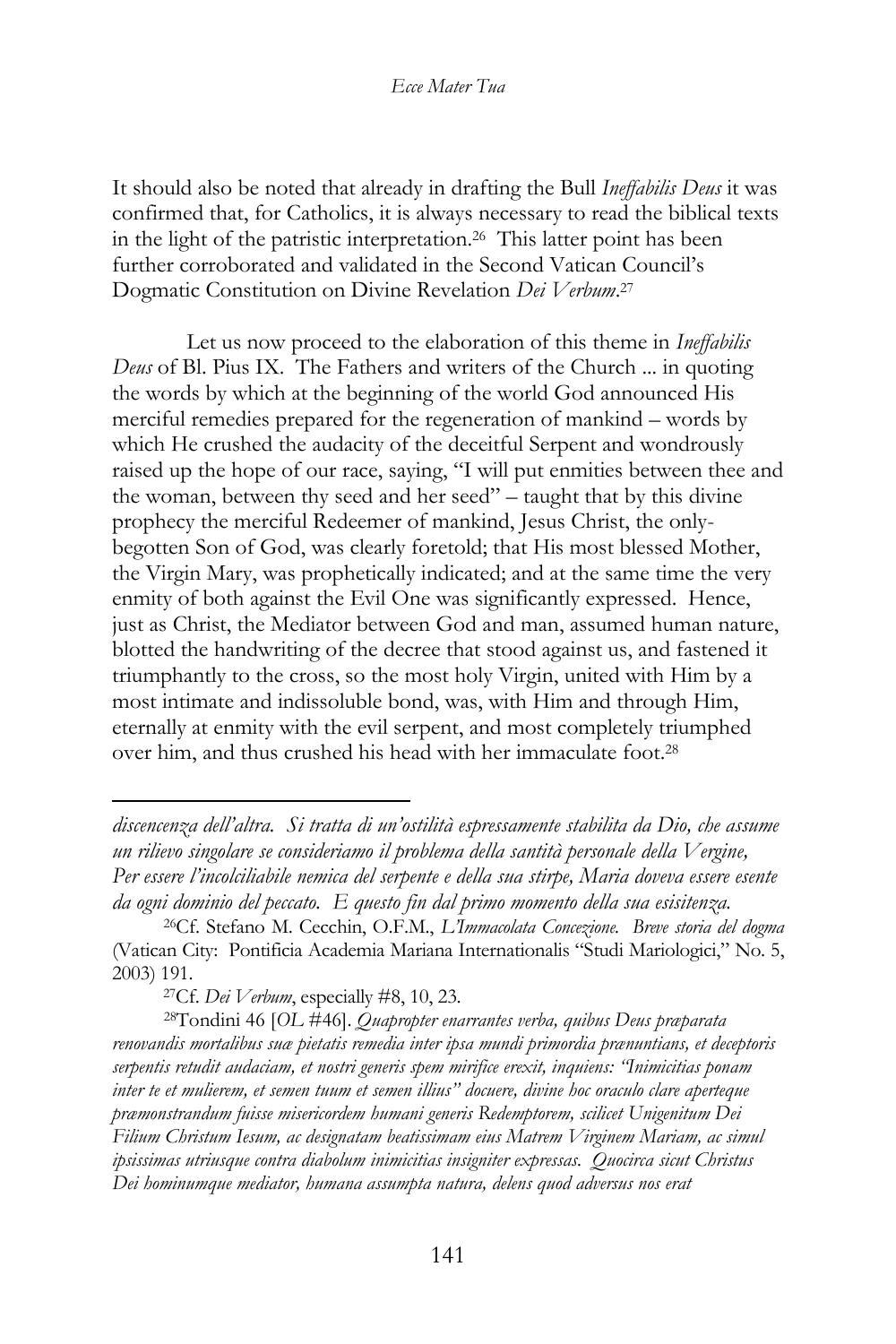Here we may note that the Pontiff gives an admirable summary of the Church's understanding of the *protoevangelium* and in so doing illuminates the teaching about Mary as the woman who was united with the Redeemer "by a most intimate and indissoluble bond, was, with Him and through Him, eternally at enmity with the evil serpent, and most completely triumphed over him, and thus crushed his head with her immaculate foot". We should not be ignorant, however, of what Father Settimio Manelli points out in his recent study i.e., that in recent decades there has been a blatant change of course in the interpretation of this text so that many modern exegetes are no longer willing to admit a Marian interpretation.<sup>29</sup> By the same token the painstaking work of Father Tiburtius Gallus shows a consistent Marian interpretation of this text over the course of the centuries *in medio Ecclesiæ*<sup>30</sup> and the numerous commentaries on the protoevangelium by the late Pope John Paul II continue to sustain the Marian interpretation on the part of the magisterium. Let us conclude this part of our discussion with an excerpt from his Marian catechesis of 24 January 1996:

> The Protogospel's words also reveal the unique destiny of the woman who, although yielding to the serpent's temptation before the man did, in virtue of the divine plan later becomes God's first ally. Eve was the serpent's accomplice in enticing man to sin. Overturning this situation, God declares that he will make the woman the serpent's enemy.

Exegetes now agree in recognizing that the text of Genesis, according to the original Hebrew, does not

*chirographum decreti, illud cruci triumphator affixit; sic Sanctissima Virgo, arctissimo et indissolubili vinculo cum Eo coniuncta, una cum Illo et per Illum, sempiternas contra venenosum serpentem inimicitias exercens, ac de ipso plenissime triumphans, illius caput immaculato pede contrivit*.

<sup>29</sup>Settimio M. Manelli, F.I., "Genesis 3:15 and the Immaculate Coredemptrix" in *Mary at the Foot of the Cross*, V:263.

<sup>30</sup>Cf. Tiburtius Gallus, S.J., *Interpretatio Mariologica Protoevangelii*, Vol. I: *Tempore post-patristico ad Concilium Tridentinum* (Romae: Libreria Orbis Catholicus, 1949); Vol. II: *Ætas Aurea Exegesis Catholicæ a Concilio Tridentino usque ad Annum 1660* (Roma: Edizioni di Storia e Letteratura, 1953); Vol. III: *Ab Anno 1661 usque ad Definitionem Dogmaticam Immaculatae Conceptionis (1854)* (Roma: Edizioni di Storia e Letteratura, 1954).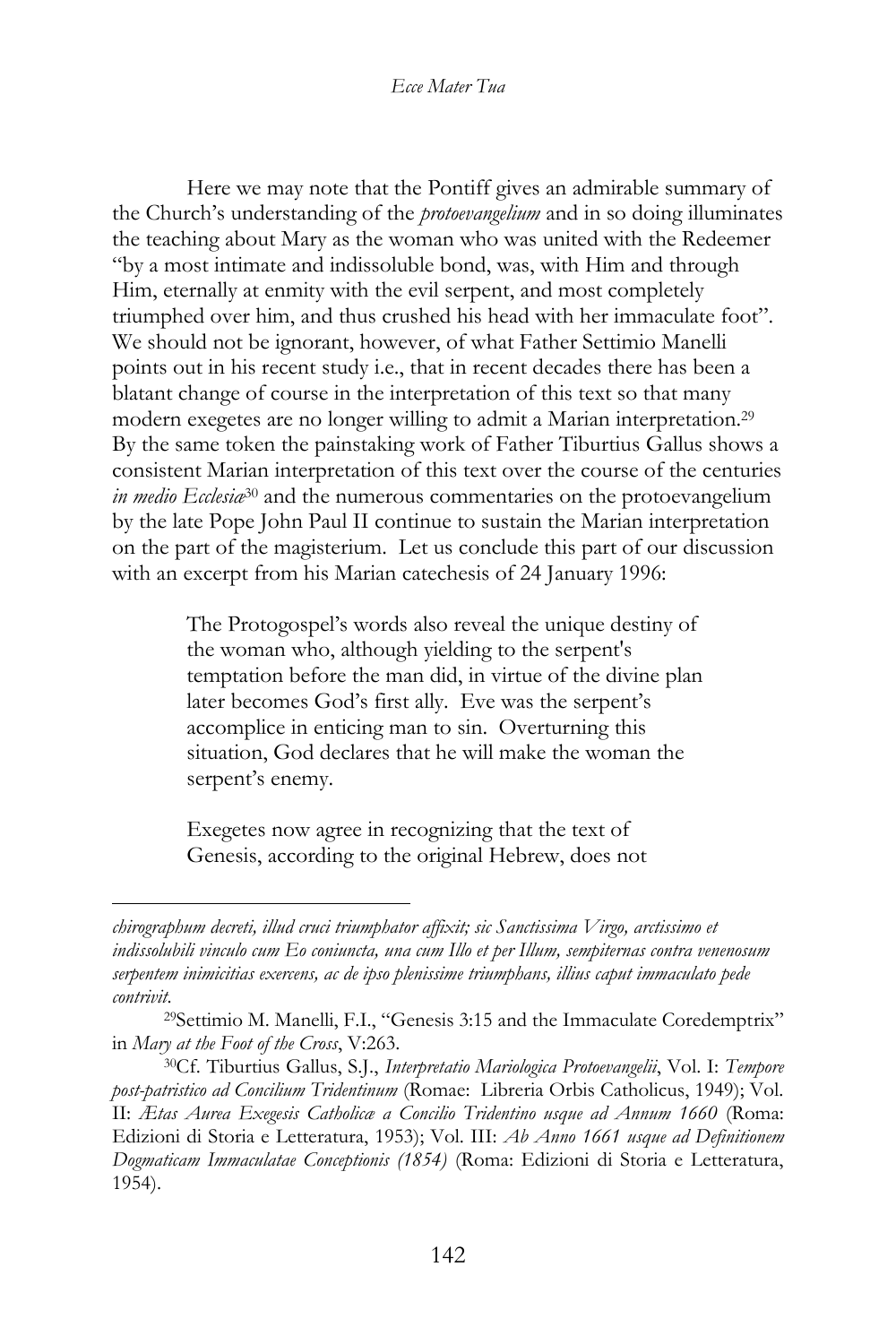attribute action against the serpent directly to the woman, but to her offspring. Nevertheless, the text gives great prominence to the role she will play in the struggle against the tempter: in fact the one who defeats the serpent will be her offspring.

Who is this woman? The biblical text does not mention her personal name but allows us to glimpse a new woman, desired by God to atone for Eve's fall; in fact, she is called to restore woman's role and dignity, and to contribute to changing humanity's destiny, cooperating through her maternal mission in God's victory over Satan.

In the light of the New Testament and the Church's tradition, we know that the new woman announced by the Protogospel is Mary, and in "her seed" we recognize her Son, Jesus, who triumphed over Satan's power in the paschal mystery.

We also observe that in Mary the enmity God put between the serpent and the woman is fulfilled in two ways. God's perfect ally and the devil's enemy, she was completely removed from Satan's domination in the Immaculate Conception, when she was fashioned in grace by the Holy Spirit and preserved from every stain of sin. In addition, associated with her Son's saving work, Mary was fully involved in the fight against the spirit of evil.

Thus the titles "Immaculate Conception" and "Cooperator of the Redeemer", attributed by the Church's faith to Mary, in order to proclaim her spiritual beauty and her intimate participation in the wonderful work of Redemption, show the lasting antagonism between the serpent and the New Eve.<sup>31</sup>

<sup>31</sup>*Inseg* XIX/1 (1996) 116-117 [*ORE* 1426:11; *MCat* 62-63]. . *Le parole del Protovangelo rivelano, inoltre, il singolare destino della donna che, pur avendo preceduto l'uomo nel cedere alla tentazione del serpente, diventa poi, in virtù del piano divino, la prima alleata di Dio. Eva era stata l'alleata del serpente per trascinare l'uomo nel peccato. Dio annuncia che, capovolgendo questa situazione, Egli farà della donna la nemica del serpente.*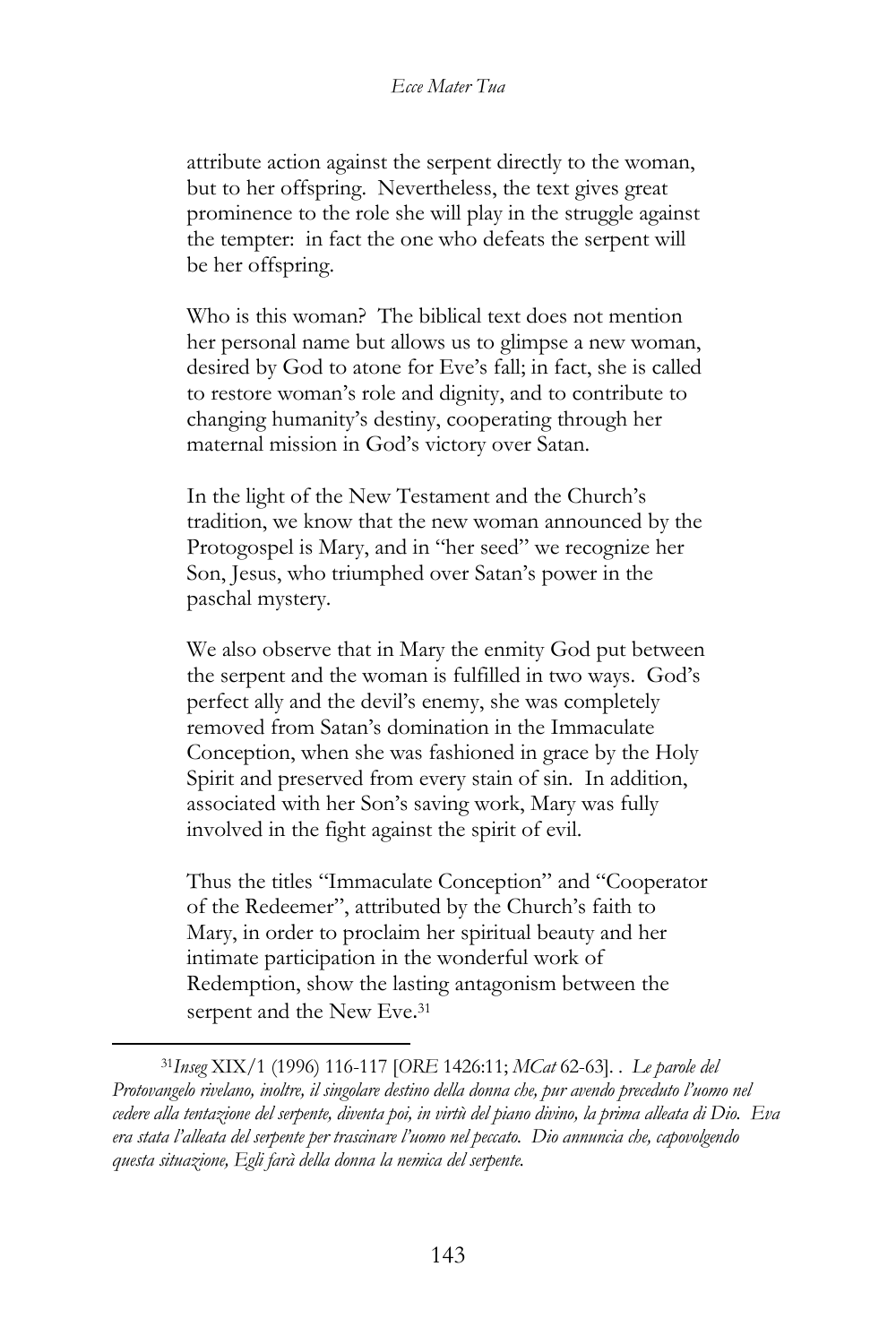There are a number of points to be emphasized in this important catechesis. First, the Pope refers to the new Woman, the antithesis of Eve, as "God's first ally" [*la prima alleata di Dio*] and "the serpent's enemy" [*la nemica del serpente*], and subsequently "God's perfect ally and the devil's enemy" [*Alleata perfetta di Dio e nemica del diavolo*]. Secondly, he points out that "the text gives great prominence to the role she will play in the struggle against the tempter" and that this new Woman is called "to contribute to changing humanity's destiny, cooperating through her maternal mission in God's victory over Satan". Thirdly, without hesitation he identifies the new Woman as Mary "in the light of the New Testament and the Church's tradition". This is an assertion of capital importance in the light of the resistance to a Marian interpretation even in certain contemporary Catholic exegetical circles. Fourthly, he points out that the enmity between the serpent and Mary is fulfilled in two ways: (1) she was removed from Satan's dominion through her Immaculate Conception, which thus enabled her (2) to be "fully involved in the fight against the spirit of evil". Fifthly, because of "her intimate participation in the wonderful work of Redemption," Mary

*Chi è questa donna? Il testo biblico non riferisce il suo nome personale, ma lascia intravedere una donna nuova, voluta da Dio per riparare la caduta di Eva; ella è chiamata, infatti, a restaurare il ruolo e la dignità della donna e a contribuire al cambiamento del destino dell'umanità, collaborando mediante la sua missione materna alla vittoria divina su satana.*

*Alla luce del Nuovo Testamento e della tradizione della Chiesa, sappiamo che la donna nuova annunciata del Protovangelo è Maria, e riconosciamo nella «sua stirpe» (Gn 3,15), il figlio, Gesù, trionfatore nel mistero della Pasqua sul potere di satana.*

*Osserviamo altresì che l'inimicizia, posta da Dio fra il serpente e la donna, si realizza in Maria in duplice modo. Alleata perfetta di Dio e nemica del diavolo, ella fu sottratta completamente al dominio di satana nell'immacolato concepimento, quando fu plasmata nella grazia dallo Spirito Santo e preservata da ogni macchia di peccato. Inoltre, associata all'opera salvifica del Figlio, Maria è stata pienamente coinvolta nella lotta contro lo spirito del male.*

*Così, i titoli di Immacolata Concezione e di Cooperatrice del Redentore, attribuiti dalla fede della Chiesa a Maria per proclamare la sua bellezza spirituale e la sua intima partecipazione all'opera mirabile della redenzione, manifestano l'opposizione irriducibile fra il serpente e la nuova Eva.*

*Gli esegeti sono ormai concordi nel riconoscere che il testo della Genesi, secondo l'originale ebraico, attribuisce l'azione contro il serpente non direttamente alla donna, ma alla stirpe di lei. Il testo dà comunque un grande risalto al ruolo che elle svolgerà nella lotta contro il tentatore: il vincitore del serpente sarà, infatti, sua progenie.*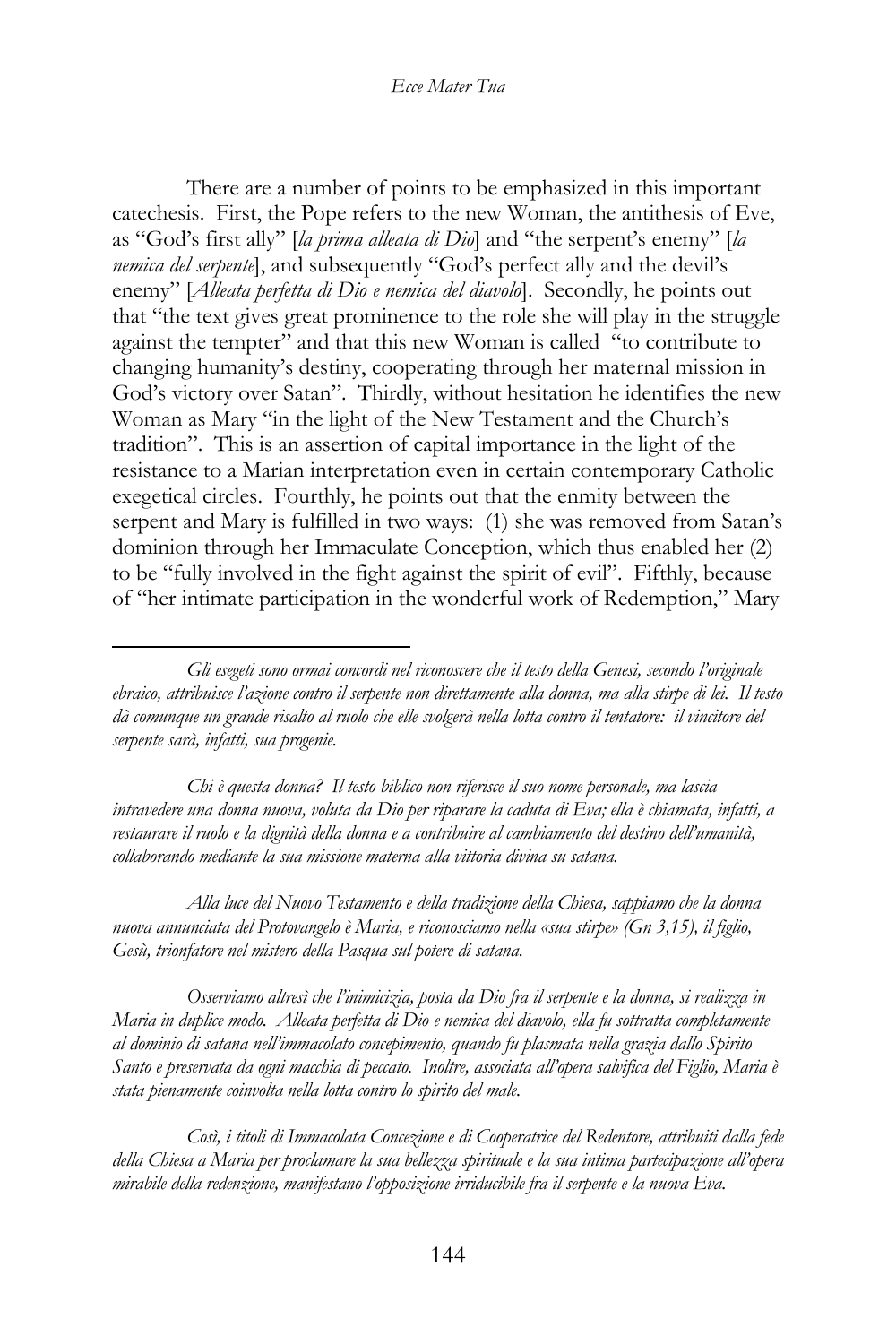is described as "Cooperator of the Redeemer" [*Cooperatrice del Redentore*] and thus there is a state of "lasting antagonism between the serpent and the New Eve". Hence this catechesis serves as an excellent summary of the great lines of Catholic exegesis, the Catholic tradition and the papal magisterium on the *protoevangelium*.

## **III. Development of Doctrine**

In his catechesis of 25 October 1995 Pope John Paul II traces the history of doctrinal development regarding Our Lady's cooperation in the work of Redemption in broad strokes, beginning, not surprisingly with the Bishop of Lyons:

> At the end of the second century, St. Irenaeus, a disciple of Polycarp, already pointed out Mary's contribution to the work of salvation. He understood the value of Mary's consent at the time of the Annunciation, recognizing in the Virgin of Nazareth's obedience to and faith in the angel's message the perfect antithesis of Eve's disobedience and disbelief, with a beneficial effect on humanity's destiny. In fact, just as Eve caused death, so Mary, with her "yes", became "a cause of salvation" for herself and for all mankind (cf. *Adv. Haer*., III, 22, 4; *SC* 211, 441). But this affirmation was not developed in a consistent and systematic way by the other Fathers of the Church.

> Instead, this doctrine was systematically worked out for the first time at the end of the 10th century in the *Life of Mary* by a Byzantine monk, John the Geometer. Here Mary is united to Christ in the whole work of Redemption, sharing, according to God's plan, in the Cross and suffering for our salvation. She remained united to the Son "in every deed, attitude and wish" (cf. *Life of Mary*, Bol. 196, f. 123 v.).

Mary's association with Jesus' saving work came about through her Mother's love, a love inspired by grace, which conferred a higher power on it. Love freed of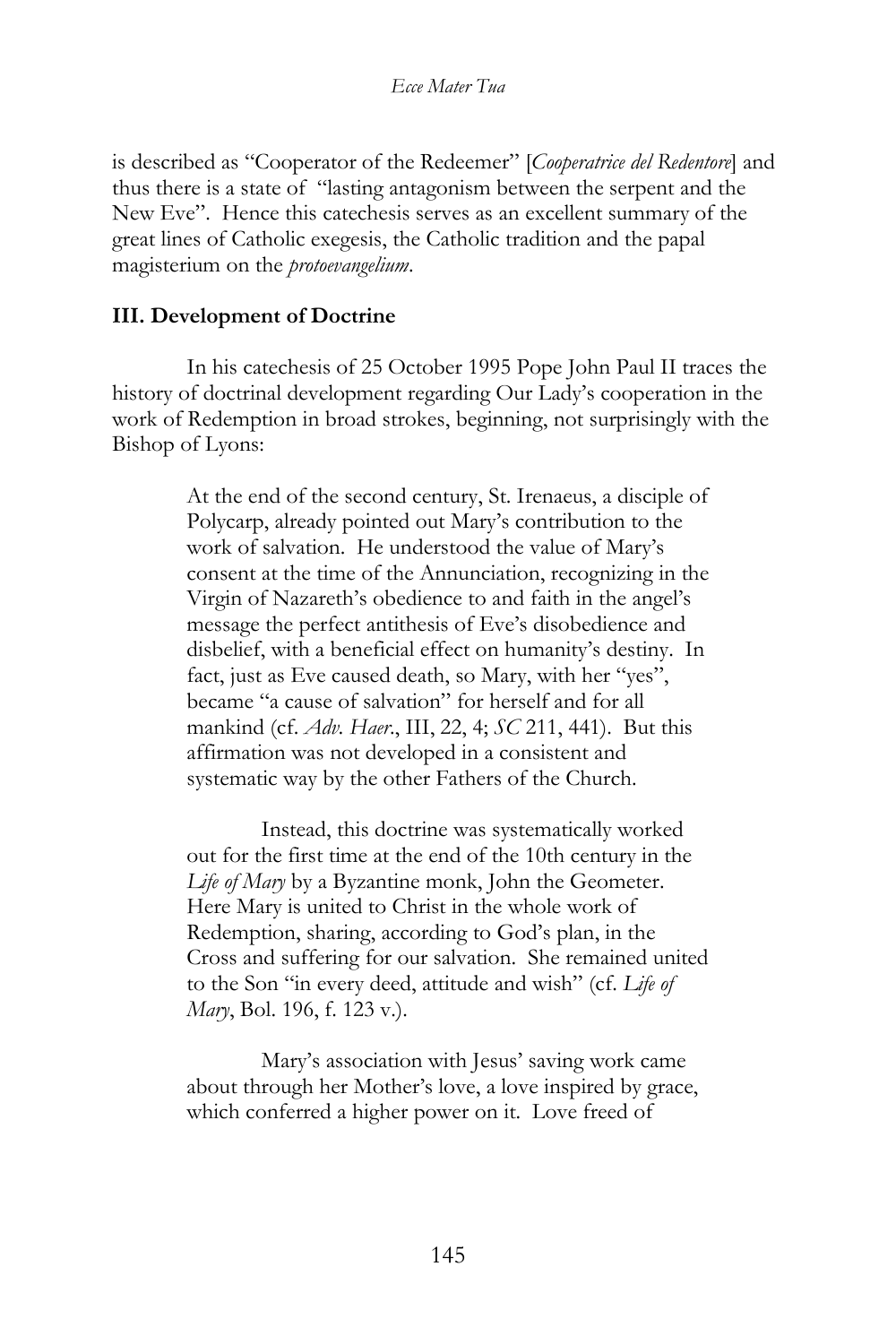passion proves to be the most compassionate (cf. *ibid*., Bol. 196, f. 123 v.)<sup>32</sup>

It took almost a millennium, but the seed of the doctrine already expounded by Saint Irenaeus would continue to bear fruit.

### **IV. Papal Teaching on Mary's Union with Jesus in the Work of Redemption before the Council**

In his Rosary Encyclical *Jucunda Semper* of 8 September 1894 Pope Leo XIII drew out even more explicitly than his predecessor Mary's sufferings on Calvary:

> When she professed herself the handmaid of the Lord for the mother's office, and when, at the foot of the altar, she offered up her whole self with her child Jesus – then and thereafter she took her part in the painful expiation offered by her son for the sins of the world. It is certain, therefore, that she suffered in the very depths of her soul with His most bitter sufferings and with His torments. Finally, it was before the eyes of Mary that the divine

Tale dottrina, invece, viene sistematicamente elaborata per la prima volta, alla fine del decimo secolo, nella "Vita di Maria" di un monaco bizantino, Giovanni il Geometra. Maria è qui unita a Cristo in tutta l'opera redentrice partecipando, secondo il piano divino, alla Croce e soffrendo per la nostra salvezza. Ella è rimasta unita al Figlio "in ogni azione, atteggiamento e volontà" (Vita di Maria, Bol. 196, f. 122 v.).

L'associazione di Maria all'opera salvifica di Gesù avviene mediante il suo amore di Madre, un amore animato dalla grazia, che le conferisce una forza superiore: la più esente da passione si mostra la più compassionevole (cf. Vita di Maria, Bol. 196, f. 123 v.)

<sup>32</sup>*Inseg* XVIII/2 (1995) 934-935 [*ORE* 1414:11; *MCat* 25-26. Alla fine del secondo secolo sant'Ireneo, discepolo di Policarpo, pone già in evidenza il contributo di Maria all'opera della salvezza. Egli ha compreso il valore del consenso di Maria al momento dell'Annunciazione, riconoscendo nell'obbedienza e nella fede della Vergine di Nazaret al messaggio dell'angelo l'antitesi perfetta della disobbedienza e dell'incredulità di Eva, con effetto benefico sul destino dell'umanità. Infatti, come Eva ha causato la morte, così Maria, col suo "sì", è divenuta "causa di salvezza" per se stessa e per tutti gli uomini (cf. Haer Adv. 3.22,4; SC 211,441). Ma si tratta di un'affermazione non sviluppata in modo organico e abituale dagli altri Padri della Chiesa.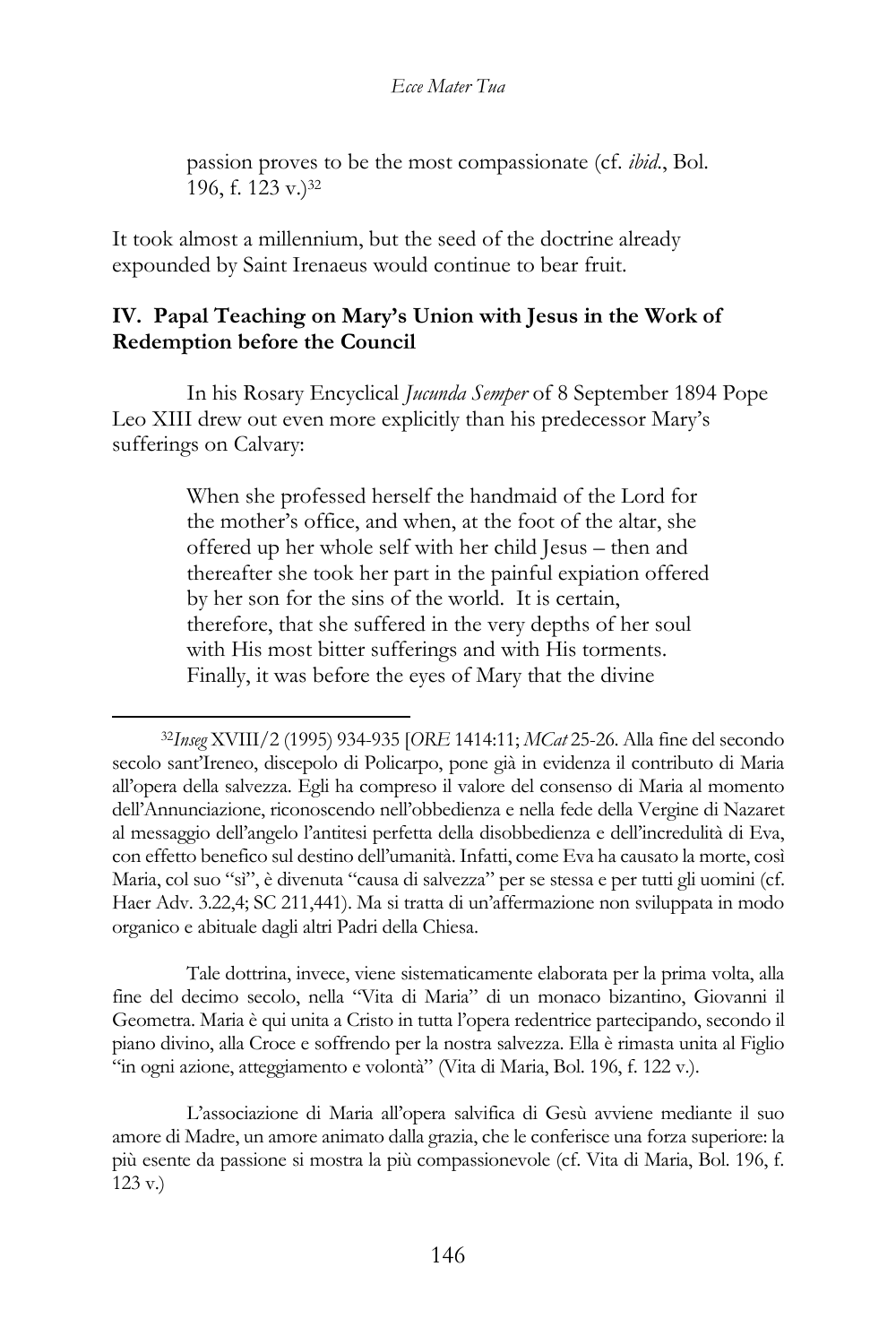Sacrifice for which she had borne and nurtured the Victim was to be finished. As we contemplate Him in the last and most piteous of these mysteries, we see that "there stood by the cross of Jesus Mary His Mother" (Jn. 19:25), who, in a miracle of love, so that she might receive us as her sons, offered generously to Divine Justice her own Son, and in her Heart died with Him, stabbed by the sword of sorrow.<sup>33</sup>

In this passage Leo touched upon themes that his successors would continue to develop in an ever swelling crescendo in the course of the twentieth century: Mary's offering of herself in union with Jesus in expiation for the sins of the world, her "mystical death" described in terms of "dying with him in her heart" [*cum eo commoriens corde*] and the spiritual maternity which flows from her participation in the sacrifice.

Surely one of the most famous passages on this theme is that which we find in Benedict XV's Letter *Inter Sodalicia* of 22 May 1918:

> The choosing and invoking of Our Lady of Sorrows as patroness of a happy death is in full conformity with Catholic Doctrine and with the pious sentiment of the Church. It is also based on a wise and well-founded hope. In fact, according to the common teaching of the Doctors it was God's design that the Blessed Virgin Mary, apparently absent from the public life of Jesus, should assist Him when He was dying nailed to the Cross. Mary suffered and, as it were, nearly died with her suffering Son;

<sup>33</sup>Tondini 204-206 [*OL* #151]. *Quum enim se Deo vel ancillam ad matris officium exhibuit vel totam cum Filio in templo devovit, utroque ex facto iam tum consors cum eo extitit laboriosæ pro humano genere expiationis: ex quo etiam in acerbissimis Filii angoribus et cruciamentis, maxime animo condoluisse dubitandum non est. Ceterum præsente ipsa et spectante, divinum illud sacrificium erat conficiendum, cui victimam de se generosa aluerat; quod in eisdem mysteriis postremum flebiliusque obversatur: stabat iuxta Crucem Iesu Maria Mater eius, quæ tacta in nos caritate immensa ut susciperet filios, Filium ipsa suum ultro obtulit iustitiæ divinæ, cum eo commoriens corde, doloris gladio transfixa.*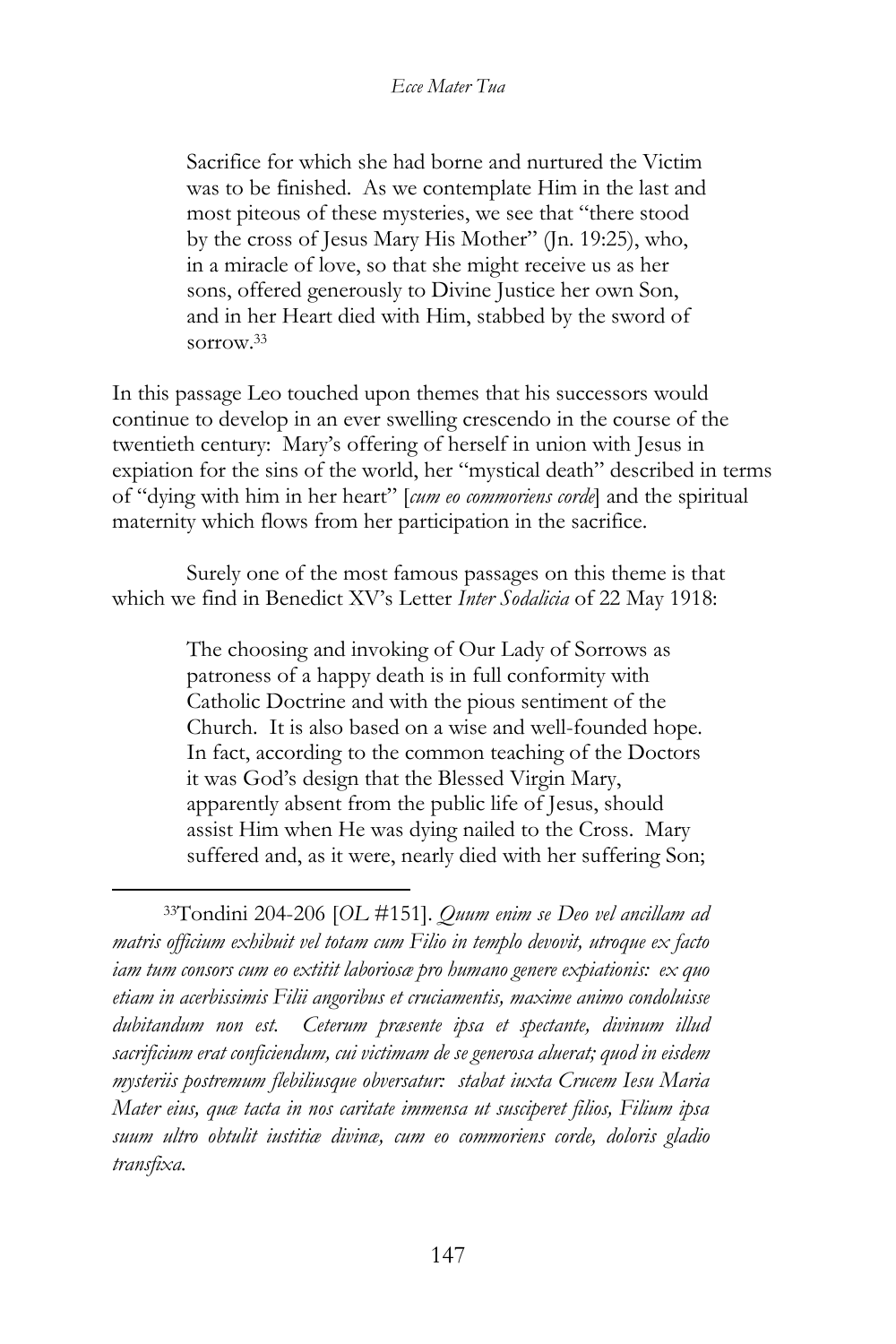for the salvation of mankind she renounced her mother's rights and, as far as it depended on her, offered her Son to placate divine justice; so we may well say that she with Christ redeemed mankind.<sup>34</sup>

It should be noted here that Benedict indicates that Mary's presence beneath the Cross of Christ was "not without divine design" [*non sine divino consilio*], the very same phrase reproduced verbatim in *Lumen Gentium* #58, although with no reference to this text. Evidently deriving from the principle that "God, by one and the same decree, had established the origin of Mary and the Incarnation of Divine Wisdom,"<sup>35</sup> Benedict XV held that God had also predestined Mary's union with her Son in his sacrifice to the extent of making the sacrifice with him to the extent that she was able to do so [*quantum ad se pertinebat*]. It should also be pointed out here that Benedict was certainly not stating that the sacrifice of Jesus was not sufficient to redeem the world, but rather that, on the basis of the understanding of the "recapitulation" already articulated by Saint Irenaeus, God wished the sacrifice of the New Eve to be joined to that of the New Adam, that he wished the active participation of a human creature joined with the sacrifice of the God-man.

Let us consider now how this theme is treated in two encyclicals of the Servant of God Pope Pius XII. Our first passage comes from the Encyclical *Mystici Corporis* of 29 June 1943, promulgated during the height of World War II:

> She [Mary] it was who, immune from all sin, personal or inherited, and ever most closely united with her Son, offered Him on Golgotha to the Eternal Father together with the holocaust of her maternal rights and motherly love, like a new Eve, for all the children of Adam

<sup>34</sup>*AAS* 10 (1918) 181-182 [*OL* #267]. [*Quod autem Virgo Perdolens bonæ mortis Patrona deligitur atque invocatur, id cum mirifice doctrinæ catholicæ pioque Ecclesiæ sensui respondet, tum spe innititur recte feliciterque collocata. Enimvero tradunt communiter Ecclesiæ Doctores, B. Mariam Virginem, quæ a vita Iesu Christi publica veluti abesse visa est, si Ipsi morten oppetenti et Cruci suffixo adfuit, non sine divino consilio adfuisse. Scilicet ita cum Filio patiente et moriente passa est et pæne commortua, sic materna in Filium jura pro hominum salute abdicavit placandæque Dei justitiæ, quantum ad se pertinebat, Filium immolavit, ut dici merito queat, Ipsam cum Christo humanum genus redemisse.*

<sup>35</sup>Tondini 32 [*OL* #34].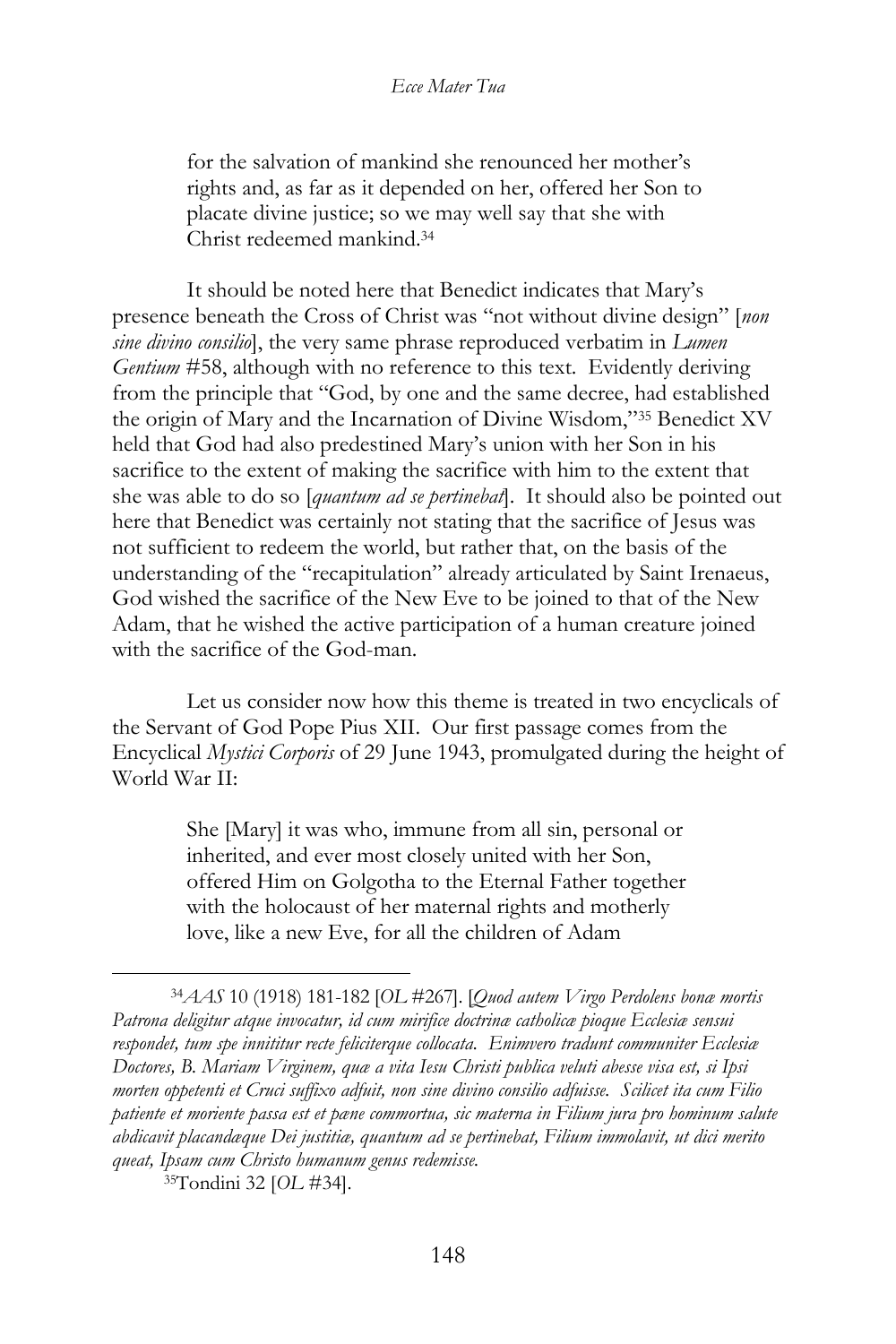contaminated through this unhappy fall, and thus she, who was the mother of our Head according to the flesh, became by a new title of sorrow and glory the spiritual mother of all His members.<sup>36</sup>

Let us underscore here the emphasis on Mary's offering of Christ to the Eternal Father as a "New Eve", effectively drawing out the implications of the teaching of Saint Irenaeus. He would offer yet another beautiful perspective on this joint offering of the Son and the Mother in his great Sacred Heart Encyclical *Haurietis Aquas* of 15 May 1956:

> That graces for the Christian family and for the whole human race may flow more abundantly from devotion to the Sacred Heart, let the faithful strive to join it closely with devotion to the Immaculate Heart of the Mother of God. By the will of God, the most Blessed Virgin Mary was inseparably joined with Christ in accomplishing the work of man's redemption, so that our salvation flows from the love of Jesus Christ and His sufferings intimately united with the love and sorrows of His Mother.<sup>37</sup>

In this classic passage every word is carefully weighed and measured in order to make a declaration on the redemption and Mary's role in it which remains unparalleled for its clarity and precision. No doubt for this reason it is included Denzinger-Hünermann's *Enchiridion Symbolorum*. 38 Pius professes that "our salvation flows from the love of Jesus Christ and His sufferings" [*ex Iesu Christi caritate eiusque cruciatibus*] which are "intimately united with the love and sorrows of His Mother" [*cum amore doloribusque* 

<sup>38</sup>*D-H* #3926.

<sup>36</sup>*AAS* 35 (1943) 247-248 [*OL* #383]. [*Ipsa fuit, quæ vel propriæ, vel hereditariæ labis expers, arctissime semper cum Filio suo coniuncta, eundem in Golgotha, una cum maternorum iurium maternique amoris sui holocausto, nova veluti Eva, pro omnibus Adæ filiis, miserando eius lapsu foedatis, Æterno Patri obtulit; ita quidem, ut quæ corpore erat nostri Capitis mater, spiritu facta esset, ob novum etiam doloris gloriæque titulum, eius membrorum omnium mater*.

<sup>37</sup>*AAS* 48 (1956) 352 [*OL* #778]. *Quo vero ex cultu erga augustissimum Cor Iesu in christianam familiam, imo et in omne genus hominum copiosiora emolumenta fluant, curent cristifideles, ut eidem cultus etiam erga Immaculatum Dei Genetricis Cor arcte copuletur. Cum enim ex Dei voluntate in humanæ Redemptionis peragendo opere Beatissima Virgo Maria cum Christo fuerit indivulse coniuncta, adeo ut ex Iesu Christi caritate eiusque cruciatibus cum amore doloribusque ipsius Matris intime consociatis sit nostra salus profecta.*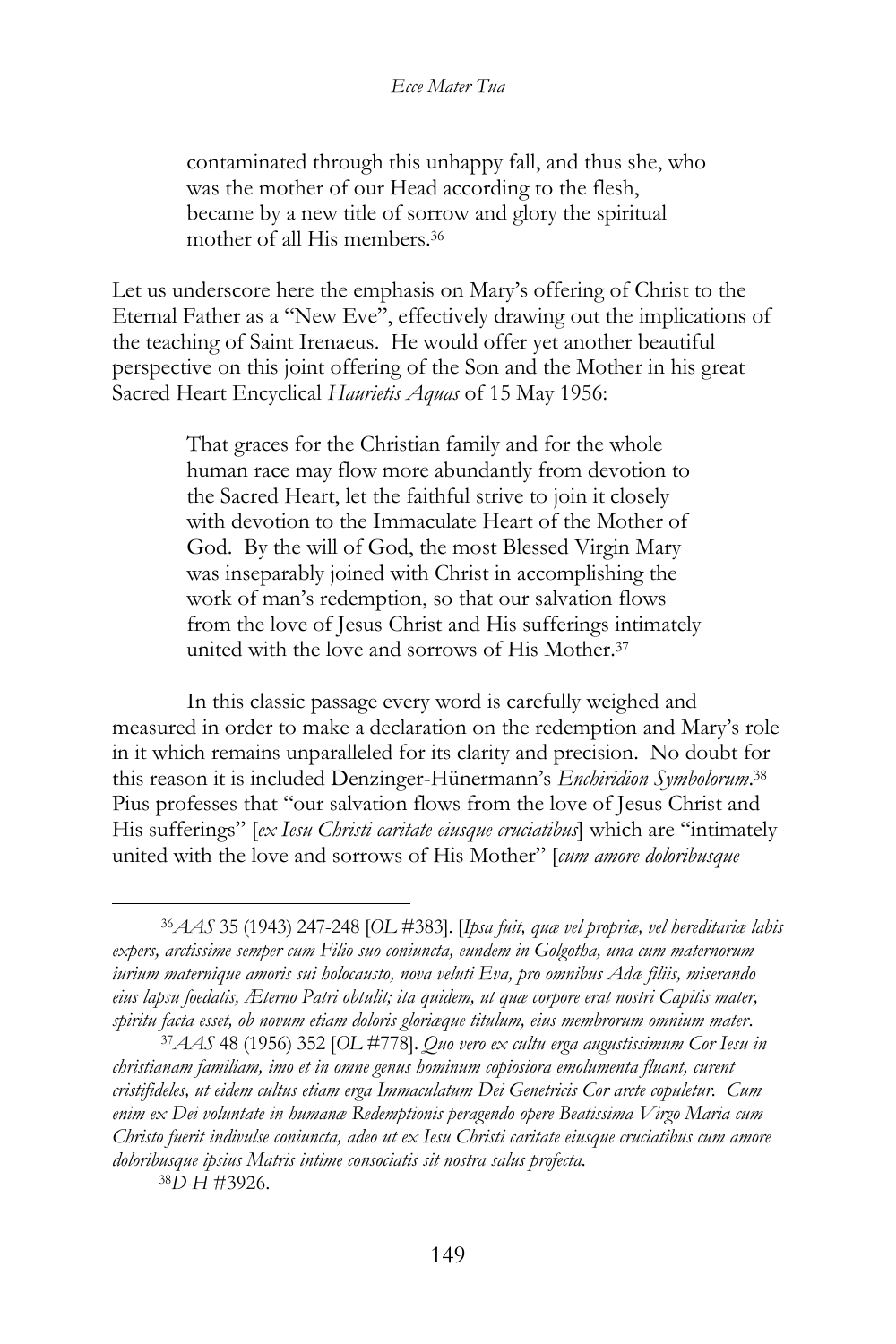*ipsius Matris intime consociatis*]. The Latin preposition *ex* indicates Jesus as the source of our redemption while three other Latin words, *cum* and *intime consociatis*, indicate Mary's inseparability from the source. Finally, let us note Pius' insistence on the fact that this union of Jesus with Mary for our salvation has been ordained "by the will of God" [*ex Dei voluntate*].

On this topic I have only been able to highlight some of the most important texts from among the numerous passages which could have been cited,<sup>39</sup> but before moving on to the eve of the Council, it is necessary to speak of the use of the term "Coredemptrix" to describe Mary's active participation in the work of our redemption. I have sketched elsewhere the origins of this term and how it had entered into pontifical documents and was used three times by Pope Pius XI in addresses and a prayer.<sup>40</sup> It had, in effect, become the most common way to indicate Mary's active role in the work of our redemption, secondary, subordinate and dependent upon Jesus and at the same time altogether unique in comparison with any other human being.

### **V. The Situation on the Eve of the Second Vatican Council**

First, it must be remembered that the Second Vatican Council was convoked just at a time when Marian doctrine and piety had reached an  $apex<sup>41</sup>$  which had been building on a popular level since the apparition of Our Lady to Saint Catherine Labouré in 1830<sup>42</sup> and on the magisterial level since the time of the dogmatic definition of the Immaculate Conception on 8 December 1854.<sup>43</sup> This Marian orientation had accelerated notably during the nineteen-year reign of the Servant of God Pope Pius XII (1939-1958) with the Consecration of the world to the Immaculate Heart of Mary on 31 October 1942,<sup>44</sup> the dogmatic definition of the Assumption of Our Lady on

<sup>39</sup>For further references, cf. *MMC*1:188-218 and *MMC*2:64-79.

<sup>40</sup>Cf. MMC1:147-153; MMC2:29-35.

<sup>41</sup>Cf. Michael O'Carroll, C.S.Sp., "Still Mediatress of All Graces?", *Miles Immaculatæ* 24 (1988) 121-122; *Theotokos* 351-352.

<sup>42</sup>This apparition of Our Lady would be succeeded by a number of others in the nineteenth and twentieth centuries which would eventually be recognized by the Church as worthy of credence. Cf. Donal Foley, *Marian Apparitions, the Bible, and the Modern World* (Herefordshire: Gracewing, 2002) 113-346.

<sup>43</sup>Cf. *Theotokos* 179-180. Interestingly, Father O'Carroll acknowledges an impetus for the definition in the apparition of 1830, cf. *Theotokos* 182.

<sup>44</sup>Cf. *Totus Tuus* 98-101.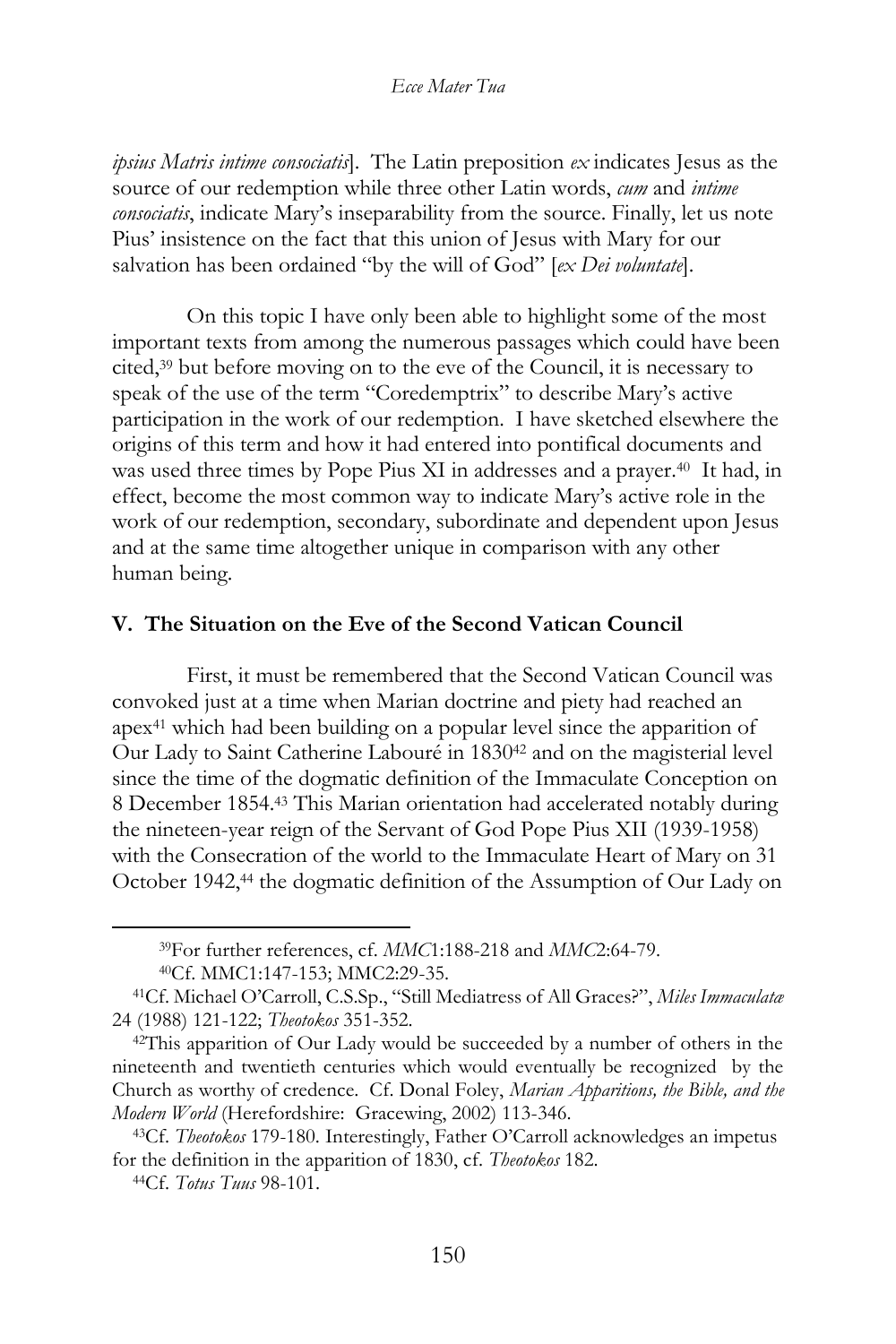1 November 1950,<sup>45</sup> the establishment of the Feast of the Immaculate Heart of Mary in 1944<sup>46</sup> and of the Queenship of Mary in the Marian Year of 1954.<sup>47</sup>

Secondly, and as a consequence of this comprehensive "Marian movement", much study, discussion and debate had been devoted to Mary's role in salvation history, specifically to the topics of coredemption and mediation. While there had been vigorous disputation regarding Mary's active collaboration in the work of our redemption during the reign of Pope Pius XII, by the time of the International Mariological Congress in Lourdes in 1958 there was a fairly unanimous consensus regarding Our Lady's true cooperation in acquiring the universal grace of redemption. Not surprisingly, then, a good number of bishops entered the Council with the desire to see a comprehensive treatment of these questions. Father Michael O'Carroll, C.S.Sp. informs us that of the 54 bishops at the Council who wanted a conciliar pronouncement on Mary as Coredemptrix, 36 sought a definition and 11 a dogma of faith on this matter.<sup>48</sup> On the related question of Mary's mediation, he tells us that 362 bishops desired a conciliar statement on Mary's mediation while 266 of them asked for a dogmatic definition.<sup>49</sup> Father Besutti, on the other hand, holds that over 500 bishops were asking for such a definition.<sup>50</sup> A fundamental reason why no such definition emanated from the Council was the expressed will of Blessed Pope John XXIII that the Council was to be primarily pastoral in its orientation, specifically excluding any new dogmatic definitions.<sup>51</sup>

Thirdly, at the very same time another current was entering into the mainstream of Catholic life, that of "ecumenical sensitivity". While Father Besutti confirms that the word "Coredemptrix" did appear in the original

<sup>45</sup>Cf. *Theotokos* 555-56.

<sup>46</sup>Cf. *Totus Tuus* 100.

<sup>47</sup>Cf. *Totus Tuus* 104-105.

<sup>48</sup>Cf. *Theotokos* 308.

<sup>49</sup>Cf. Michael O'Carroll, C.S.Sp., "Mary's Mediation: Vatican II and John Paul II" in *Virgo Liber Verbi: Miscellanea di studi in onore di P. Giuseppe M. Besutti, O.S.M.* (Rome: Edizioni «Marianum», 1991) 543; *Theotokos* 352. In the latter article Father O'Carroll gave the number of Fathers asking for a statement on Mary's mediation as 382. Toniolo gives the number as 381, cf. Toniolo 34.

<sup>50</sup>G.Besutti, O.S.M., *Lo schema mariano al Concilio Vaticano II* (Rome: Edizione Marianum-Desclée, 1966) 17.

<sup>51</sup>Cf. *Calvario* 14.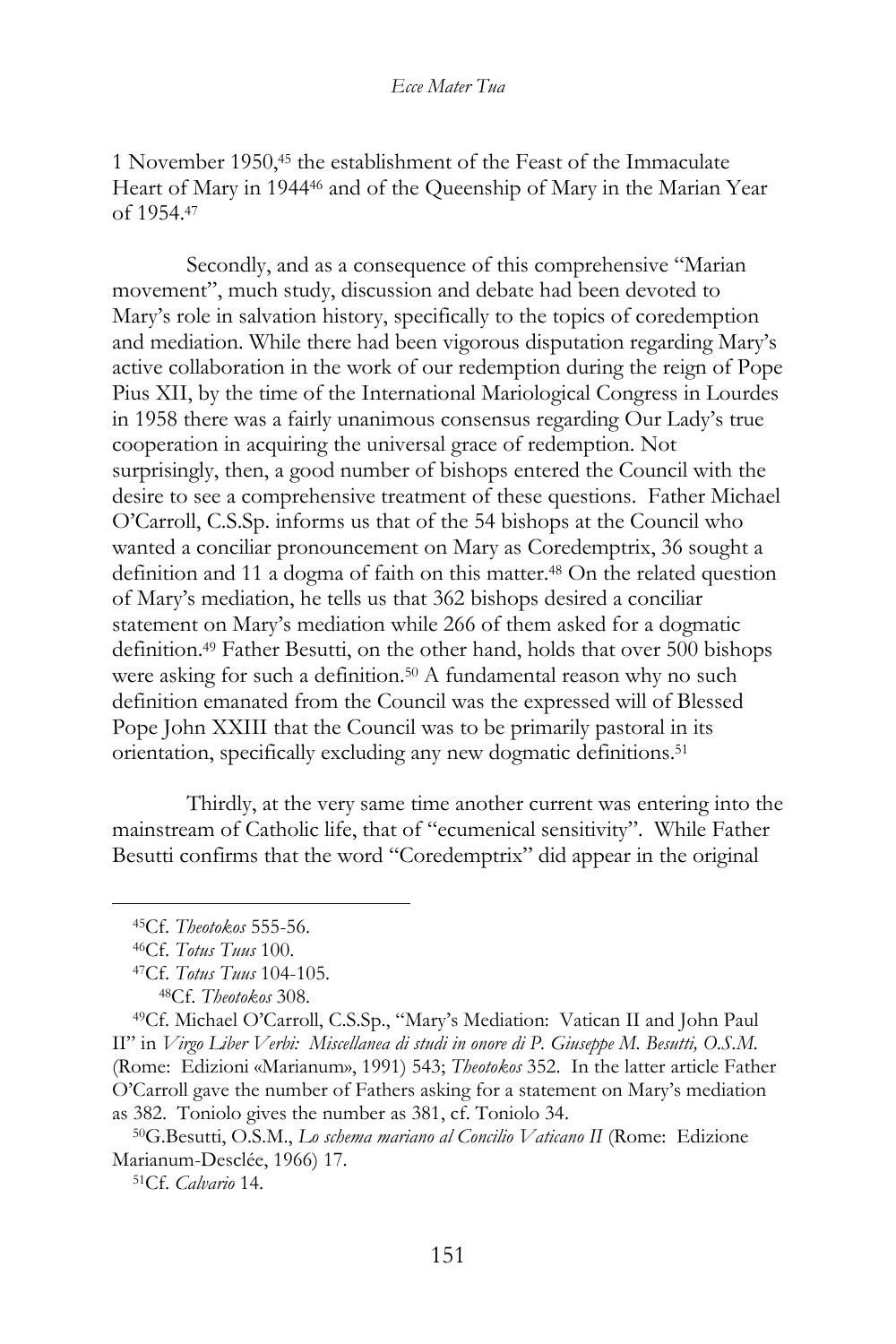*schema* of the Marian document prepared in advance for the Council,<sup>52</sup> the *Prænotanda* to the first conciliar draft document or *schema* on Our Lady contained these words:

> Certain expressions and words used by Supreme Pontiffs have been omitted, which, in themselves are absolutely true, but which may only be understood with difficulty by separated brethren (in this case Protestants). Among such words may be numbered the following: "Coredemptrix of the human race" [Pius X, Pius XI]…<sup>53</sup>

This original prohibition was rigorously respected and hence the term "Coredemptrix" was not used in any of the official documents promulgated by the Council and, undeniably, "ecumenical sensitivity" was a prime factor in its avoidance<sup>54</sup> along with a distaste for the general language of mediation on the part of more progressive theologians.<sup>55</sup> We remain free to debate about the wisdom and effectiveness of such a strategy.<sup>56</sup>

### **VI. The Second Vatican Council**

The above discussion already gives some idea about the various currents that came to the fore at the time of the Second Vatican Council and I have dealt with them as well in other places.<sup>57</sup> Here I will limit myself to the positive presentation on Our Lady's active work participation in the work of the Redemption which emerged in the Council's great Marian synthesis, chapter 8 of the Dogmatic Constitution on the Church, *Lumen* 

<sup>52</sup>*Lo Schema* 28-29; cf. Toniolo 36.

<sup>53</sup>*Acta Synodalia Sacrosancti Concilii Oecumenici Vaticani Secundi*, Vol. I, Pt. VI (Typis Polyglottis Vaticanis, 1971) 99; my trans. Cf. Toniolo 98-99; Gabriele M. Roschini, O.S.M., *Maria Santissima nella Storia della Salvezza* II (Isola del Liri: Tipografia M. Pisani, 1969) 111-112. *Omissæ sunt expressiones et vocabula quædam a Summis Pontificibus adhibita, quæ licet in se verissima, possent difficulius intelligi a fratribus separatis (in casu a protestantibus). Inter alia vocabula adnumerari queunt sequentia: «Corredemptrix humani generis» [S. Pius X, Pius XI]* ...

<sup>54</sup>Cf. Thomas Mary Sennott, O.S.B., "Mary Mediatrix of All Graces, Vatican II and Ecumenism," *Miles Immaculatæ* 24 (1988) 151-167; *Theotokos* 242-245.

<sup>55</sup>Cf. Ralph M. Wiltgen, S.V.D., *The Rhine Flows into the Tiber; A History of Vatican II* (Rockford, IL: Tan Books and Publishers, Inc., 1985, c. 1967) 90-95, 153-159.

<sup>56</sup>Cf. my article "'Towards Another Marian Dogma?' A Response to Father Angelo Amato," *Marianum* LIX (1997) 1163-165.

<sup>57</sup>Cf. *MMC*1:154-161 and *MMC*2:35-41.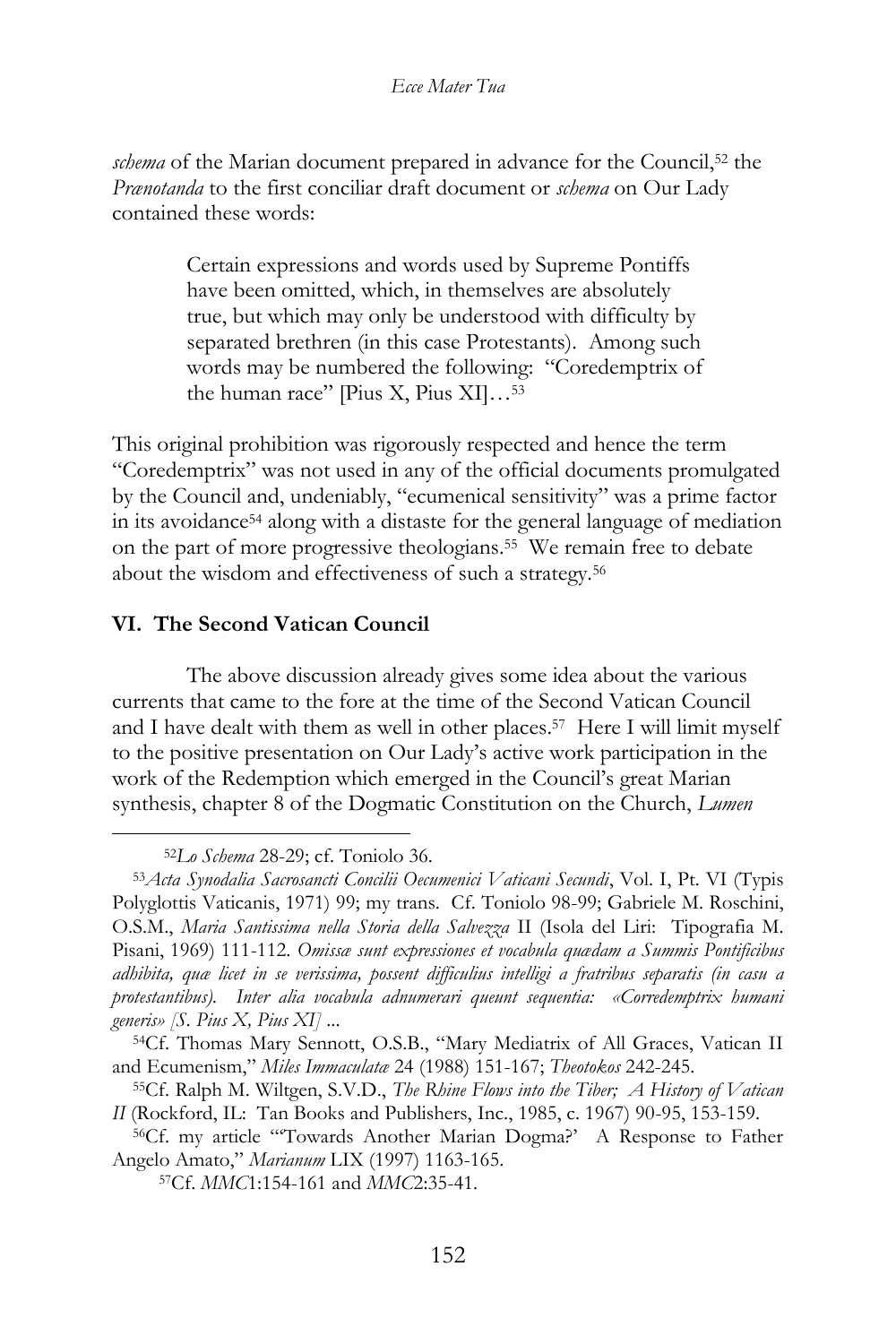*Gentium*. *Lumen Gentium* #56 speaks forthrightly of Mary's collaboration in the work of redemption:

> Committing herself whole-heartedly to God's saving will and impeded by no sin, she devoted herself totally, as a handmaid of the Lord, to the person and work of her Son, under and with him, serving the mystery of redemption, by the grace of Almighty God.<sup>58</sup>

In the same paragraph there is further specification about the active nature of Mary's service which I have already cited in the discussion of Mary as the "New Eve". Quite clearly, then, the Council Fathers speak of an active collaboration of Mary in the work of the redemption and they illustrate this with the Eve-Mary antithesis as found in Saint Irenaeus.

Further, the Council Fathers did not content themselves with a general statement on Mary's collaboration in the work of the redemption, but went on to underscore the personal nature of the "union of the mother with the Son in the work of salvation" [*Matris cum Filio in opere salutari coniunctio*] throughout Jesus' hidden life (#57) and public life (#58). Finally, in #58 they stress how she faithfully persevered in her union with her Son unto the cross, where she stood, in keeping with the divine plan, enduring with her only begotten Son the intensity of his suffering, associated herself with his sacrifice in her mother's heart, and lovingly consenting to the immolation of this victim which was born of her. 59

Not only, then, does the Council teach that was Mary generally associated with Jesus in the work of redemption throughout his life, but that she associated herself with his sacrifice and consented to it. Furthermore, the Council Fathers state in #61 that Mary shared her Son's sufferings as he died on the cross. Thus, in a wholly singular way she cooperated by her

<sup>58</sup>Flannery 416 (I have altered the word order of the translation). . *salvificam voluntatem Dei, pleno corde et nullo retardata peccato, complectens, semetipsam ut Domini ancillam personæ et operi Filii sui totaliter devovit, sub Ipso et cum Ipso, omnipotentis Dei gratia, mysterio redemptionis inserviens*

<sup>59</sup>Flannery 417. . *Ita etiam B. Virgo in peregrinatione fidei processit, suamque unionem cum Filio fideliter sustinuit usque ad crucem, ubi non sine divino consilio stetit (cf. Io. 19, 25), vehementer cum Unigenito suo condoluit et sacrificio Eius se materno animo sociavit, victimæ de se genitæ immolationi amanter consentiens*.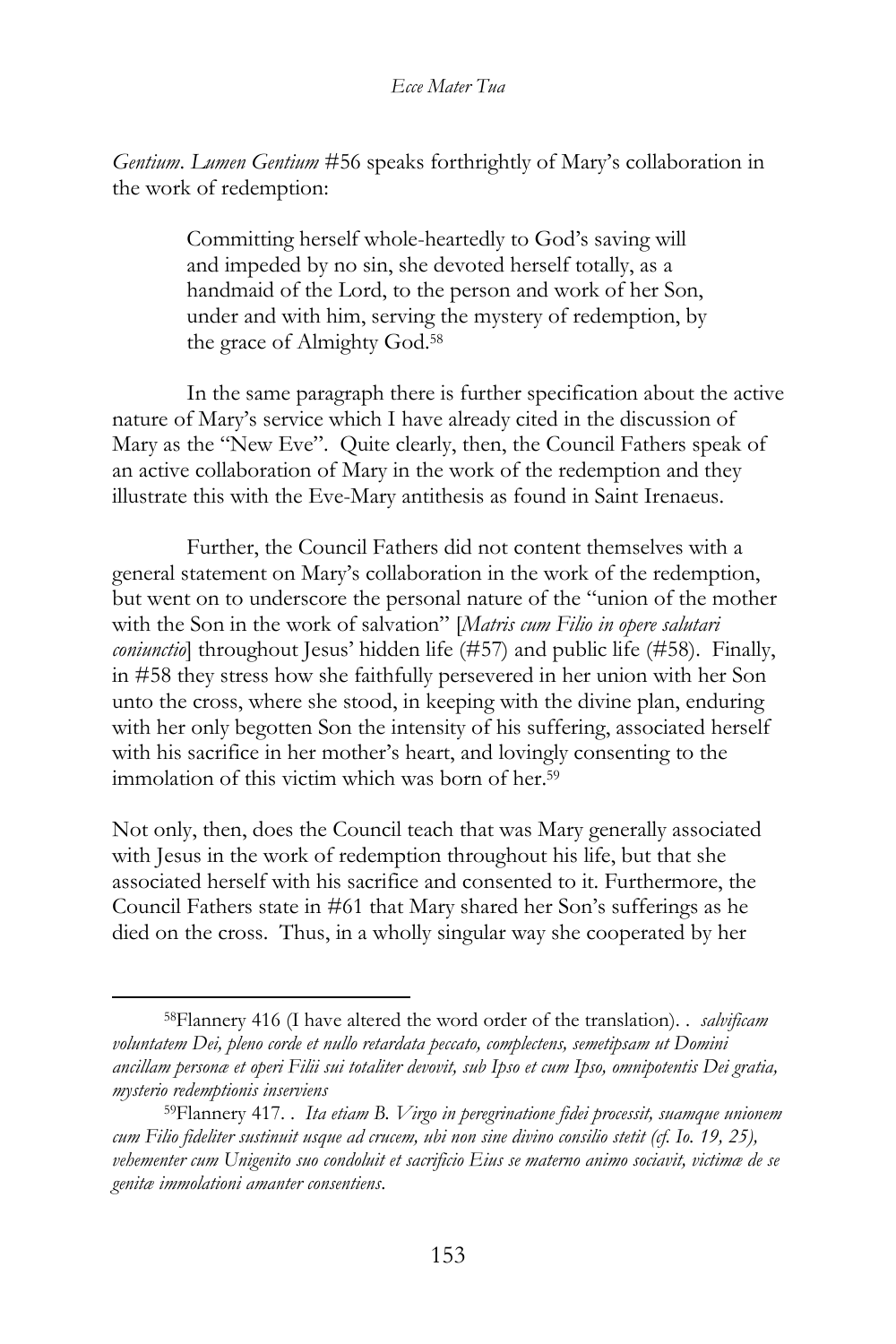obedience, faith, hope and burning charity in the work of the Savior in restoring supernatural life to souls. 60

Not only did Mary consent to the sacrifice, but she also united herself to it. In these final two statements we find a synthesis of the previous papal teaching on the Our Lady's active collaboration in the work of the redemption as well as a stable point of reference for the teaching of the postconciliar Popes.

### **VII. The Postconciliar Situation**

While it may well be argued, as Pope John Paul II has done, that the Council's entire discussion of Mary remains vigorous and balanced, and the topics themselves, though not fully defined, received significant attention in the overall treatment," [il complesso della elaborazione conciliare su Maria rimane vigorosa ed equilibrata e gli stessi temi, non pienamente definiti, hanno ottenuto significativi spazi nella trattazione complessiva]<sup>61</sup> it is also true that the battles on Our Lady's mediatorial role which took place on the council floor and behind the scenes continue to have their effects.<sup>62</sup>

Effectively, the interpretation of the Second Vatican Council's Marian treatise found most frequently in the English-speaking world and very often elsewhere is represented by Cardinal Avery Dulles, S.J.:

> The achievements of Vatican II have been called a watershed. The chapter on Mary in the Constitution on the Church seemed to mark the end of an isolated, maximizing Mariology, and the inclusion of Mary in the theology of the Church.<sup>63</sup>

This departs notably from all of the commentaries on the Mariology of Vatican II offered by Pope John Paul II in the course of his

<sup>60</sup>Flannery 418. *Filioque suo in cruce morienti compatiens, operi Salvatoris singulari prorsus modo cooperata est, oboedientia, fide, spe et flagrante caritate, ad vitam animarum supernaturalem restaurandam.*

<sup>61</sup>*Inseg* XVIII/2 (1995) 1369 [*MCat* 51].

<sup>62</sup>Cf. *Theotokos* 351-356.

<sup>63</sup>Avery Cardinal Dulles, S.J., "Mary Since Vatican II: Decline and Recovery," *Marian Studies* LIII (2002) 12.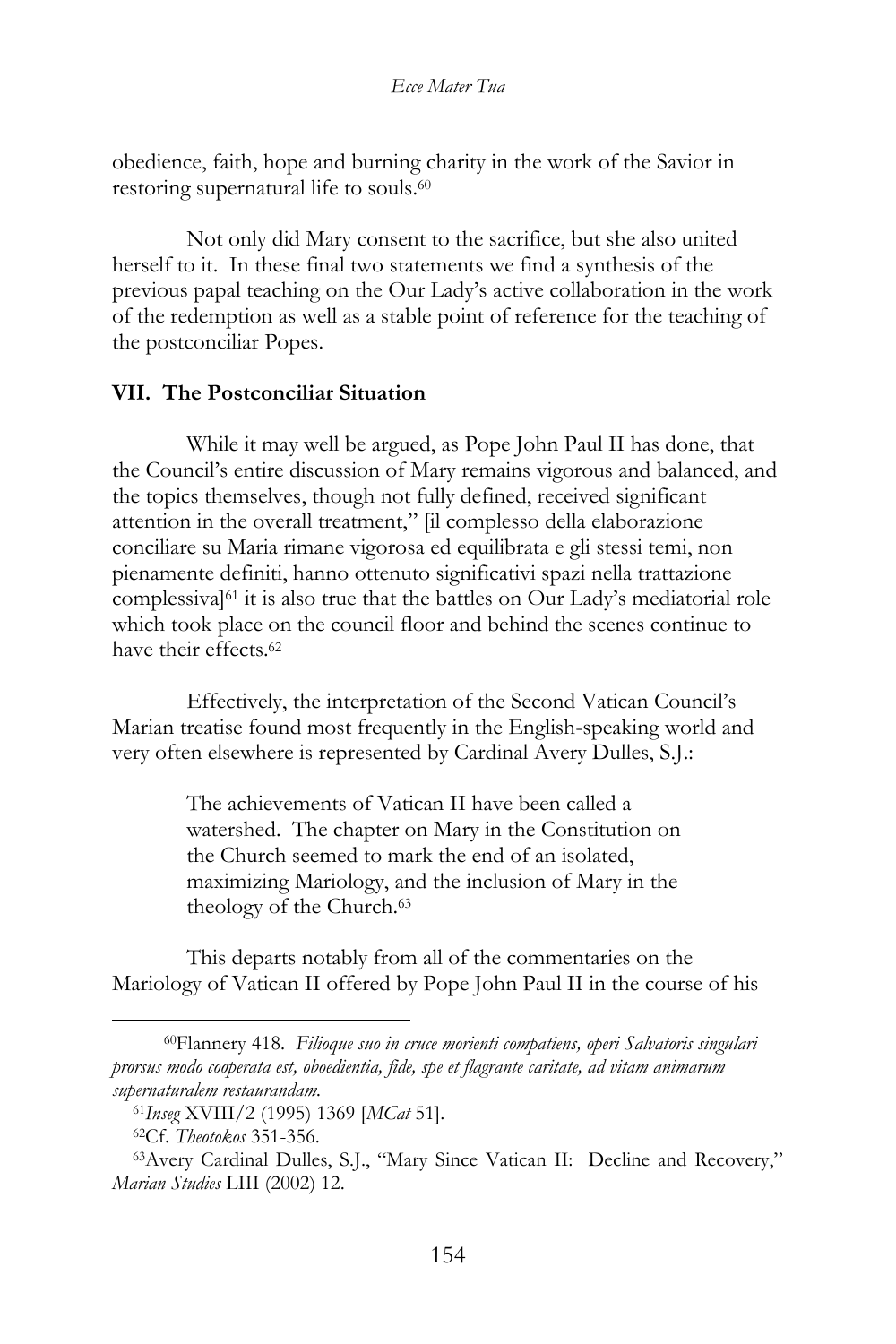long pontificate and constitutes what I refer to as "Vatican II triumphalism".

"Vatican II triumphalism" is virtually always a partial and one-sided interpretation of the council documents which favors a position espoused by one party at the time of the council and studiously avoids mention of any conciliar statements which would counterbalance the "favored" position. In the case of chapter eight of *Lumen Gentium* on "the Blessed Virgin Mary, Mother of God, in the mystery of Christ and of the Church", the "favored" position heavily emphasizes Mary's role as model of the Church. This reflects the rediscovered insights of ecclesiotypical Mariology (which sees an analogy between Mary and the Church) which were emerging again at the time of the council while very largely ignoring christotypical Mariology (which sees an analogy between Christ and Mary) and dismissing it as deductive and "privilege-centered".<sup>64</sup> Father Eamon R. Carroll, O.Carm. consistently presents the ecclesiotypical Mariology as the great triumph of the council even as he discloses his discomfort at the christotypical elements which remained in the eighth chapter of *Lumen Gentium*:

The Council did indeed favor the notion that Mary is model to the Church, even archetype, without using that word, but its chapter on Our Lady is in fact a complicated compromise that sought to keep a balance between Mary's association with her Son's mediation and the obedient faithful Virgin as ideal of the Church's own response to the Lord.<sup>65</sup>

There were obviously many theological insights which were coming to the fore at the time of the council, largely due to the historical researches begun in the previous century in the areas of biblical, liturgical, patristic and ecclesiological studies. Many of these found expression in the council documents and specifically in chapter eight of *Lumen Gentium*. All too

<sup>64</sup> Cf. the comments by Fathers George F. Kirwin, O.M.I. and Thomas Thompson, S.M. in Donald W. Buggert, O.Carm., Louis P. Rogge, O.Carm., Michael J. Wastag, O.Carm. (eds.), *Mother, Behold Your Son: Essays in Honor of Eamon R. Carroll, O.Carm.* (Washington, DC: The Carmelite Institute, 2001), 17 & 202.

<sup>65</sup>Eamon R. Carroll, O.Carm, "Revolution in Mariology 1949-1989," in *The Land of Carmel: Essays in Honor of Joachim Smet, O.Carm.* (Rome: Institutum Carmelitanum, 1991) 457-458. On the former page one also finds his evaluation of Fathers Cyril Vollert, S.J., Juniper B. Carol, O.F.M. and Charles Balić, O.F.M., all of whom represent the christotypical approach to Mariology.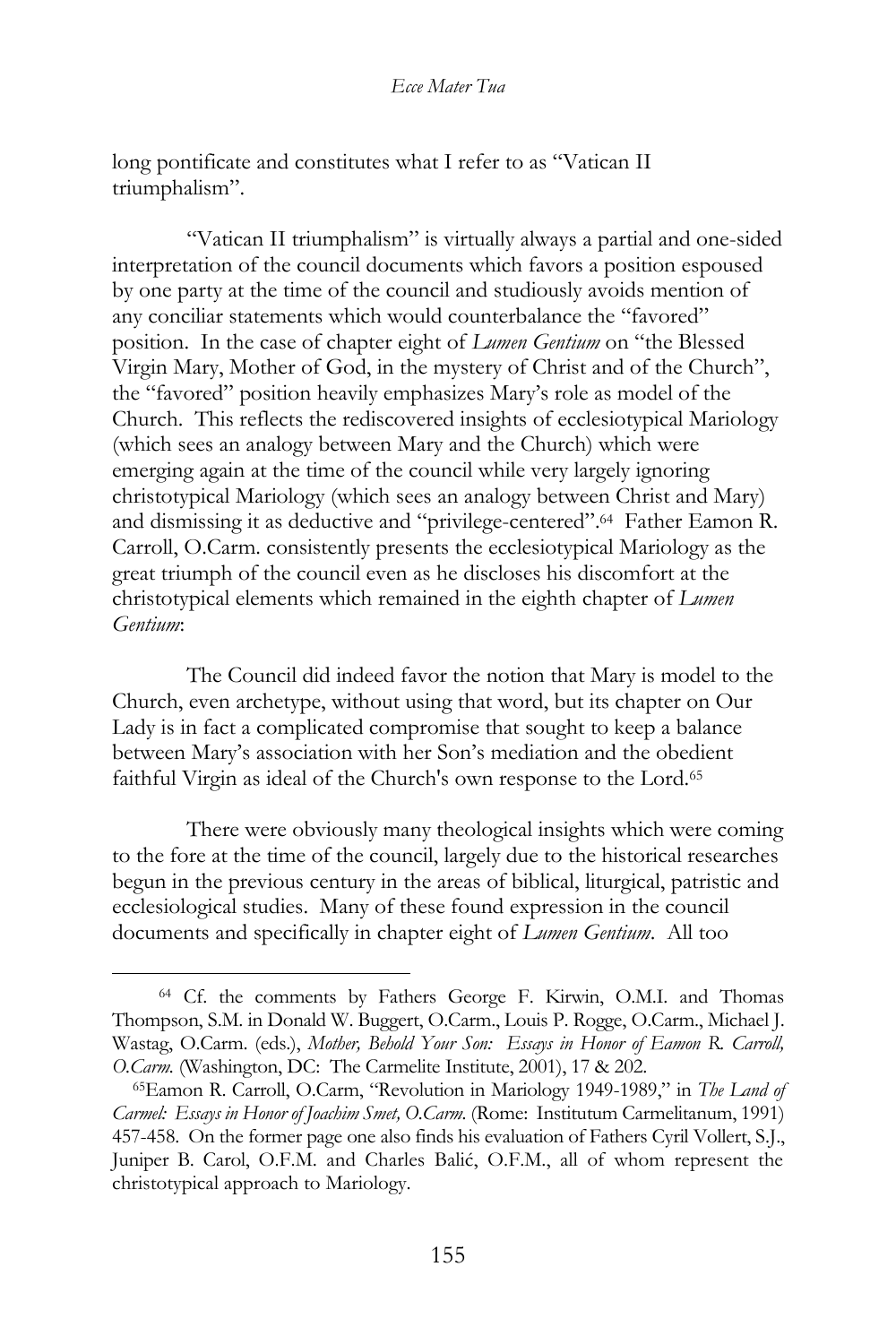often, however, an overemphasis on certain of these insights on the part of the majority of commentators to the exclusion of the other insights has, in fact, led to a "low Mariology" which focuses on Mary much more as "woman of faith," "disciple" and "model" than as "spiritual mother" or "mediatrix" and tends to depreciate the importance of the antecedent papal magisterium. All too often the virtually exclusive emphasis on ecclesiotypical Mariology is coupled with the whole-hearted embracing of the historical-critical method of biblical exegesis and "lowest common denominator" ecumenism.<sup>66</sup> The practitioners of this methodology are almost always notably devoid of that awe before the mystery of Mary which comes instinctively to "little ones".

# **VIII. The Contribution of John Paul II**

I have been studying the Marian magisterium of the late Pope John Paul II for the past twenty years and believe that it may well prove to be his greatest single legacy to the Catholic Church. While a large number of prominent modern mariologists have settled for presenting us with a onesided interpretation of the Second Vatican Council's Marian teaching in an almost exclusively ecclesiotypical key, Pope John Paul II managed to keep a remarkable balance in his presentation of Marian doctrine, emphasizing both the christotypical and ecclesiotypical dimensions. He quoted extensively from chapter 8 of *Lumen Gentium* both in his Marian Encyclical *Redemptoris Mater* as well as in the extensive corpus of his Marian teaching, opening the conciliar texts up to their maximum potentiality, unlike so many "minimalists" in the field of Mariology today. In terms of the number and depth of his Marian discourses, homilies, Angelus addresses and references in major documents, there is no doubt that his output exceeds that of all of his predecessors combined. His Marian magisterium alone would fill several large volumes and in assessing it, one should not forget the clear indications given in *Lumen Gentium* #25 for recognizing the authentic ordinary magisterium of the Roman Pontiff:

This loyal submission of the will and intellect must be given, in a special way, to the authentic teaching authority of the Roman Pontiff, even when he does not speak *ex cathedra* in such wise, indeed, that his supreme teaching authority be acknowledged with respect, and sincere assent be given to decisions made by him, conformably with his manifest mind and

<sup>66</sup>Cf. Carroll, "Revolution in Mariology" 455.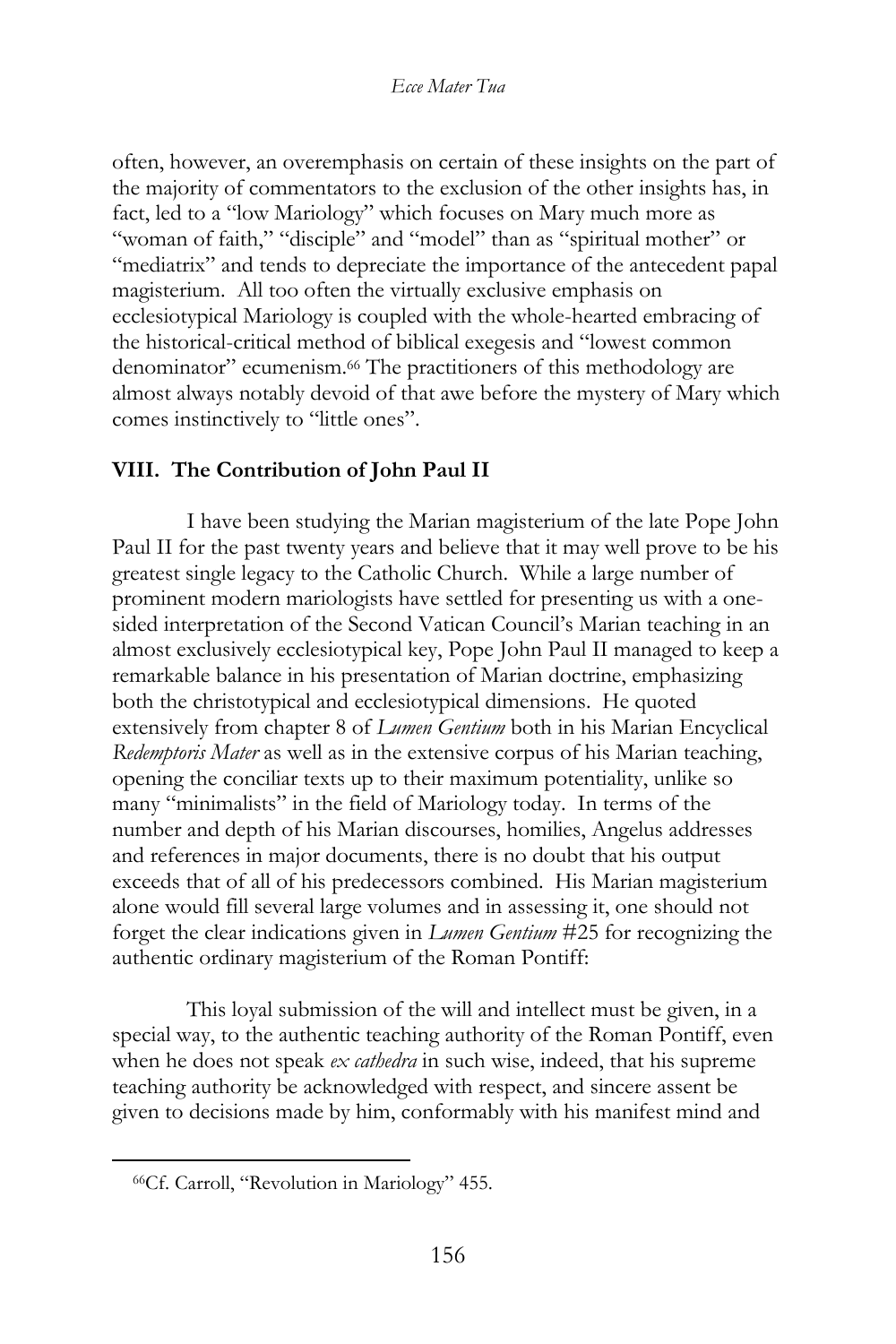intention, which is made known principally either by the character of the documents in question, or by the frequency with which a certain doctrine is proposed, or by the manner in which the doctrine is formulated.<sup>67</sup>

What is true in general about his Marian magisterium in true in particular about his teaching on Our Lady's active cooperation in the work of the redemption or coredemption. His teaching in this area has been extraordinary and I have already published two lengthy essays on it<sup>68</sup> and some shorter ones<sup>69</sup> as well as treating it in the course of other studies of the papal magisterium on Marian coredemption<sup>70</sup> without in any way having

<sup>68</sup>"Pope John Paul II's Teaching on Marian Coredemption" in Mark I. Miravalle, S.T.D., (ed.), *Mary Coredemptrix, Mediatrix, Advocate, Theological Foundations II: Papal, Pneumatological, Ecumenical* (Santa Barbara, CA: Queenship Publishing Company, 1997) 113-147; also published in *Miles Immaculatæ* XXXII (Luglio/Dicembre 1996) 474-508 and "Pope John Paul II's Ordinary Magisterium on Marian Coredemption: Consistent Teaching and More Recent Perspectives" in *Mary at the Foot of the Cross – II: Acts of the Second International Symposium on Marian Coredemption* (New Bedford, MA: Academy of the Immaculate, 2002) 1-36; also published in *Divinitas* XLV «Nova Series» (2002) 153-185.

<sup>69</sup>"The Heart of Mary as Coredemptrix in the Magisterium of Pope John Paul II" in *S. Tommaso Teologo: Ricerche in occasione dei due centenari accademici* (Vatican City: Libreria Editrice Vaticana "Studi Tomistici #59," 1995) 320-335; "Il Cuore di Maria Corredentrice nel Magistero di papa Giovanni Paolo II" in *Corredemptrix: Annali Mariani 1996 del Santuario dell'Addolorata* (Castelpetroso, Isernia, 1997) 97-114; "Amorosamente consenziente al sacrificio del Figlio: Maria Corredentrice nei discorsi di Giovanni Paolo II," *Madre di Dio* 67, Nº 11 (Novembre 1999) 28-29.

<sup>70</sup>"Il Mistero di Maria Corredentrice nel Magistero Pontificio" in Autori Vari, *Maria Corredentrice: Storia e Teologia I* (Frigento [AV]: Casa Mariana Editrice «Bibliotheca Corredemptionis B. V. Mariae» Studi e Richerche 1, 1998) 141-220 and "The Mystery of Mary the Coredemptrix in the Papal Magisterium," in Mark I. Miravalle, S.T.D. (ed.), *Mary Co-redemptrix: Doctrinal Issues Today* (Goleta, CA: Queenship Publishing Company, 2002) 25-92.

<sup>67</sup> Hoc veer religious voluntaries et intellects obsequies singular ration præstandum est Romani Pontificis authentico magisterio etiam cum non ex cathedra loquitur; ita nempe ut magisterium eius supremum reverenter agnoscatur, et sententiis ab eo prolatis sincere adhæreatur, iuxta mentem et voluntatem manifestatam ipsius, quæ se prodit præcipue sive indole documentorum, sive ex frequenti propositione eiusdem doctrinæ, sive ex dicendi ratione.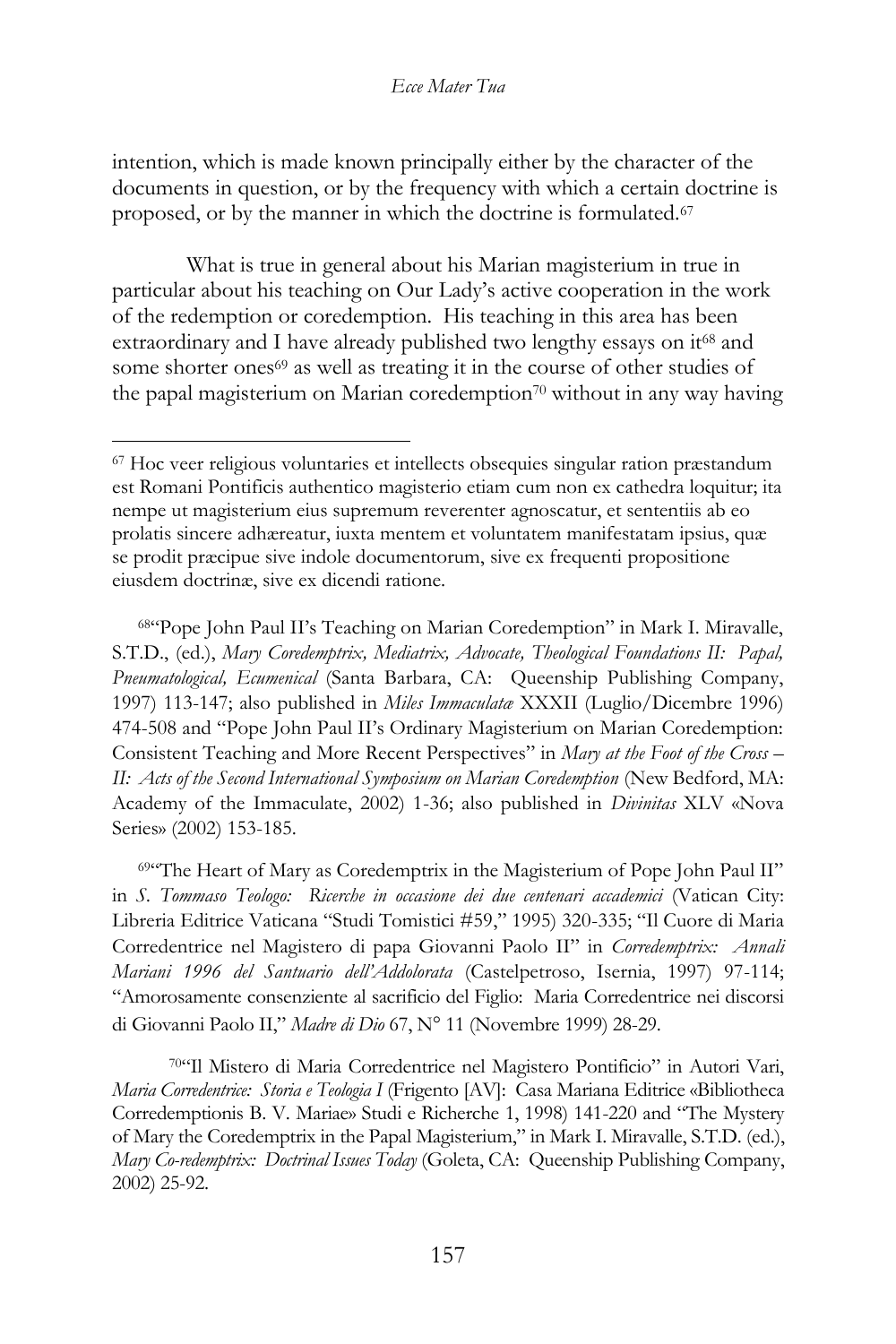taken all of it into consideration. To my knowledge, Monsignor Brunero Gherardini<sup>71</sup> and I are the only students of Mariology to have done so. Besides the passages which I have already presented in the course of this paper, I can only hope to share a small sampling of what I consider to be the most outstanding texts.

Perhaps occupying pride of place among these is his treatment of Our Lady's suffering in his Apostolic Letter *Salvifici Doloris*. In that letter he had already stated in #24 that: "The sufferings of Christ created the good of the world's Redemption. This good in itself is inexhaustible and infinite. No man can add anything to it."72

That is a premise from which no Christian can depart, but the mystery is even deeper as he tells us in #25 of that same letter:

> It is especially consoling to note – and also accurate in accordance with the Gospel and history – that at the side of Christ, in the first and most exalted place, there is always His Mother through the exemplary testimony that she bears *by her whole life* to this particular Gospel of suffering. In her, the many and intense sufferings were amassed in such an interconnected way that they were not only a proof of her unshakable faith but also a contribution to the Redemption of all. In reality, from the time of her secret conversation with the angel, she began to see in her mission as a mother her "destiny" to share, in a singular and unrepeatable way, in the very mission of her Son…

> It was on Calvary that Mary's suffering, beside the suffering of Jesus, reached an intensity which can hardly be imagined from a human point of view but which was mysteriously and supernaturally fruitful for the Redemption of the world. Her ascent of Calvary and her standing at the foot of the cross together with the beloved disciple were a special sort of sharing in the redeeming

<sup>71</sup>Cf. Brunero Gherardini, *La Corredentrice nel mistero di Cristo e della Chiesa* (Rome: Edizioni Vivere In, 1998) 135-139.

<sup>72</sup>*Inseg* VII/1 (1984) 307 [St. Paul Editions 37]. *Christi passio bonum redemptionis mundi effecit, quod quidem in se ipso inexhaustum est et infinitum neque ei quidquam ab ullo homine addi potest*.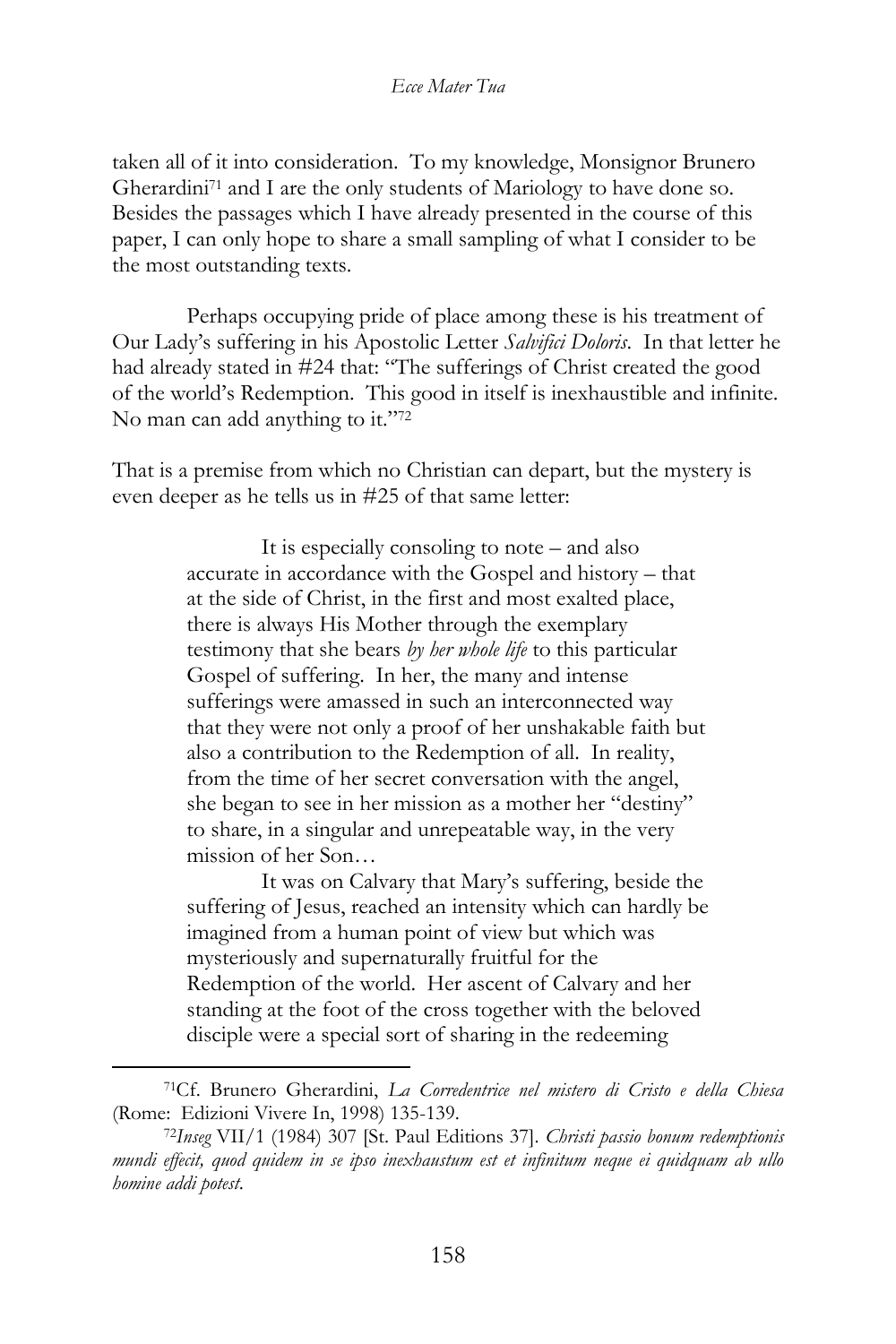death of her Son. And the words which she heard from His lips were a kind of solemn handing-over of this Gospel of suffering so that it could be proclaimed to the whole community of believers.

 As a witness to her Son's passion by her *presence*, and as a sharer in it by her *compassion*, Mary offered a unique contribution to the Gospel of suffering, by embodying in anticipation the expression of St. Paul which was quoted at the beginning. She truly has a special title to be able to claim that she "completes in her flesh" – as already in her heart – "what is lacking in Christ's afflictions."

In the light of the unmatched example of Christ, reflected with singular clarity in the life of His Mother, the Gospel of suffering, through the experience and words of the Apostles, becomes *an inexhaustible source for the ever new generations* that succeed one another in the history of the Church.<sup>73</sup>

Dolores Beatae Mariae Virginis in Calvariae loco ad fastigium pervenerunt, cuius altitudo mente humana vix fingi quidem potest, sed certe arcana fuit et supernaturali ratione fecunda pro universali redemptione. Ascensus ille in Calvariae locum, illud "stare" iuxta Crucem una cum discipulo prae ceteris dilecto, communicatio prorsus peculiaris fuerunt mortis redemptricis Filii, atque etiam verbis, quae ex eius ore audivit, ei quasi sollemniter est mandatum ut hoc Evangelium omnino singulare universae communitati credentium nuntiaret.

Beatissima Virgo Maria, quippe quae praesens adesset, particeps effecta passionis compatiendo, singularem in modum ad Evangelium doloris contulit, cuius non paucas quasi paginas una cum Filio conscripsit, et in antecessum verba Sancti Pauli vivendo implevit, in initio huius Epistulae allata. Illa enim prorsus particularem causam habet ut dicat se "adimplere in carne sua – quemadmodum iam in corde fecit – ea quae desunt passionum Christi".

<sup>73</sup>*Inseg* VII/1 (1984) 308-309 [St. Paul Editions 40-41]. Est imprimis solacii causa – res sane Evangelio et historia comprobata – quod iuxta Christum, loco primario et probe significato, sancta eius Mater semper adest ad dandum egregium testimonium, quod tota vita sua de hoc singulari Evangelio doloris perhibet. Permultae et vehementes passiones confluxerunt in talem nexum et colligationem, ut non solum fidem eius inconcussam comprobarent, verum etiam ad redemptionem omnium conferrent. Re quidem vera, inde ab arcano colloquio cum angelo habito, ea in materna sua missione prospicit "munus, cui destinatur", ipsam Filii missionem modo unico et non iterabili participandi …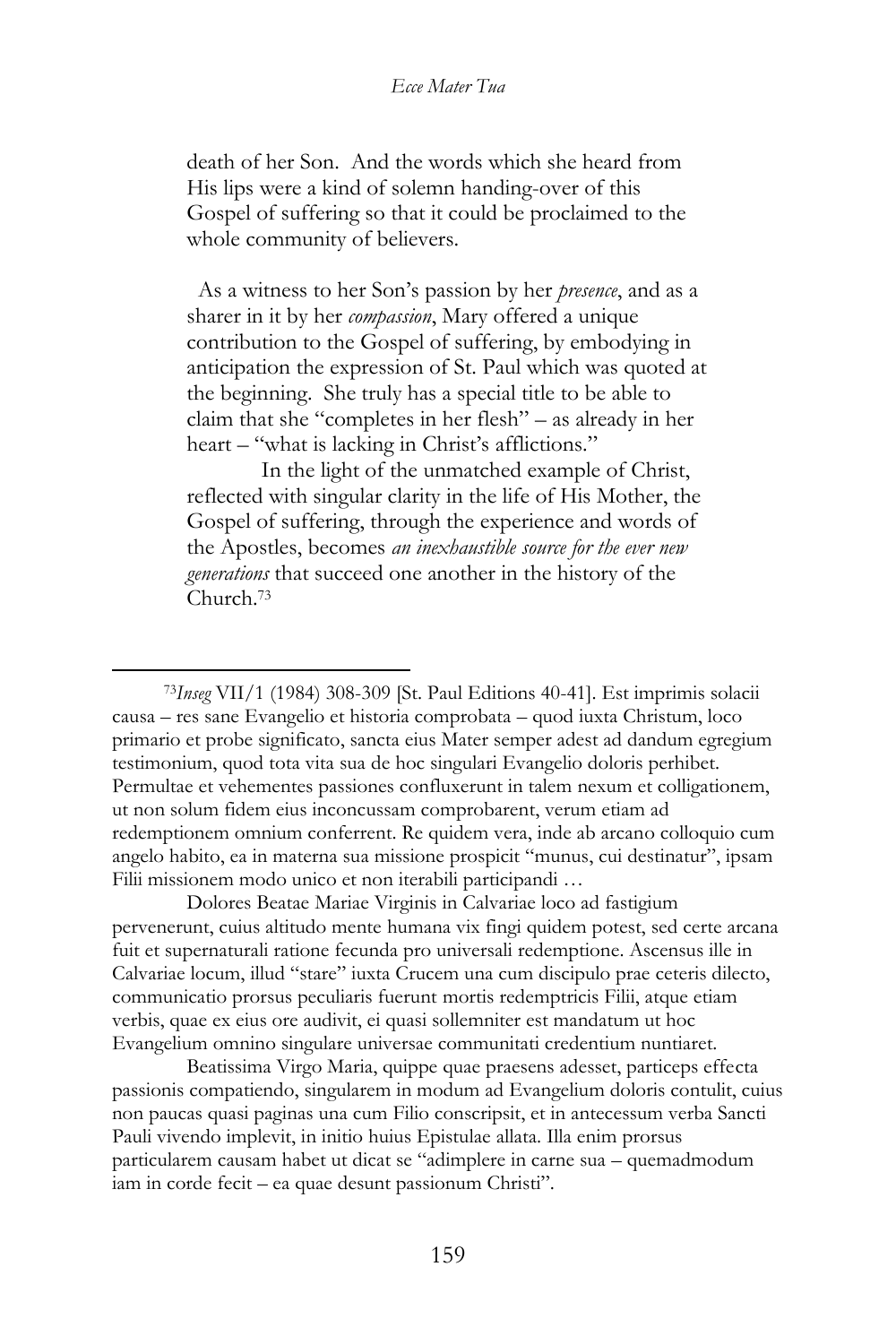These two citations from *Salvifici Doloris* help us to hold in tension the dynamic truths which underlie Marian coredemption. On the one hand "The sufferings of Christ created the good of the world's Redemption, This good in itself is inexhaustible and infinite. No man can add anything to it." On the other hand "Mary's suffering [on Calvary], beside the suffering of Jesus, reached an intensity which can hardly be imagined from a human point of view but which was mysteriously and supernaturally fruitful for the Redemption of the world." Thus the Pope strikes that careful balance which is always a hallmark of Catholic truth: he upholds the principle that the sufferings of Christ were all-sufficient for the salvation of the world, while maintaining that Mary's suffering "was mysteriously and supernaturally fruitful for the Redemption of the world." Is this a contradiction? No. It is a mystery. The sacrifice of Jesus is all-sufficient, but God wished the suffering of the "New Eve," the only perfect human creature, to be united to the suffering of the "New Adam". Does that mean that Mary could redeem us by herself? By no means. But it does mean that she could make her own unique contribution to the sacrifice of Jesus as the "New Eve", the "Mother of the living".

Let us see how skillfully the Holy Father states this in his truly extraordinary Angelus address on Corpus Christi, 5 June1983:

> "Ave, verum Corpus natum de Maria Virgine"! Hail, true Body born of the Virgin Mary! ... That divine Body and Blood, which after the consecration is present on the altar, is offered to the Father, and becomes Communion of love for everyone, by consolidating us in the unity of the Spirit in order to found the Church, preserves its maternal origin from Mary. She prepared that Body and Blood before offering them to the Word as a gift from the whole human family that he might be clothed in them in becoming our Redeemer, High Priest and Victim.

 At the root of the Eucharist, therefore, there is the virginal and maternal life of Mary, her overflowing

Luce affulgente incomparabilis exempli Christi, quae in vita eius Matris repercussa singulariter refulget, Evangelium doloris, testimonio et scriptis Apostolorum, fit fons inexhaustus generationibus semper novis, quae sibi succedunt in historia Ecclesiae.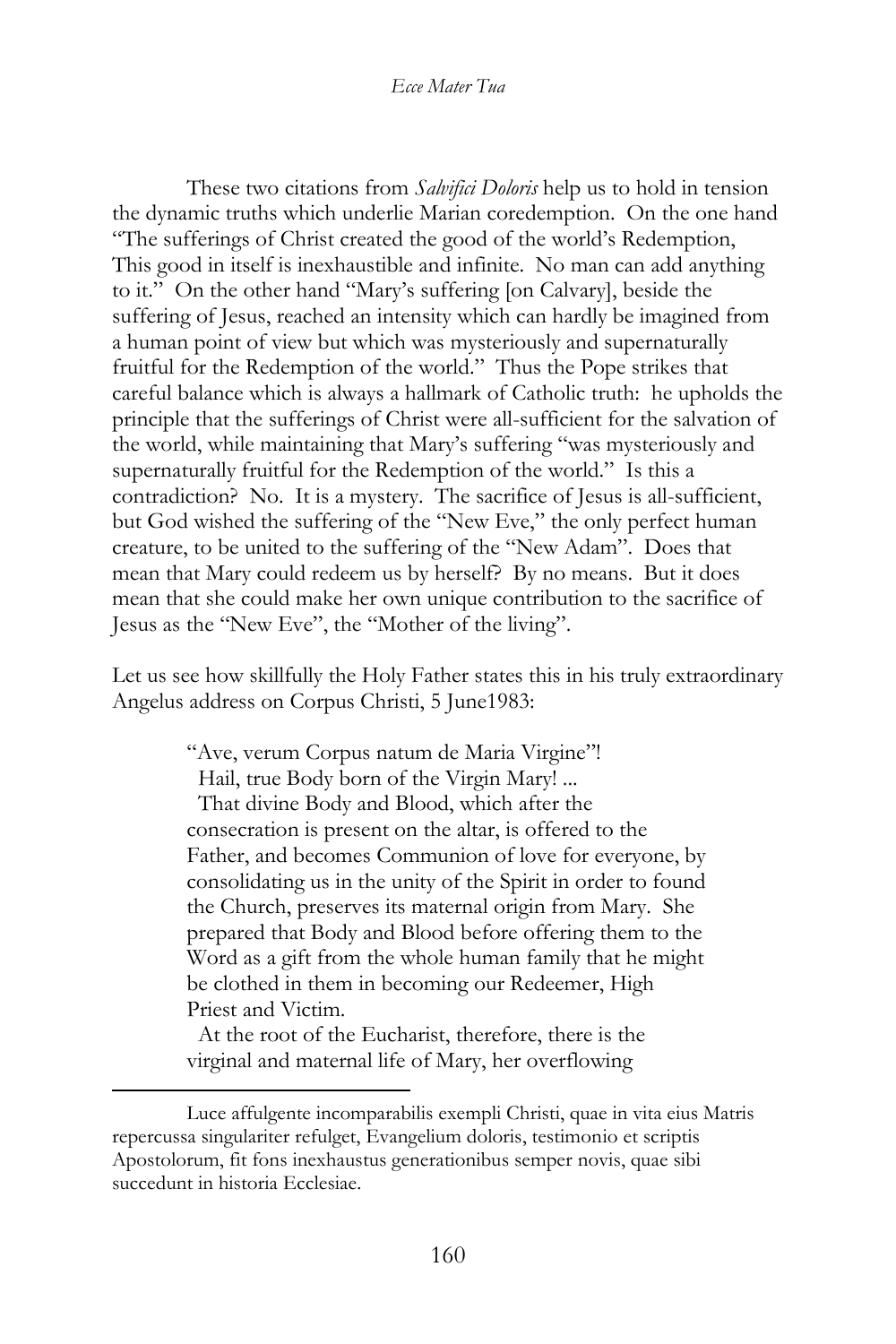experience of God, her journey of faith and love, which through the work of the Holy Spirit made her flesh a temple and her heart an altar: because she conceived not according to nature, but through faith, with a free and conscious act: an act of obedience. And if the Body that we eat and the Blood that we drink is the inestimable gift of the Risen Lord, to us travellers, it still has in itself, as fragrant Bread, the taste and aroma of the Virgin Mother. "Vere passum, immolatum in Cruce pro homine". That Body truly suffered and was immolated on the Cross for man.

 Born of the Virgin to be a pure, holy and immaculate oblation, Christ offered on the Cross the one perfect Sacrifice which every Mass, in an unbloody manner, renews and makes present. In that one Sacrifice, Mary, the first redeemed, the Mother of the Church, had an active part. She stood near the Crucified, suffering deeply with her Firstborn; with a motherly heart she associated herself with his Sacrifice; with love she consented to his immolation (cf. *Lumen Gentium*, 58; *Marialis Cultus*, 20): she offered him and she offered herself to the Father. Every Eucharist is a memorial of that Sacrifice and that Passover that restored life to the world; every Mass puts us in intimate communion with her, the Mother, whose sacrifice "becomes present" just as the Sacrifice of her Son "becomes present" at the words of consecration of the bread and wine pronounced by the priest (cf. Discourse at the Celebration of the Word, 2 June 1983, n. 2 [*ORE* 788:1]).<sup>74</sup>

 *Alla radice dell'Eucaristia c'è dunque la vita verginale e materna di Maria, la sua traboccante esperienza di Dio, il suo cammino di fede e di amore, che fece, per opera dello Spirito Santo, della sua carne un tempio, del suo cuore un altare: poiché concepì non secondo natura, ma mediante la fede, con atto libero e cosciente: un atto di obbedienza. E se il Corpo che noi mangiamo e il Sangue che beviamo* 

<sup>74</sup>*Inseg* VI/1 (1983) 1446-1447 [*ORE* 788:2]. *"Ave, verum Corpus natum de Maria Virgine" (Ave, vero Corpo nato da Maria Vergine!)…* 

*Quel Corpo e quel Sangue divino, che dopo la Consacrazione è presente sull'Altare, e viene offerto al Padre e diventa comunione d'amore per tutti, rinsaldandoci nell'unità dello Spirito per fondare la Chiesa, conserva la sua originaria matrice da Maria. Li ha preparati lei quella Carne e quel Sangue, prima di offrirli al Verbo come dono di tutta la famiglia umana, perché egli se ne rivestisse diventando nostro Redentore, sommo Sacerdote e Vittima.*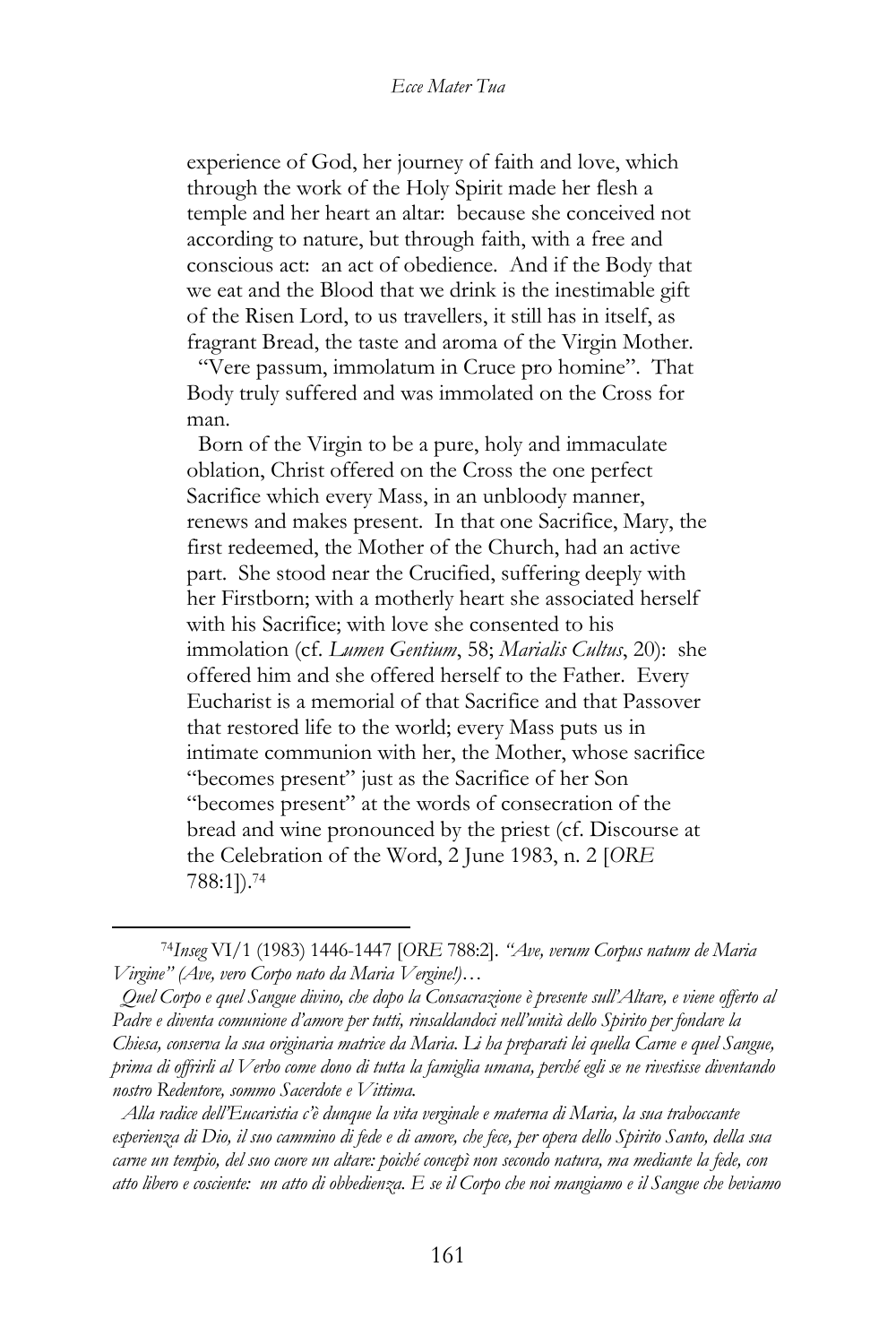I will only make a brief comment on this beautiful passage which strongly underscores the reality of the coredemption. The Eucharist, according to the Holy Father, bears "the taste and aroma of the Virgin Mother" not only because Jesus was born of Mary, but also because in the Mass her sacrifice, her offering of Jesus and herself to the Father, becomes present along with his.

The final text which I wish to highlight is from a homily given at the Shrine of Our Lady of the Dawn in Guayaquil, Ecuador on 31 January 1985:

> Mary goes before us and accompanies us. The silent journey that begins with her Immaculate Conception and passes through the "yes" of Nazareth, which makes her the Mother of God, finds on Calvary a particularly important moment. There also, accepting and assisting at the sacrifice of her son, Mary is the dawn of Redemption; and there her Son entrusts her to us as our Mother: "The Mother looked with eyes of pity on the wounds of her Son, from whom she knew the redemption of the world had to come" (St. Ambrose, *De Institutione Virginis*, 49). Crucified spiritually with her crucified son (cf. Gal. 2:20), she contemplated with heroic love the death of her God, she "lovingly consented to the immolation of this Victim which she herself had brought forth" (*Lumen Gentium*, 58).

*è il dono inestimabile del Signore risorto a noi viatori, esso porta ancora in sé, come Pane fragrante, il sapore e il profumo della Vergine Madre.* 

*"Vere passum, immolatum in Cruce pro homine". Quel Corpo ha veramente patito, ed è stato immolato sulla Croce per l'uomo.* 

*Nato dalla Vergine per essere oblazione pura, santa e immacolata, Cristo compì sull'altare della Croce il sacrificio unico e perfetto, che ogni Messa, in modo incruento, rinnova e rende attuale. A quell'unico sacrificio ebbe parte attiva Maria, la prima redenta, la Madre della Chiesa. Stette accanto al Crocifisso, soffrendo profondamente col suo Unigenito; si associò con animo materno al suo sacrificio; acconsentì con amore alla sua immolazione (cf. Lumen Gentium, 58; Paolo VI, Marialis Cultus, 20): lo offrì e si offrì al Padre. Ogni Eucaristia è memoriale di quel Sacrificio e della Pasqua che ridonò vita al mondo; ogni Messa ci pone in comunione intima con lei, la Madre, il cui sacrificio "ritorna presente" come "ritorna presente" il sacrificio del Figlio alle parole della Consacrazione del pane e del vino pronunciate dal sacerdote (cf. Giovanni Paolo II, Allocutio in Audientia Generali habita, 2, 1 giugno 1983)*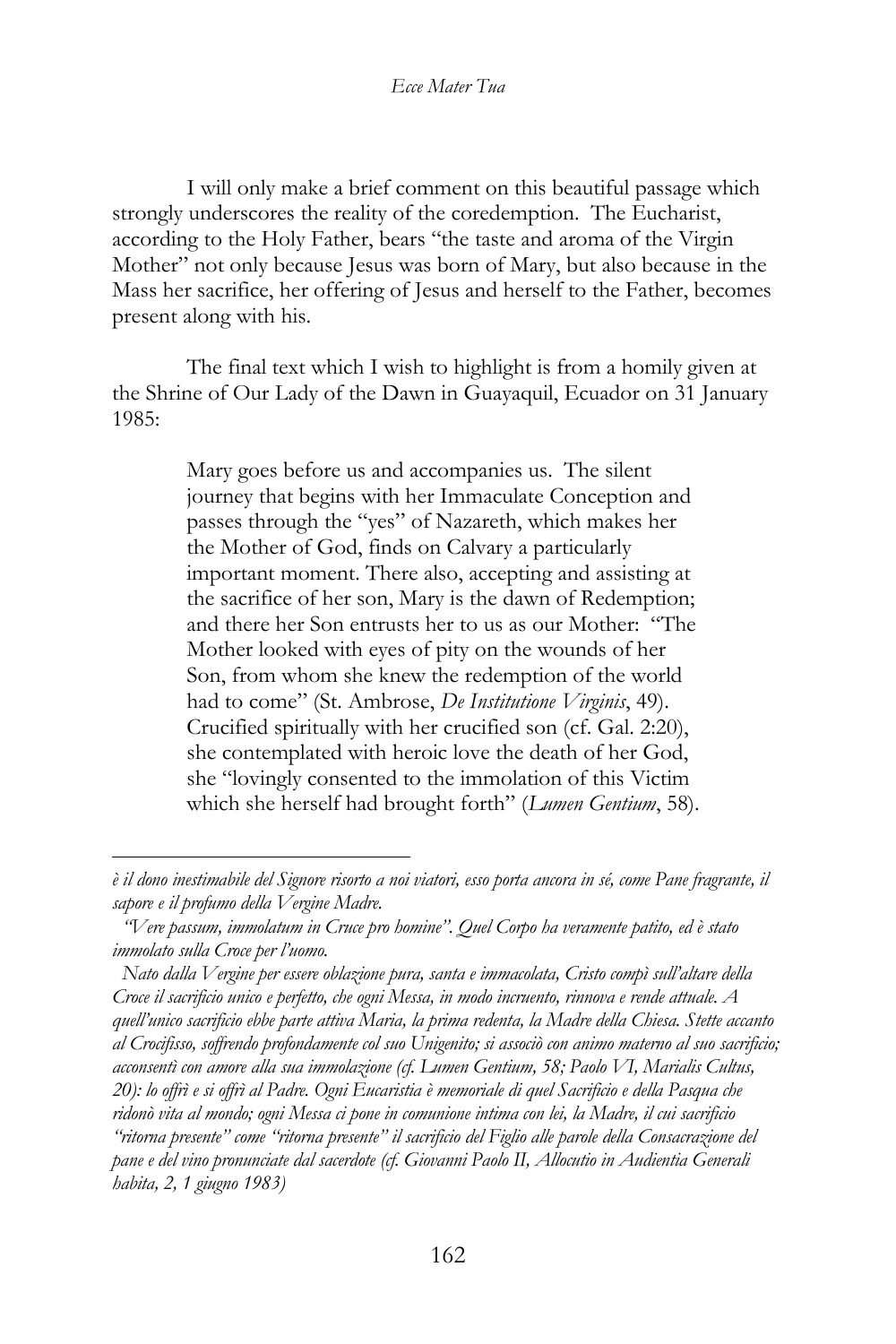She fulfills the will of the Father on our behalf and accepts all of us as her children, in virtue of the testament of Christ: "Woman, there is your son" (Jn. 19:26). …

At Calvary she united herself with the sacrifice of her Son that led to the foundation of the Church; her maternal heart shared to the very depths the will of Christ "to gather into one all the dispersed children of God" (Jn. 11:52). Having suffered for the Church, Mary deserved to become the Mother of all the disciples of her Son, the Mother of their unity. …

The Gospels do not tell us of an appearance of the risen Christ to Mary. Nevertheless, as she was in a special way close to the Cross of her Son, she also had to have a privileged experience of his Resurrection. In fact, *Mary's role as coredemptrix* did not cease with the glorification of her Son.<sup>75</sup>

<sup>75</sup>*Inseg* VIII/1 (1985) 318-321 [*ORE* 876:7]. [*María nos precede y acompaña. El silencioso itinerario que inicia con su Concepción Inmaculada y pasa por el sí de Nazaret que la hace Madre de Dios, encuentra en el Calvario un momento particularmente señalado. También allí, aceptando y asistiendo al sacrificio de su Hijo, es María aurora de la Redención; y allí nos la entregará su Hijo como Madre. «La Madre miraba conojos de piedad las llagas del Hijo, de quien sabía que había de venir la redención del mundo». Crucificada espiritualmente con el Hijo crucificado, contemplaba con caridad heroica la muerte de su Dios, «consintiendo amorosamente en la immolación de la Víctima que Ella misma había engendrado». Cumple la voluntad del Padre en favor nuestro y nos acoge a todos como a hijos, en virtude del testamento de Cristo: «Mujer, he ahí a tu hijo». …*

*Efectivamente, en el Calvario Ella se unió al sacrificio de Hijo que tendía a la formación de la Iglesia; su corazón materno compartió hasta el fondo la voluntad de Cristo de «reunir en uno todos los hijos de Dios que estaban dispersos». Habiendo sufrido por la Iglesia, María mereció convertirse en la Madre de todos los discípulos de su Hijo, la Madre de su unidad. …*

*Los evangelios no nos hablan de una aparición de Jesús resucitado a María. De todos modos, como Ella estuvo de manera especialmente cercana a la cruz del Hijo, hubo de tener también una experiencia privilegiada de su resurrección. Efectivamente, el papel corredentor de María no cesó con la glorificación del Hijo*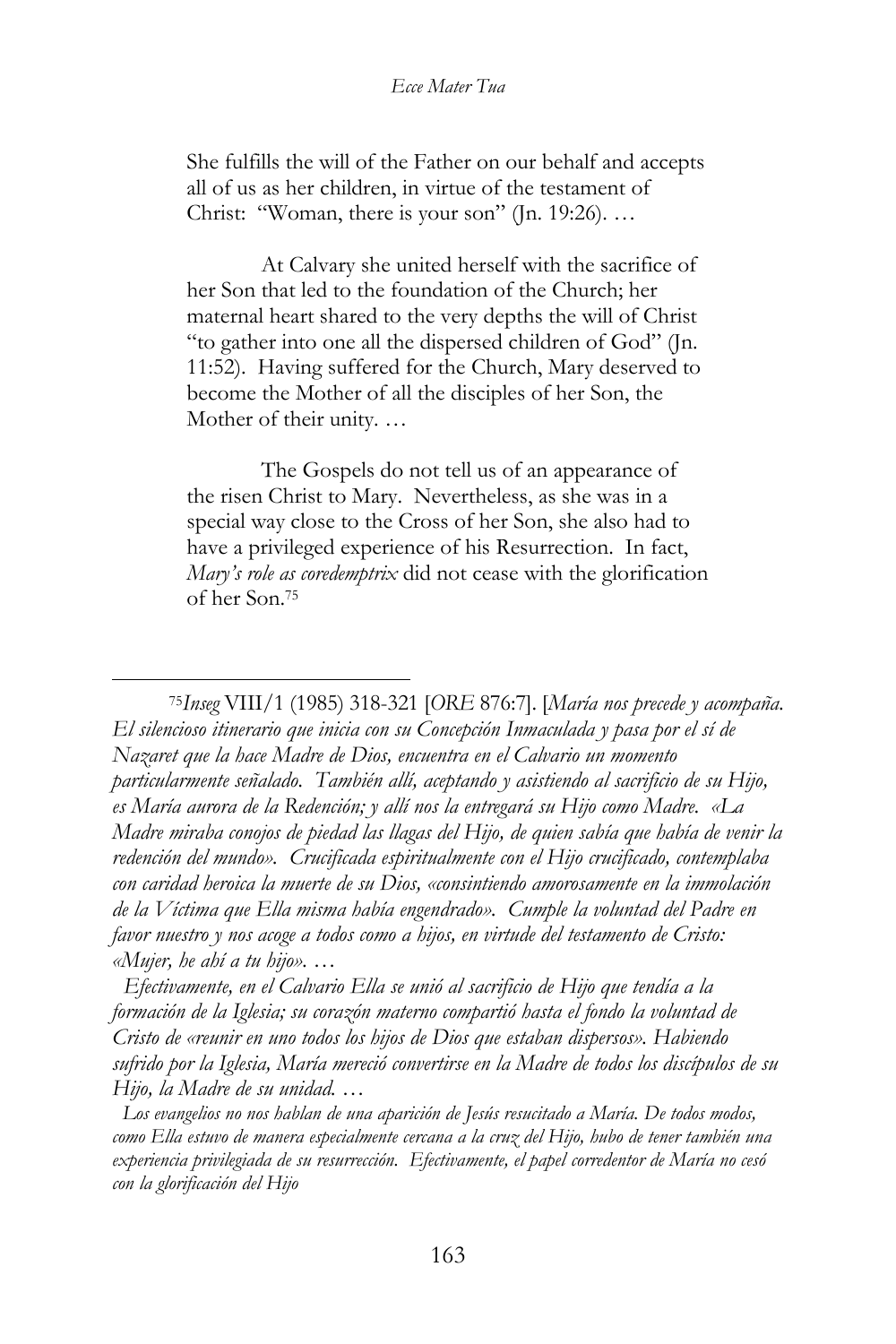While I refer those interested to my commentary on this text elsewhere<sup>76</sup> I wish to point out here that the Holy Father used the adjectival form of Coredemptrix in Spanish [*corredentor*], just as he used the Italian term Coredemptrix in speaking of Mary on five other occasions.<sup>77</sup> In effect, he used the word twice as much as his last predecessor to do so, Pius XI.<sup>78</sup>

### **IX. The Present Situation**

Where does all of the above discussion leave us? According to Monsignor Brunero Gherardini:

> The conditions by which a doctrine is and must be considered Church doctrine are totally and amply verifiable in Marian Coredemption: its foundation is indirect and implicit, yet solid, in the Scriptures; extensive in the Fathers and Theolgoians; unequivocal in the Magisterium. It follows, therefore, that the Coredemption belongs to the Church's doctrinal patrimony.

The nature of this present relation, in virtue of a theological conclusion drawn from premises in the Old and New Testaments, is expressed by the note *proxima fidei*. 79

We can safely say that the teaching on Mary's collaboration in the work of redemption is part of the ordinary magisterium and our late Holy Father, Pope John Paul II, especially by the frequency with which he returned to this theme, brought it to a new peak of explicitness and prominence in the Church.

And yet, strangely enough, most of those who hold prominent positions in academic Mariology and other high places have chosen to

<sup>76</sup>Cf. *JPMC*2:32-34.

<sup>77</sup>*Inseg* V/3 (1982); *Inseg* VII/2 (1984) 1151 [*ORE* 860:1]; *Inseg* VIII/1 (1985) 889-890 [*ORE* 880:12]; *Inseg* XIII/1 (1990) 743; *Inseg* XIV/2 (1991) 756 [*ORE* 1211:4]. Cf. my presentation of these texts in *MMC*2:41-46.

<sup>78</sup>Cf. *MMC*1:151-152; *MMC*2:32-34.

<sup>79</sup>Brunero Gherardini, "The Coredemption of Mary: Doctrine of the Church," in *Mary at the Foot of the Cross*, II (New Bedford, MA: Academy of the Immaculate, 2002) 48.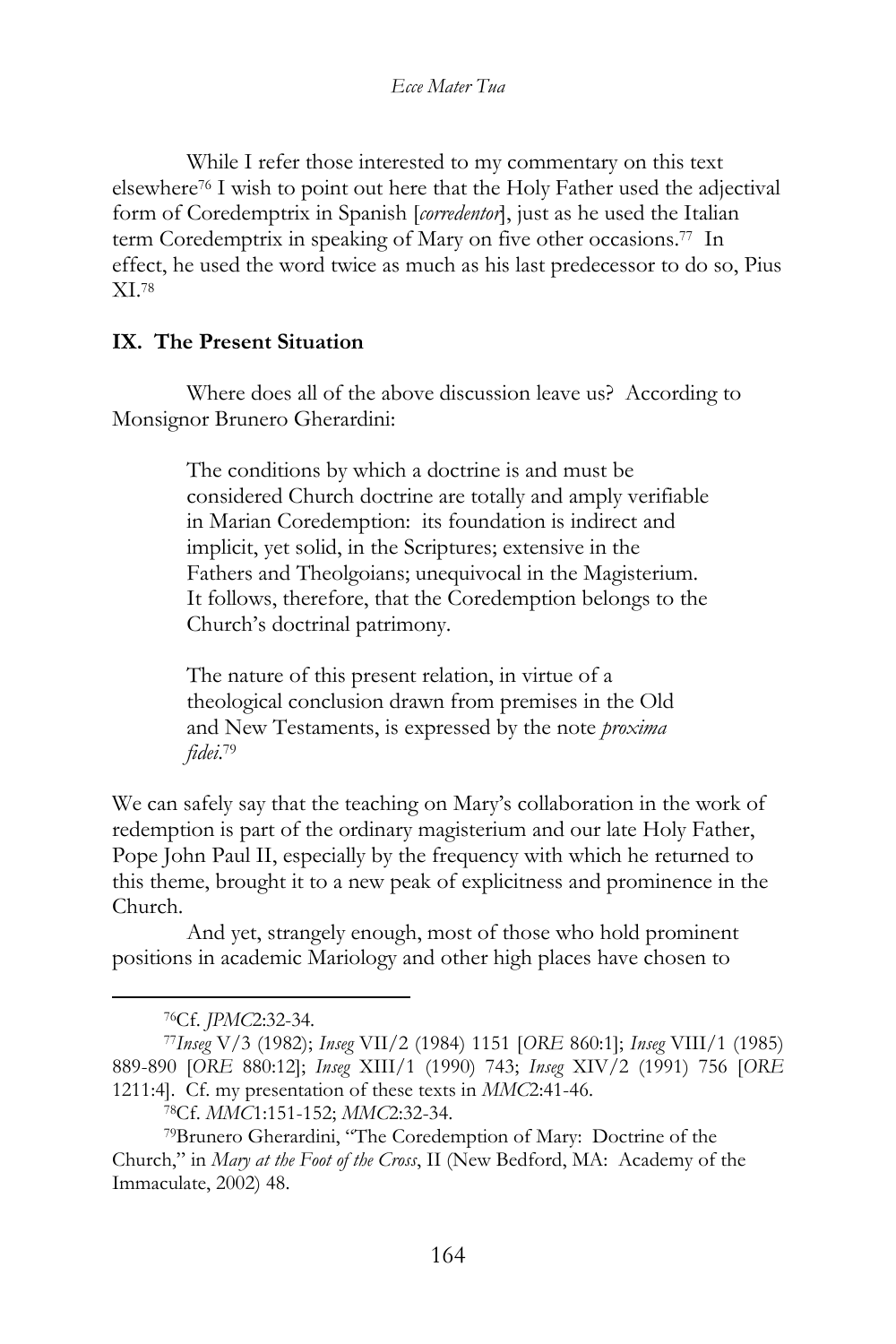ignore the clear papal teaching and all of the positive scholarship that has been produced in this regard during the past 12 years. The first of four volumes of collected studies edited by Dr. Mark Miravalle and published in 1995<sup>80</sup> received only a condescending review in *Marianum*81, while the other three volumes along with the six volumes of the *Bibliotheca Corredemptionis B. V. Mariæ* published by the Casa Mariana Editrice of Frigento from 1998 to 2003, the four volumes of *Mary at the Foot of the Cross* published by the Academy of the Immaculate of New Bedford, MA from 2001 to 2004 and Monsignor Gherardini's *La Coredentrice* have all been met with stony, deafening silence by the mariological establishment. The most positive statement to come from one of their representatives thus far was an admission in a footnote by the late Father Ignazio M. Calabuig, O.S.M. on behalf of his colleagues that my study of the use of the term Coredemptrix published in *Maria Corredentrice: Storia e Teologia I* was done with praiseworthy precision and clearly indicates that the title Coredemptrix is not proscribed and is susceptible of a correct reading, even though they insist that the word only occurs in documents of a non-magisterial character.<sup>82</sup>

But that is not all. An *ad hoc* committee was convened at the Mariological Congress held in Częstochowa, Poland in August 1996 to deal with petitions which the Holy See had been receiving for a dogmatic definition of Mary's role in the work of our redemption as Coredemptrix, Mediatrix and Advocate. None of us who had done any studies in support of such a definition were consulted and of the 23 theologians who rendered the negative decision against considering a definition, one was Anglican, one was Lutheran and three were Orthodox. The rationale proffered was the following:

> The titles, as proposed, are ambiguous, as they can be understood in very different ways. Furthermore, the theological direction taken by the Second Vatican Council,

<sup>80</sup> Mark I. Miravalle, S.T.D., (ed.), *Mary Coredemptrix, Mediatrix, Advocate, Theological Foundations: Towards a Papal Definition?* (Santa Barbara, CA: Queenship Publishing Company, 1995).

<sup>81</sup>Angelo Amato, S.D.B., «Verso un altro dogma mariano?», *Marianum* 58 (1996) 229-232.

<sup>82</sup>Ignazio Calabuig, O.S.M. e il Comitato di redazione della rivista Marianum, "Riflessione sulla richiesta della definizione dogmatica di «Maria corredentrice, mediatrice, avvocata»7," *Marianum* LXI, nn. 155-156 (1999) 157, n. 50.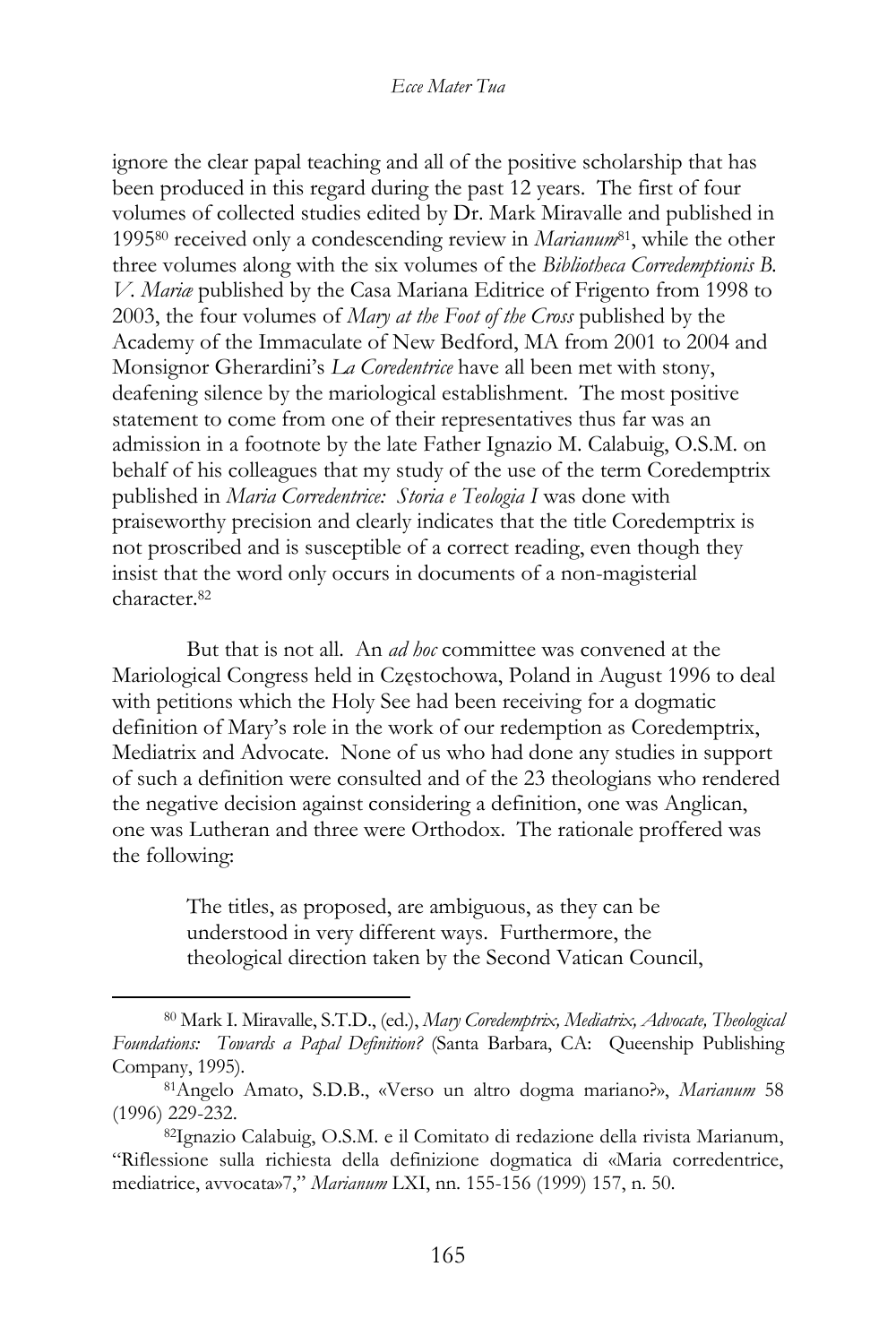which did not wish to define any of these titles, should not be abandoned.<sup>83</sup>

What is particularly dumbfounding about this statement is that in the prologue to the Marian chapter of *Lumen Gentium*, #54 explicitly states that:

> This sacred synod … does not, however, intend to give a complete doctrine on Mary, nor does it wish to decide those questions which the work of theologians has not yet fully clarified. Those opinions therefore may be lawfully retained which are propounded in Catholic schools concerning her, who occupies a place in the Church which is the highest after Christ and also closest to us.<sup>84</sup>

As if the "Vatican II triumphalism" of the signers of the Częstochowa statement didn't suffice, the same edition of *L'Osservatore Romano* which carried their declaration also carried an unsigned article stating that:

> With respect to the title of *Coredemptrix*, the Declaration of Częstochowa notes that "from the time of Pope Pus XII, the term *Coredemptrix* has not been used by the papal Magisterium *in its significant documents*" and there is evidence that he himself intentionally avoided using it. An important qualification, because here and there, in papal writings which are marginal and therefore devoid of doctrinal weight, one can find such a title, be it very rarely.<sup>85</sup>

<sup>83</sup>*OR* 4 giugno 1997, p. 10 [*ORE* 1494:12]. *I titoli, come vengono proposti, risultano ambigui, giacché possono comprednersi in modi molto diversi. E' parso inoltre non doversi abbandonare la linea teologica seguita dal Concilio Vaticano II, il quale non ha voluto definire nessuno di essi.*

<sup>84</sup>Flannery 414. *Sacrosancta Synodus …quin tamen in animo habeat completam de Maria proponere doctrinam, atque quæstiones labore theologorum nondum ad plenam lucem perductas dirimere. Servantur itaque in suo iure sententiæ, quæ in scholis catholicis libere proponuntur de Illa, quæ in Sancta Ecclesia locum occupat post Christum altissimum nobisque maxime propinquum.*

<sup>85</sup>*OR* 4 giugno 1997, p. 10 [*ORE* 1497:10]. *A proposito del titolo di Corredentrice, la Dichiarazione di Częstochowaannota: «il termine "Corredentrice" non viene adoperato del*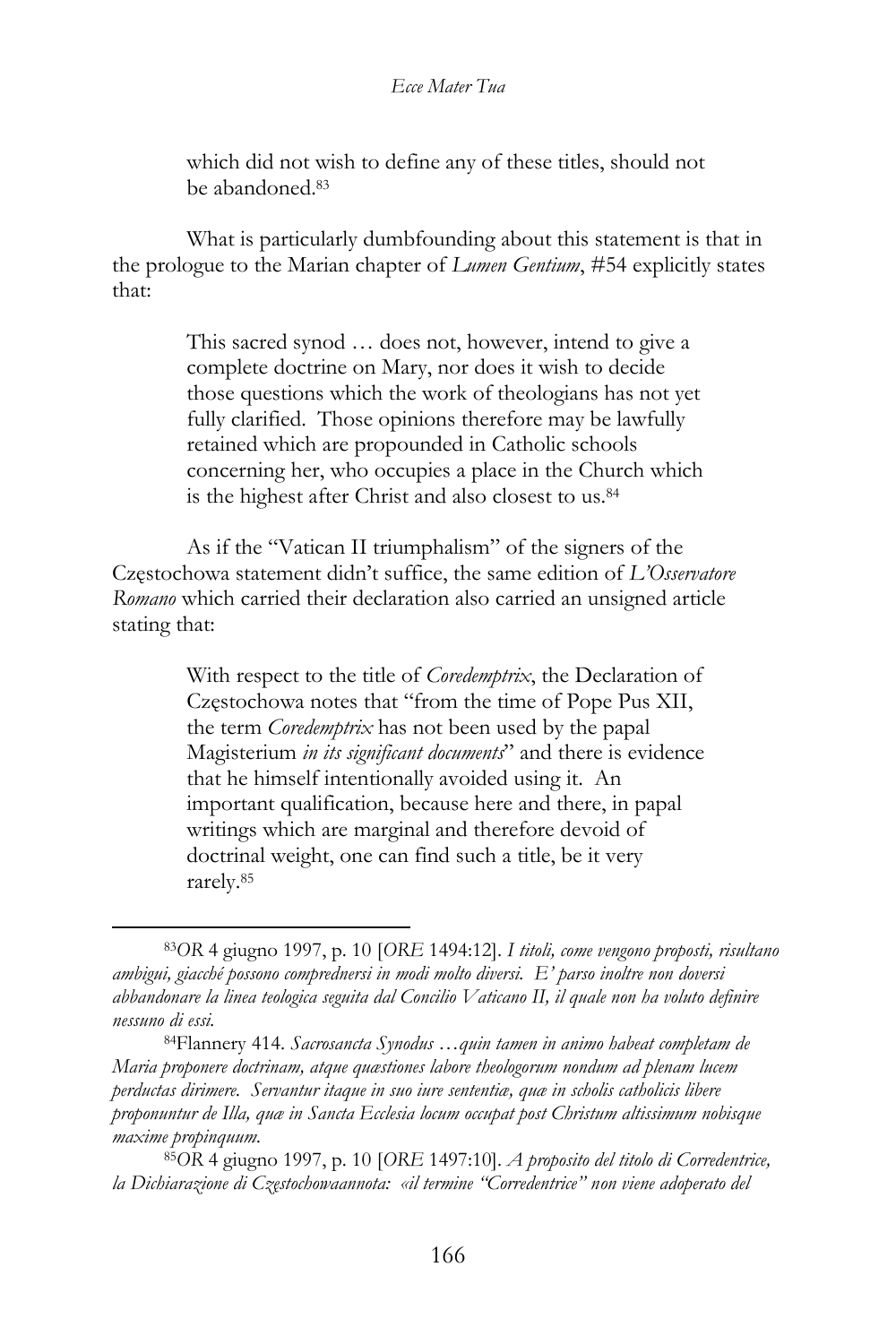It seems that the primary reason why Pius XII did not use the title, even though he clearly taught the doctrine as we have seen, was because of the discussion of theologians which had only reached a definite theological consensus at the Mariological Congress of Lourdes in 1958 a few months before his death.<sup>86</sup> What I wish to underscore here, however, is how "Vatican II triumphalism" tramples even upon the papal magisterium whenever it suits the purposes of its practitioners. The fact that Pope John Paul II used the term "Coredemptrix" five times and "coredemptive" once in speaking about Our Lady is simply dismissed as "marginal and therefore devoid of doctrinal weight" with no reference to *Lumen Gentium* #25. I would simply add that the Częstochowa Declaration itself is hardly above criticism for the way it attempts to deal with facts and may be far more appropriately described as "marginal and therefore devoid of doctrinal weight".

### **X. Conclusion**

Why is there such stiff resistance to recognizing the development of doctrine which has taken place, especially in the course of the last pontificate and in celebrating and proclaiming the role that the "New Eve" had in the working out of our redemption and the role which she continues to carry out in dispensing the graces of the redemption and interceding on our behalf? There are many partial answers, but ultimately, I believe the opposition can only be explained in terms of the eternal enmity between the serpent and the "Woman" of the *protoevangelium*.

It has been noted that there are already four dogmas about Mary. They are that she is (1) the Mother of God (*Theotokos*)<sup>87</sup>; (2) ever-virgin<sup>88</sup>; that she was (3) immaculately conceived<sup>89</sup> and (4) assumed body and soul

*magistero dei Sommi Pontefici, in documenti di rilievo dai tempi di Pio XII. A questo riguardo vi sono testimonianze sul fatto che egli ne abbia evitato intenzionalmente l'uso». Precisazione importante, perché que e là, in documenti pontifici secondari, e quindi senza peso dottrinale, si può trovare, sia pure molto raramente, tale titolo.*

<sup>86</sup>Cf. *Calvario* 7-8.

<sup>87</sup>Defined by the Council of Ephesus in 431. Cf. *D-H* #252.

<sup>88</sup> By the time of the Council of Ephesus belief in Mary's virginity before, during and after birth was in possession and was explicitly defined at the Lateran Council of 649 convoked by Pope Saint Martin I. Cf. *D-H* #503.

<sup>89</sup>Defined by Blessed Pope Pius XI on 8 December 1854. Cf. *D-H* #2303.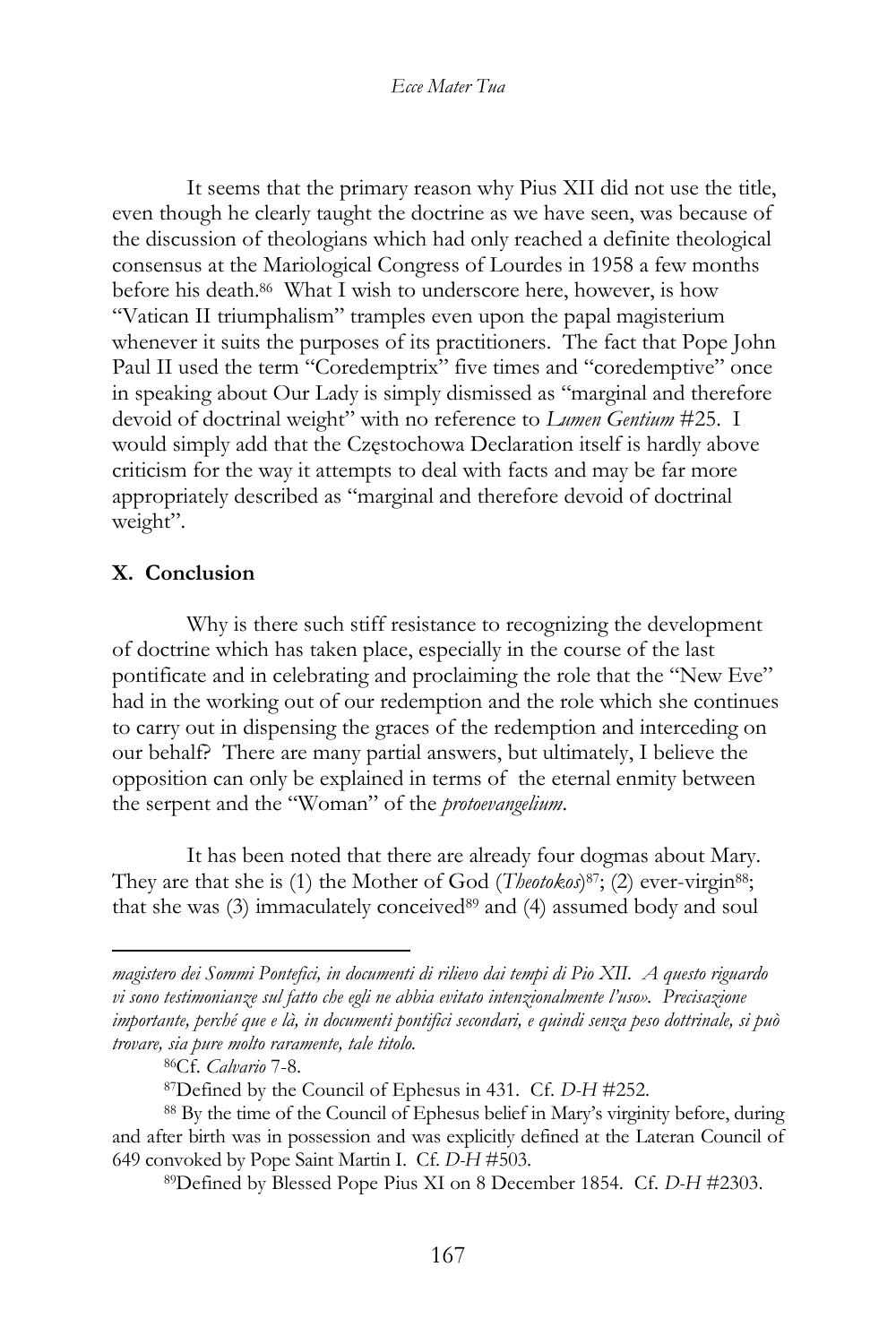into heaven90. All of these truths of the faith pertain to the person of Mary, but thus far the Church has not yet proposed to the faithful in the most solemn manner the truth about Mary's role in their lives.

But why should this be done when so many other matters in the Church appear to be much more important and much more urgent? There is, indeed, indisputable evidence that there is now at least a large part of two generations of Catholics who do not know their faith or take it very seriously. This didn't happen by accident. There are many who, with good intentions or not, seized the moment toward the end of the Second Vatican Council to commandeer Catholic catechesis and education and have contributed mightily to the chaos which has ensued. They have not been simply unseated by the publication of the *Catechism of the Catholic Church* nor will any simply legislative act be capable of doing this.

The moral turpitude and permissiveness of the world in which we live daily becomes more apparent and more appalling – and it seeps into the Church. Contraception, abortion, the breakup of families, blatant pornography in the media, the attempted justification of homosexual unions, militant feminism, the confusion of the roles of man and woman, the promotion of a society without values – all of these plague the sons and daughters of the Catholic Church. Popes Paul VI and John Paul II have not hesitated to stand up to these myriad errors with courage, providing clear guidelines and admonishing the faithful to be converted and follow the way of the Gospel. Thirty-seven years after *Humanæ Vitæ* the prophetic wisdom of Paul VI is far more apparent than it was in 1968, but has the tide changed?

In many places careless, insensitive and imprudent innovations have been introduced into the Church's worship. A new form of iconoclasm has caused the wanton destruction of many Catholic sanctuaries. Further, there is a notable tendency at work on various levels to shift the orientation of the liturgy from being God-centered to being more man-centered. The language of the "holy sacrifice of the Mass" is slowly disappearing from our vocabulary. Even more, there is an attempt on the part of some highly placed strategists to de-construct the present Roman liturgy and render it less recognizable. All of this has led to massive

<sup>90</sup>Defined by the Servant of God Pope Pius XII on 1 November 1950. Cf. *D-H* #3903.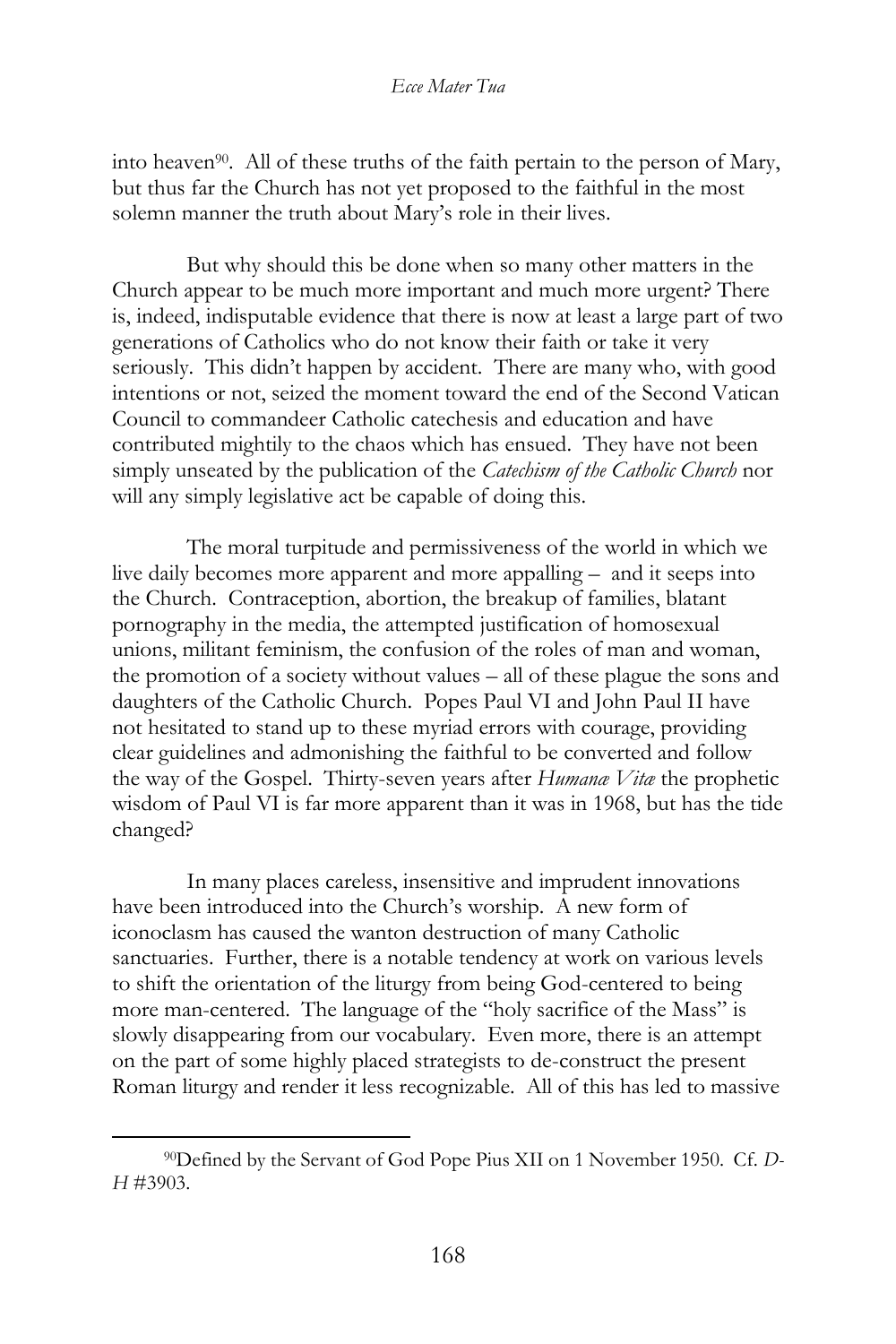disorientation on the part of priests, religious and laity, resulting in many defections and apostasy. Can we reasonably expect that more directives on the right application of the Church's liturgical norms will dramatically alter the present situation?

Now, of course, I do not wish to minimize the many hopeful signs on the horizon or the often heroic work being done on many levels to reestablish Catholic practice in faith, morals and worship where this is needed. But I am convinced that a papal definition of Mary as Coredemptrix, Mediatrix of all graces and Advocate for the People of God could have incalculable positive effects, both direct and indirect, in all of these areas that will come in no other way. This is because:

> Mary, present in the Church as the Mother of the Redeemer, takes part, as a mother, in that "monumental struggle against the powers of darkness" which continues throughout human history.<sup>91</sup>

She is not only the "Woman" of the *protoevangelium* (Gen. 3.15), but also the triumphant "Woman" of the Apocalypse (Rev. 12). The more that the Church recognizes her role in our salvation, proclaims it and celebrates it, the more Satan will be vanquished and the more Jesus will reign. The Fathers of the Second Vatican Council already gave voice to this intuition when they stated in *Lumen Gentium* #65 that:

> Having entered deeply into the history of salvation, Mary, in a way unites in her person and re-echoes the most important doctrines of the faith: and when she is the subject of preaching and worship she prompts the faithful to come to her Son, and to his sacrifice and to the love of the Father. Seeking after the glory of Christ, the Church becomes more like her lofty type, and continually progresses in faith, hope and charity, seeking and doing the will of God in all things.<sup>92</sup>

<sup>91</sup>*Redemptoris Mater* #47 [*Inseg* X/1 (1987) 738; St. Paul Editions 67. *Maria enim, præsens in Ecclesia ut Mater Redemptoris, materno animo participat illam «arduam colluctationem contra potestates tenebrarum … quæ universam hominum historiam pervadit»*. 92Flannery 420-421.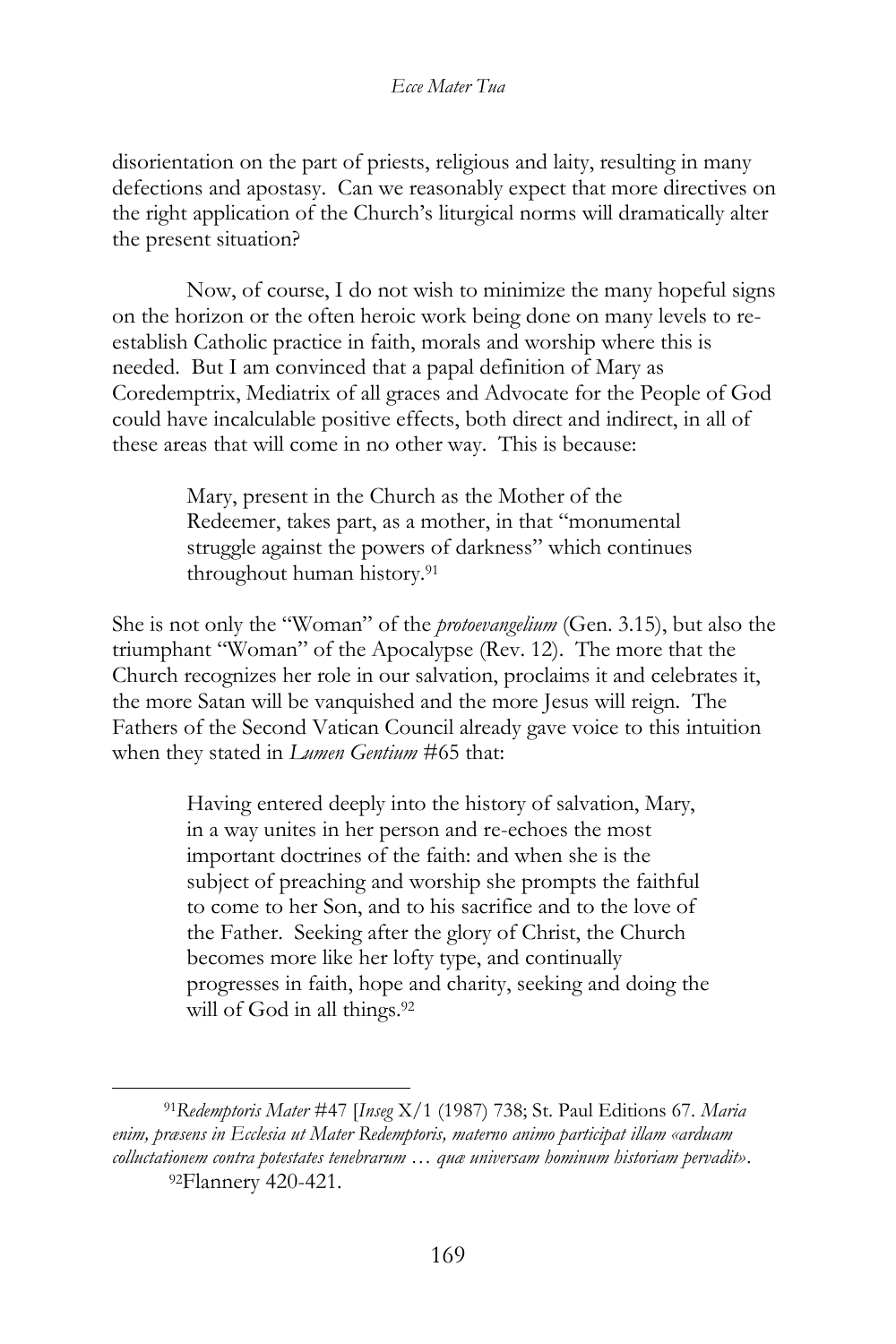# **ABBREVIATIONS**

*AAS Acta Apostolicæ Sedis* (1909 – ).

*Calvario* Alessandro M. Apollonio, *Il "calvario teologico" della Coredenzione mariana* (Castelpetroso, IS: Casa Mariana Editrice, 1999).

*CCC Catechism of the Catholic Church* (1994).

Cignelli Lino Cignelli, O.F.M., *Maria Nuova Eva nella Patristica greca* (Assisi: Studio Teologico "Porziuncola" Collectio Assisiensis #3, 1966).

*D-H* Heinrich Denzinger, S.I., *Enchiridion Symbolorum Definitionum et Declarationum de Rebus Fidei et Morum: Edizione Bilingue* (XXXVII) a cura di Peter Hünermann (Bologna: Edizioni Dehoniane, 2000).

Flannery Austin Flannery, O.P., ed., *Vatican Council II: The Conciliar and Post Conciliar Documents* (Collegeville, MN: Liturgical Press, 1975).

*Inseg Insegnamenti di Giovanni Paolo II*, I (1978 – 2005) (Città del Vaticano: Libreria Editrice Vaticana, 1979 – ).

*JPMC*1 Arthur Burton Calkins, "Pope John Paul II's Teaching on Marian Coredemption" in Mark I. Miravalle, S.T.D., (ed.), *Mary Coredemptrix, Mediatrix, Advocate, Theological Foundations II: Papal, Pneumatological, Ecumenical* (Santa Barbara, CA: Queenship Publishing Company, 1997) 113-147.

*JPMC*2 Arthur Burton Calkins, "Pope John Paul II's Ordinary Magisterium on Marian Coredemption: Consistent Teaching and More Recent Perspectives" in *Mary at the Foot of the Cross*, II (New Bedford, MA: Academy of the Immaculate, 2002) 1-36.

Manelli Stefano M. Manelli, F.I., *All Generations Shall Call Me Blessed: Biblical Mariology* trans. Peter Damian Fehlner, F.I. (New Bedford, MA: Academy of the Immaculate, revised and enlarged second edition, 2005).

*MCat* Pope John Paul II, *Theotókos – Woman, Mother, Disciple: A Catechesis on Mary, Mother of God* with a Foreword by Eamon R. Carroll, O.Carm, S.T.D. (Boston: Pauline Books and Media, 2000).